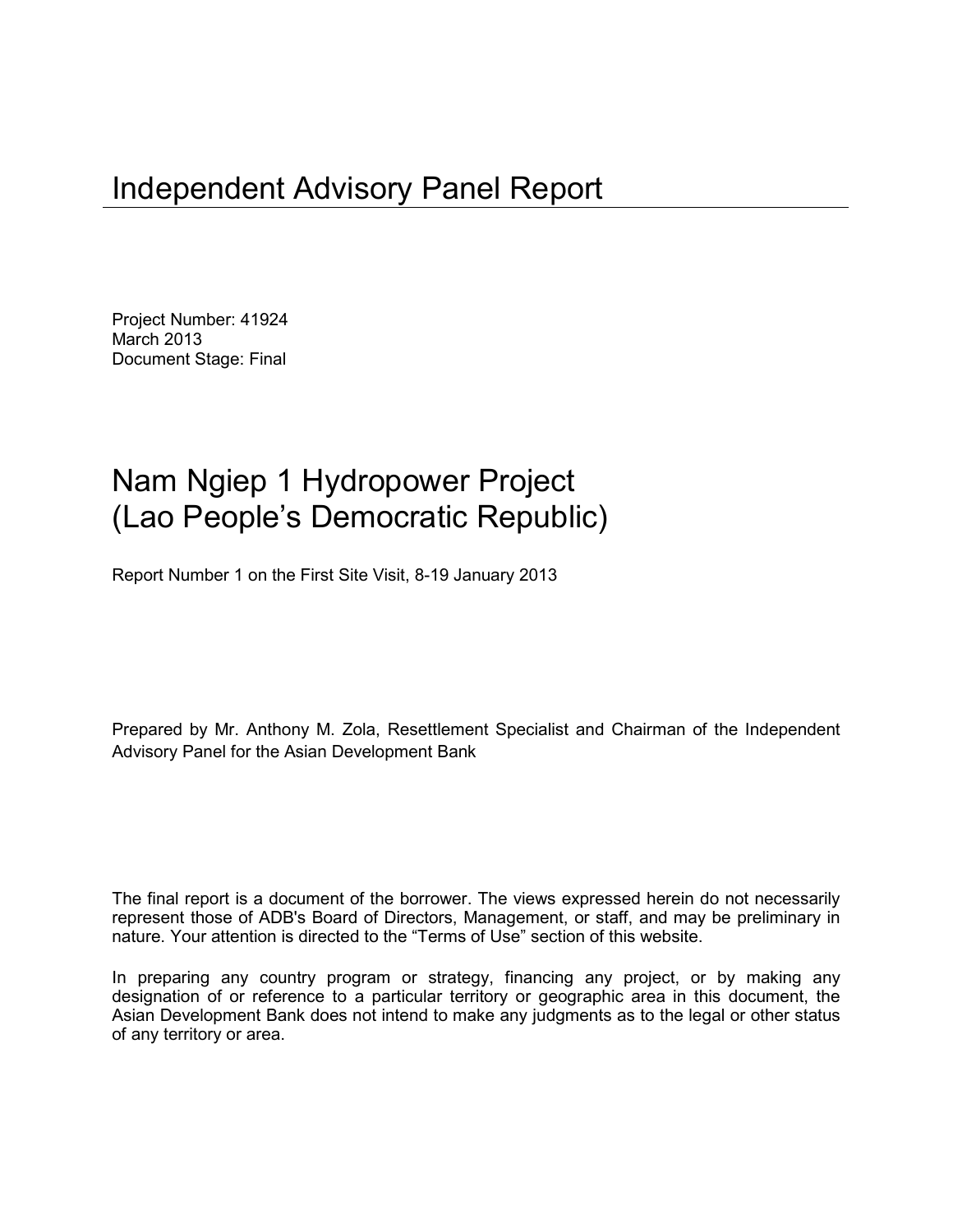## **Report Number 1, Version 2 of the Independent Advisory Panel on the Nam Ngiep 1 Hydropower Project, Lao PDR First Site Visit, 8-19 January 2013**

**5 March 2013**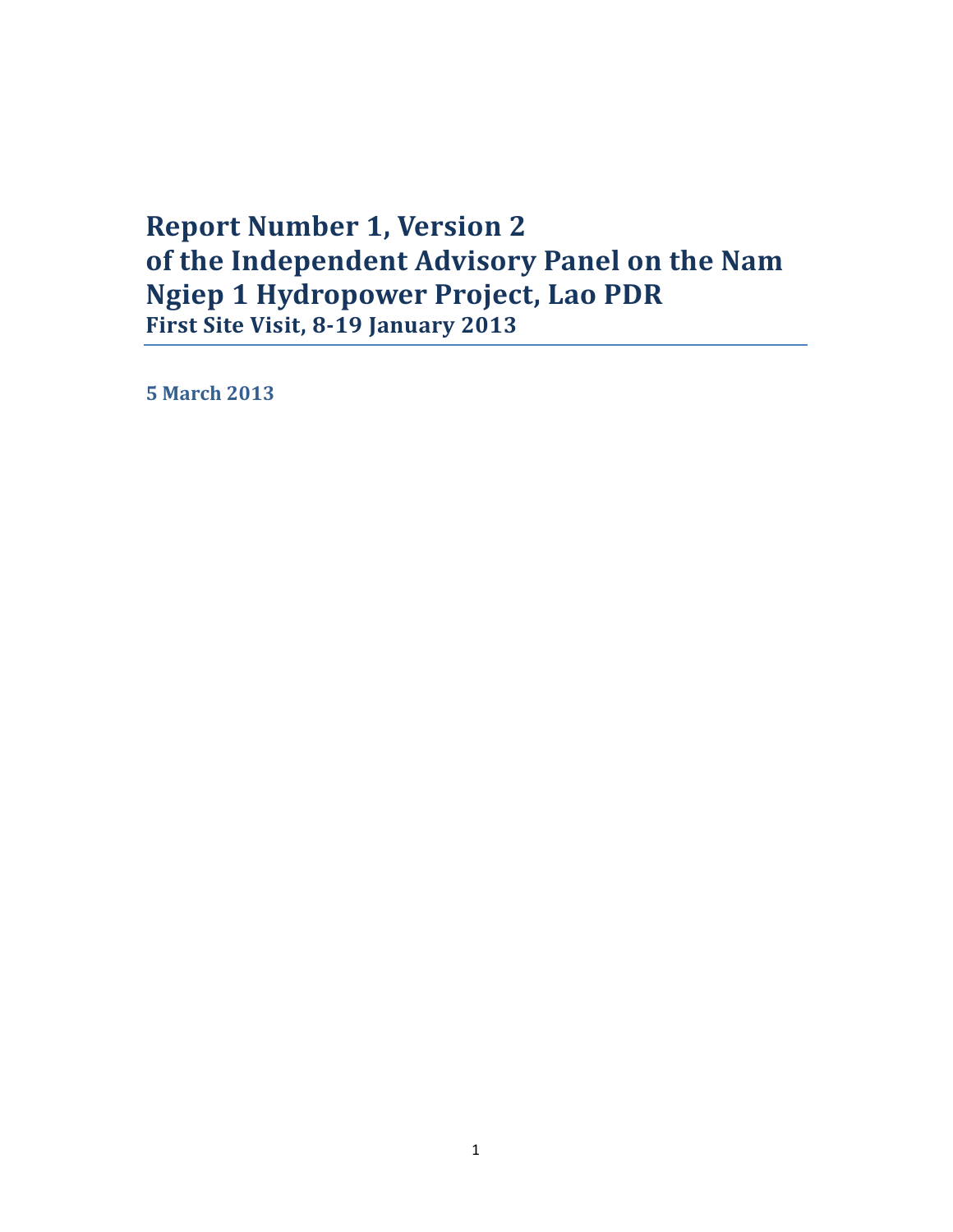## **Table of Contents**

|                                                                  | Page no. |
|------------------------------------------------------------------|----------|
| List of acronyms and abbreviations                               |          |
| <b>Introduction</b>                                              | 4        |
| Part 1: Independent Advisory Panel Actions                       | 4        |
| Part 2: Summary of IAP issues, requirements, and recommendations |          |
| Summary of Resettlement Issues<br>٠                              |          |
| <b>Summary of Social Issues</b><br>٠                             | 10       |
| Summary of Environmental Issues                                  | 13       |
| Summary of Biodiversity Issues<br>٠                              | 16       |
|                                                                  |          |
| <b>List of Annexes</b>                                           |          |
| Annex 1: Resettlement Issues                                     | 18       |
| Annex 2: Social and Indigenous Peoples' Issues                   | 24       |
| Annex 3: Environment Issues                                      | 31       |
| Annex 4: Biodiversity Issues                                     | 35       |
|                                                                  |          |
| Photos                                                           | 39       |
|                                                                  |          |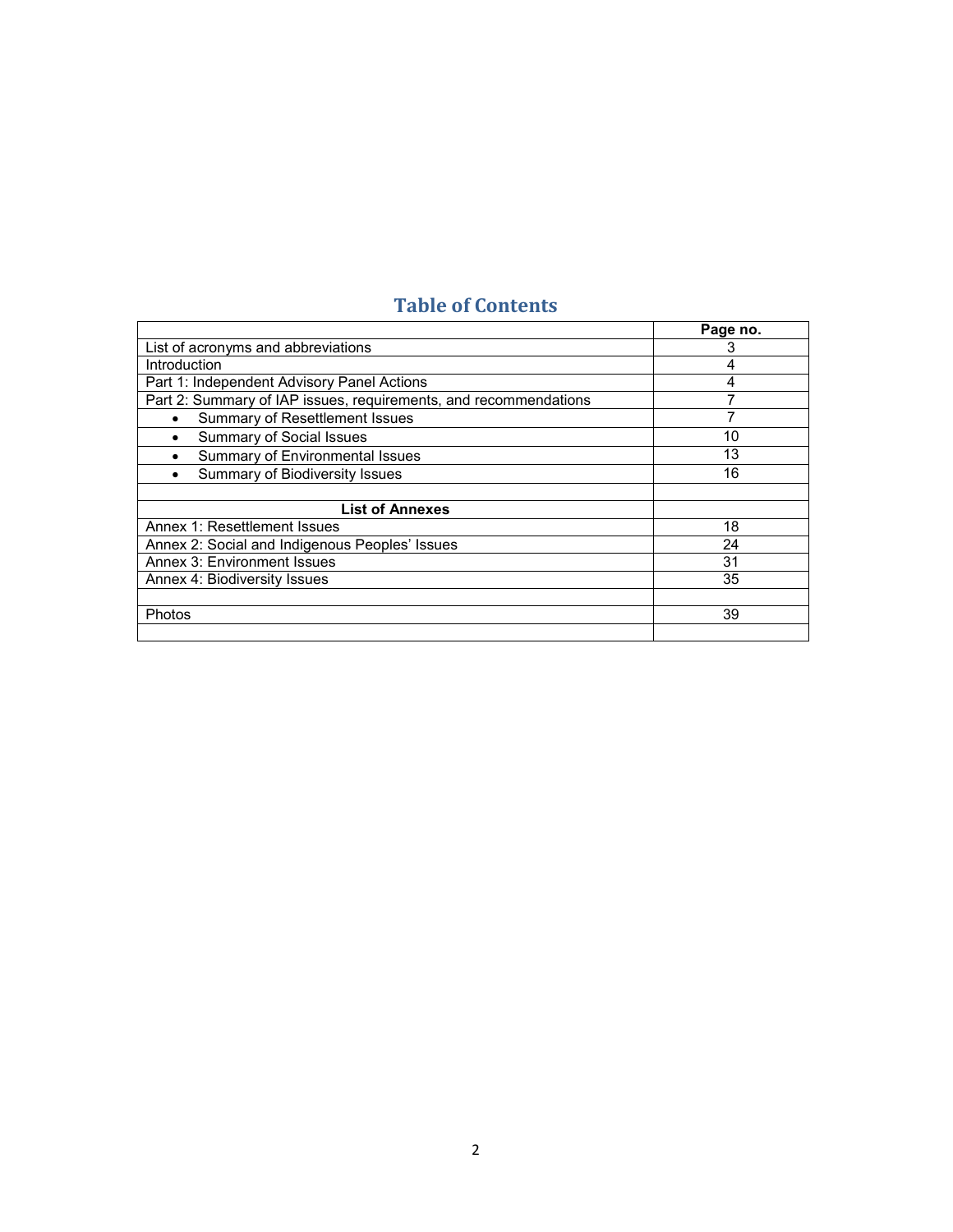## **List of acronyms and abbreviations**

| <b>ADB</b>       | Asian Development Bank                                                        |
|------------------|-------------------------------------------------------------------------------|
| CA               | Concession agreement                                                          |
| <b>CIA</b>       | Cumulative impacts assessment                                                 |
| <b>DONRE</b>     | District office of natural resources and environment                          |
| <b>DFRM</b>      | Department of Forest Resources Management                                     |
| E&S              | Environment and social                                                        |
| <b>EGATi</b>     | Electric Generating Authority of Thailand International Company               |
| <b>EIA</b>       | Environmental impacts assessment                                              |
| <b>EMP</b>       | Environmental management plan                                                 |
| <b>EMMP</b>      | Environmental monitoring and management plan                                  |
| <b>EMU</b>       | Environmental Management Unit                                                 |
| <b>ESD</b>       | <b>Environment and Social Division</b>                                        |
| <b>ESIA</b>      | Environment and social impacts assessment                                     |
| <b>IAP</b>       | Independent Advisory Panel                                                    |
| <b>IFC</b>       | International Finance Corporation, World Bank Group                           |
| GOL              | Government of Lao PDR                                                         |
| ha               | hectare                                                                       |
| LR.              | Lower reservoir                                                               |
| <b>MEM</b>       | Ministry of Energy and Mines                                                  |
| <b>MONRE</b>     | Ministry of Natural Resources and Environment                                 |
| <b>MRC</b>       | <b>Mekong River Commission</b>                                                |
| <b>NAFRI</b>     | National Agriculture and Forestry Research Institute                          |
| <b>NBCA</b>      | National biodiversity conservation area / conservation forest                 |
| NNP <sub>1</sub> | Nam Ngiep 1 Hydropower Project                                                |
| NNP <sub>2</sub> | Nam Ngiep 2 Hydropower Project                                                |
| <b>NTFP</b>      | Non-timber forest product                                                     |
| <b>NTPC</b>      | Nam Theun Power Company                                                       |
| <b>PAP</b>       | Project affected people                                                       |
| <b>PONRE</b>     | Provincial office of natural resources and environment                        |
| PP.              | Project proponent                                                             |
| <b>PRMLCRC</b>   | Provincial Resettlement Management and Living Condition Restoration Committee |
| <b>RMU</b>       | Resettlement Management Unit                                                  |
| <b>SEA</b>       | Strategic environmental assessment                                            |
| <b>THPC</b>      | Theun-Hinboun Power Company                                                   |
| <b>UR</b>        | Upper reservoir                                                               |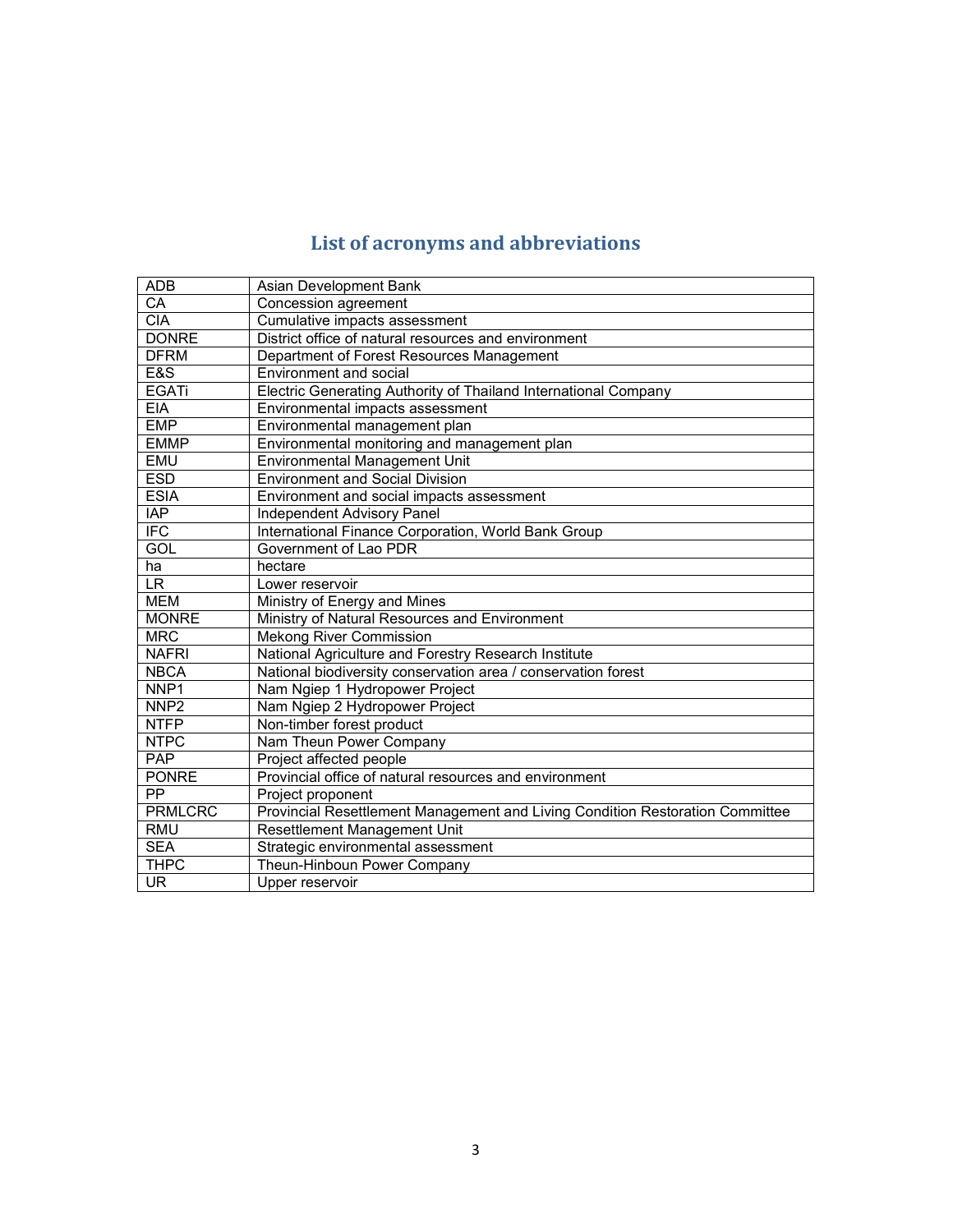## **Report Number 1, Version 2 of the Independent Advisory Panel on the Nam Ngiep 1 Hydropower Project, Lao PDR First Site Visit, 8-19 January 2013**

### **Introduction**

- 1. This report incorporates comments from the Asian Development Bank (ADB) on Report Number 1 of the Independent Advisory Panel (IAP) and consists of two parts: Part 1 presents the activities and actions of the IAP on the Nam Ngiep 1 Hydropower Project (NNP1) in Lao PDR; and, Part 2 presents a summary of the resettlement, social, environmental, and biodiversity issues related to the construction of the NNP1. Four separate annexes present the detailed findings of the individual members of the IAP.
- 2. The report was prepared by Mr. Anthony M. Zola, the Resettlement Specialist and Chairman of the IAP. The annexes were prepared by each member of the IAP.

## **Part 1: Independent Advisory Panel Actions**

- 3. The IAP on the Nam Ngiep 1 Hydropower Project in Lao PDR was convened at 10:30 hours on Sunday, 13 January 2013, at the Hotel Khamvongsa, Vientiane, Lao PDR. It was noted with dissatisfaction that at the time of mobilization, no member of the IAP had yet signed a contract with the Electric Generating Authority of Thailand International (EGATi) Company.
- 4. The IAP consists of the following individuals:
	- Dr. Songwit Chuamsakul, Social Specialist
	- Dr. Richard Frankel, Environment Specialist
	- Dr. Kathy MacKinnon, Biodiversity Specialist
	- Mr. Anthony M. Zola, Resettlement Specialist
- 5. During the IAP meeting on 13 January 2013, the Panel members selected Mr. Anthony Zola as their chairman. Mr. Zola agreed to serve as chairman for one year after which he would ask for a re-endorsement by the IAP.
- 6. The IAP decided that the following site visit schedule will be followed:
	- Visits in 2013: 8-19 January and 17-24 November
	- Visits in 2014: March and October/November
	- Visits in 2015: January, May, and October
	- Visits in 2016: January, May, and October
- 7. The IAP will prepare a report within one month following each visit consisting of (i) issues of concern; (ii) actions by NNP1 that are **required** by the IAP based on the NNP1 Concession / License Agreement, official / legal documents of the Government of Lao PDR (GOL), and international best practices; and, (iii) actions **recommended** by the IAP that NNP1 should undertake. Actions required and recommended by the IAP will be time-based; meaning that NNP1 will be obligated to or should undertake and/or complete these actions by a specific date. The IAP **categories of concern**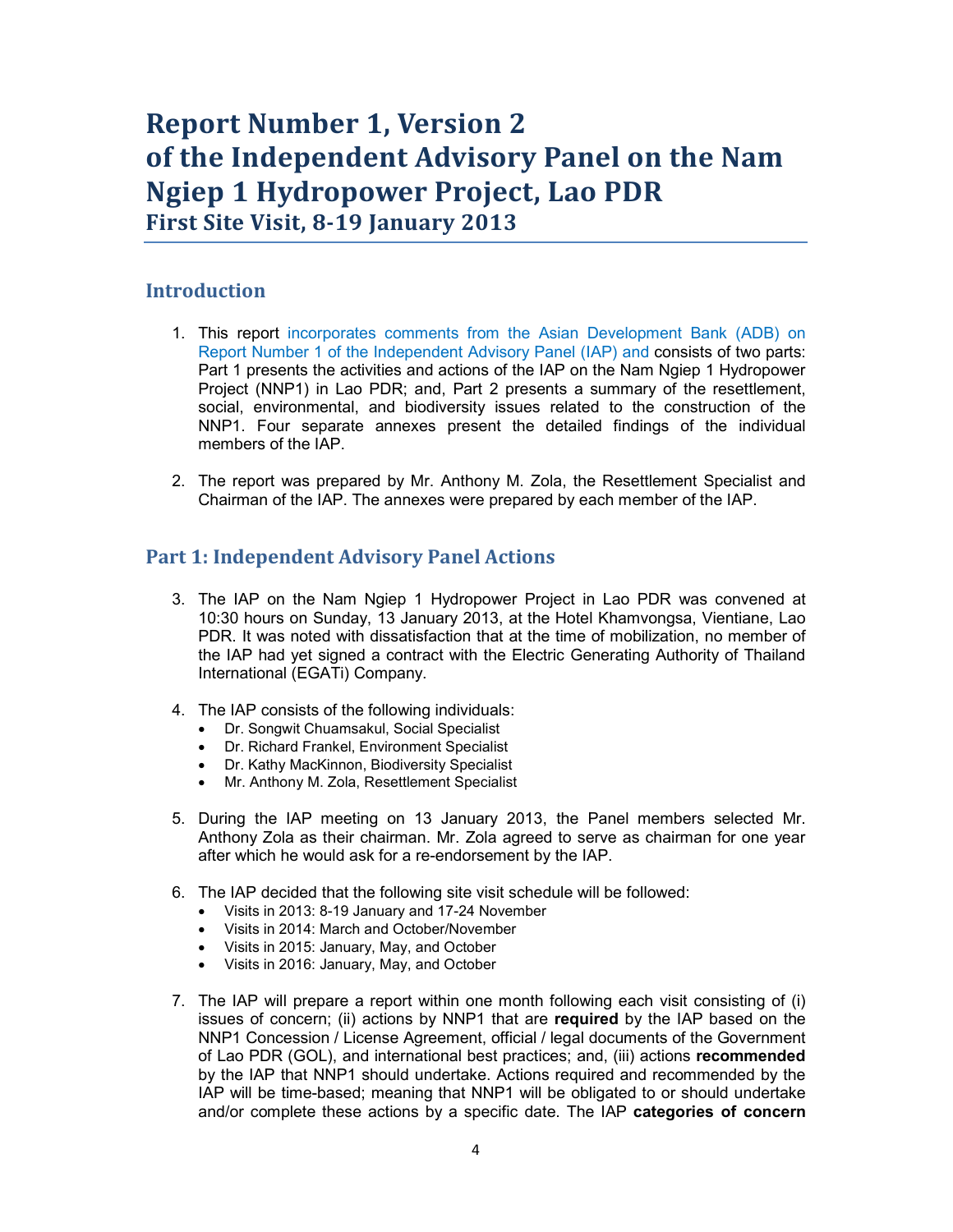are of follows: high category of concern requires the Developer to act immediately; a medium category of concern requires that the Developer act within 1-2 months; and, a low category of concern requires action within six months.

- 8. The IAP reports will be submitted to the following individuals:
	- (i) Mr. Yoshihiro Yamabayashi, Project Director
	- (ii) Mr. Phisol Chansri, EGATi
	- (iii) Mr. Vantheva Bouakhasith, Lao Holding State Enterprise

Copies of the IAP reports will be submitted to the following individuals:

- (i) Mr. Tsutsui Shoji
- (ii) Mr. Xong Yangxawa
- (iii) Dr. Charles Mehl
- 9. The IAP noted that the Developer had engaged consultants through ERM-Siam to undertake a technical assessment related to the resettlement sites and biodiversity offset options. The IAP will take into consideration all comments, findings, and recommendations of ERM in preparing their periodic reports and in formulating their recommendations for the Developer.
- 10. Each subsequent field visit of the IAP will cover a period of seven days. The IAP proposes the following travel schedule for each IAP visit:
	- Sunday: Arrive Vientiane. Overnight in Vientiane (1 night)
	- Monday to Sunday: Field visits and briefings as follows:
		- Monday: Briefing by NNP1 managers and staff at the Nam Ngiep 1 Hydropower Project office in Vientiane or Paksan on (i) measures taken related to actions required and recommended by the IAP; and, (ii) overall progress on NNP1 project implementation and issues of concern. Travel to Paksan; overnight in Paksan (1 night).
		- Tuesday: Travel to Ban Hat Gniun host village; visits to Houay Soup resettlement site and Hatsaykham PAP. Overnight at Thidadao Resort, Ban Hat Gniun, Borikhan District, Bolikhamxai Province (1 night).
		- Wednesday: Morning: Continue visits to Ban Hat Gniun host village; visits to Houay Soup resettlement site and Hatsaykham PAP. Afternoon: Travel to Thathom District. Overnight at Ban Thavieng, Thathom District, Xieng Khouang Province (1 night).
		- Thursday: Morning: Visits to Thong Nam Pha resettlement site; visits to PAP villages at Ban Pou, Ban Hatsamkhone, Ban Piengta. Afternoon: Travel to Paksan. Overnight in Paksan. (1 night)
		- Friday: Travel to Hom District, Vientiane Province; visit PAP villages at Ban Houay Youak, Ban Sopyouak, Ban Sopphouan, and Ban Houaypamom. Overnight at Ban Longxon (1 night).
		- Saturday: Morning: Continue visits to PAP villages at Ban Houay Youak, Ban Sopyouak, Ban Sopphouan, and Ban Houaypamom. Afternoon: travel to Vientiane Capital City; Evening: IAP prepares brief for NNP1 management and staff. Overnight in Vientiane (1 night).
		- Sunday: Morning: IAP briefing for NNP1 management and staff at Nam Ngiep 1 Hydropower Project office in Vientiane. Afternoon: Report preparation. Evening: Return travel to home bases.
- 11. The remainder of this report presents the findings of the IAP in the form of annexes as follows:
	- Annex 1: Resettlement issues
	- Annex 2: Social issues
	- Annex 3: Environment issues
	- Annex 4: Biodiversity issues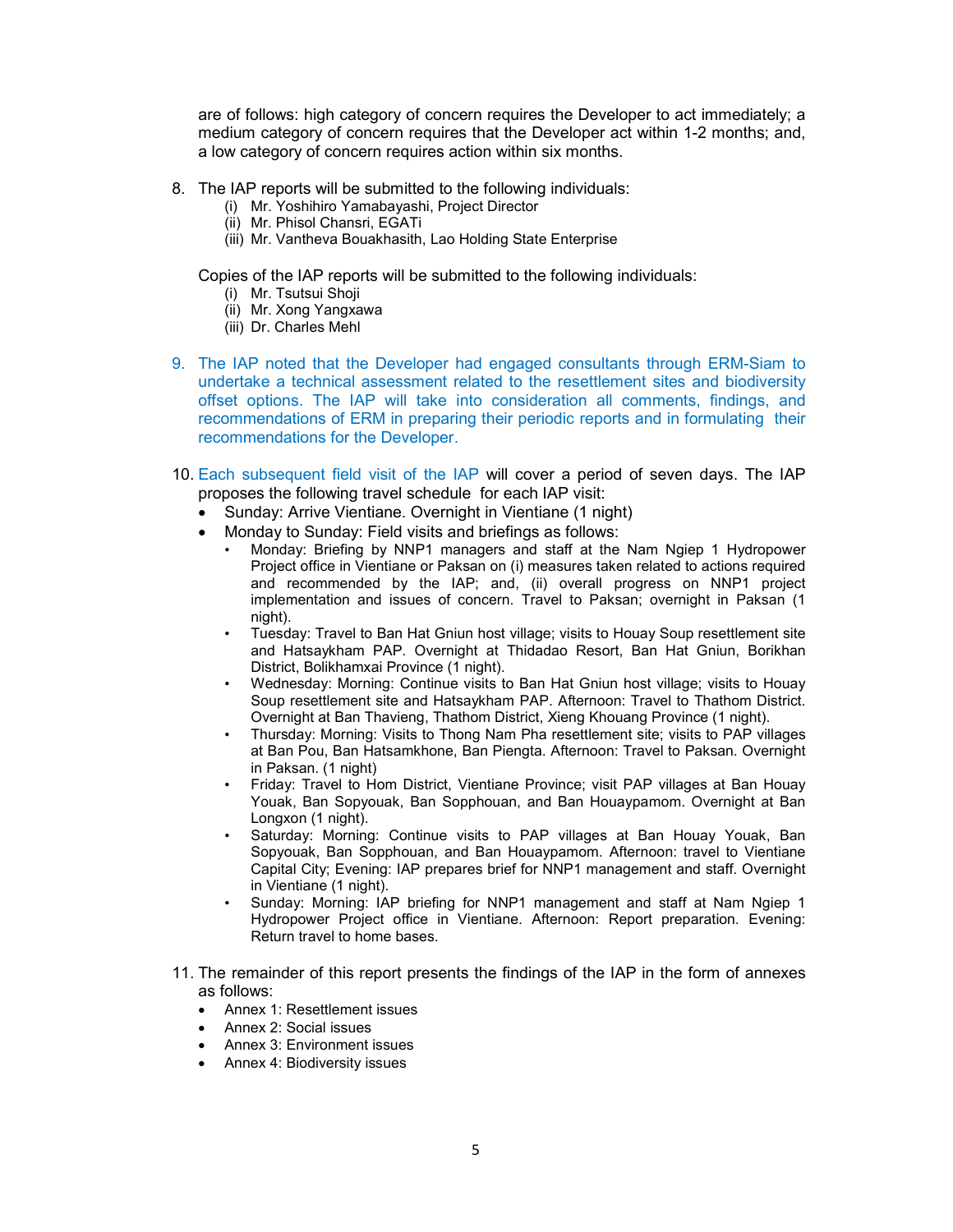12. A summary of the issues presented in the annexes and the principal requirements and recommendations and level of concern are presented in **Part 2** of this report.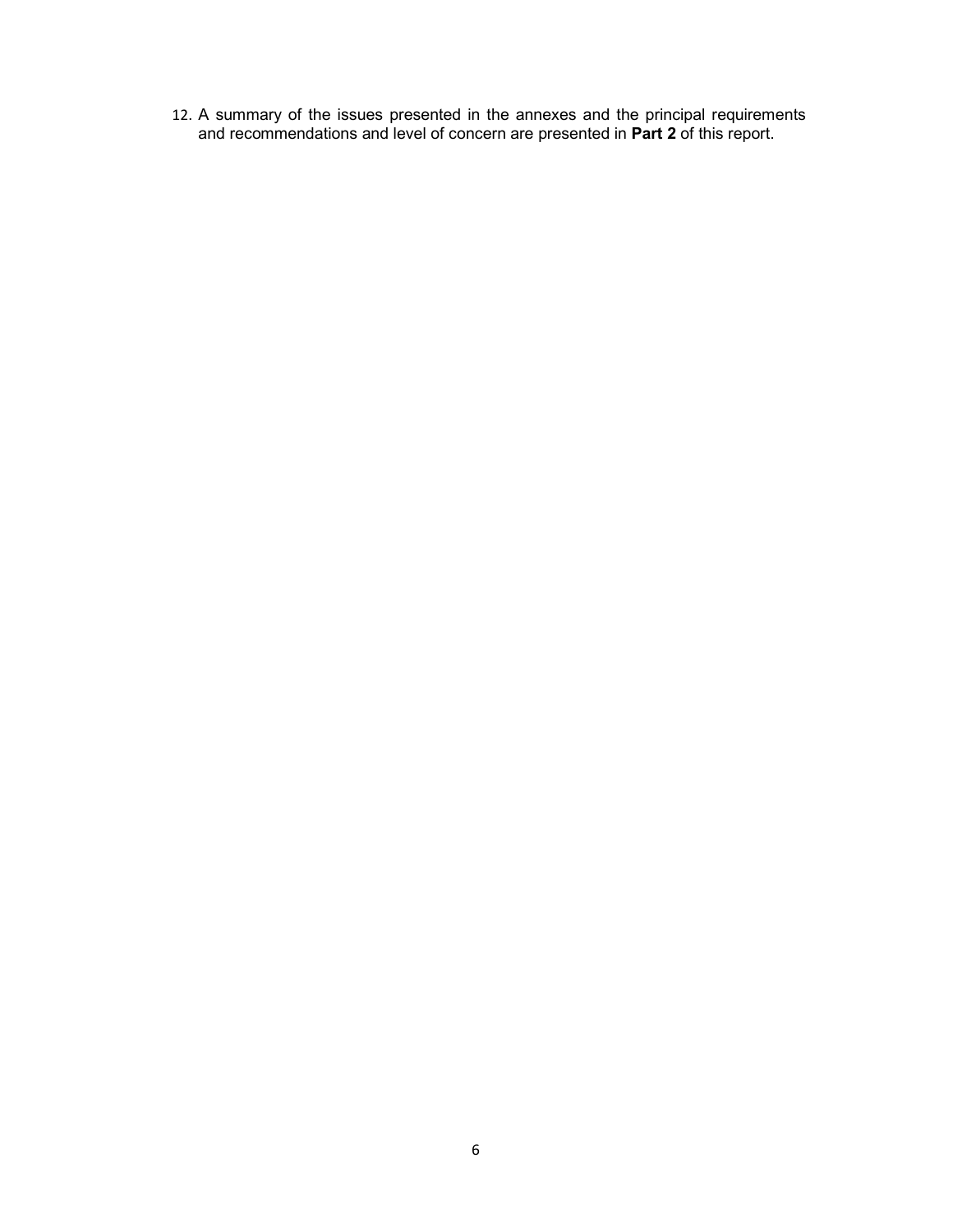## **Part 2: Summary of IAP issues, requirements, and recommendations**

## **Summary of Resettlement Issues**

| No.                 | <b>Reference Document</b>                                                             | <b>Issue</b>                                                                  | <b>Status</b>                                                                                                                                                                                               | IAP comments and recommendations                                                                                                                                                                                                                                                                                                   | <b>Level of</b><br>concern* |  |
|---------------------|---------------------------------------------------------------------------------------|-------------------------------------------------------------------------------|-------------------------------------------------------------------------------------------------------------------------------------------------------------------------------------------------------------|------------------------------------------------------------------------------------------------------------------------------------------------------------------------------------------------------------------------------------------------------------------------------------------------------------------------------------|-----------------------------|--|
| R1                  | Site visit, 7-12 January<br>2013                                                      | Depleted and degraded soils<br>at the Houay Soup<br>resettlement site         | The Developer's Pilot Plan /<br>demonstration farm is using<br>agricultural chemicals and soil<br>additives to demonstrate rice<br>producction<br>Soils in area designated for paddy<br>require improvement | The Developer should invest in improving the<br>soils in the lowland areas designated for rice<br>production by the PAP <b>prior to</b> resettlement of<br>the PAP from the four villages from Vientiane<br>Province and the village of Ban Hatsaykham.                                                                            | Medium                      |  |
| R <sub>2</sub>      | Site visit, 7-12 January<br>2013                                                      | Need to upgrade grazing<br>land prior to arrival of PAP<br>cattle and buffalo | Grazing area should be sufficient but<br>require upgrading.                                                                                                                                                 | The IAP requires that the Developer<br>$\bullet$<br>establish improved pasture at the areas<br>designated for grazing BEFORE the PAP are<br>resettled.<br>Contact NAFRI to recommend appropriate<br>$\bullet$<br>tropical grasses and legumes for seeding<br>in the grassland areas and grazing lands.                             | Low                         |  |
| R <sub>3</sub>      | Site visit, 7-12 January<br>2013                                                      | Current occupants and land<br>users at Houay Soup<br>resettlement area        | Current occupants need to be<br>surveyed and compensated                                                                                                                                                    | The assets of current land users at Houay<br>Soup situation should be surved.<br>Land users / occupants may be entitled to<br>compensation for loss of agricultural land<br>for use as project land                                                                                                                                | Low                         |  |
| R4                  | Site visit, 7-12 January<br>2013                                                      | Impacts and disturbance of<br>PAP in Ban Hatsaykham<br>from Developer's camp  | Current plan is not to move these<br>PAP                                                                                                                                                                    | IAP requires that PAP at Ban Hatsaykham<br>$\bullet$<br>be at least temporarily relocated to Ban<br>Hat Gniun; or, resettled early at the Houay<br>Soup resettlement area.<br>The Developer should prepare an<br>environmental and social action plan (E&S<br>Action Plan) for temporary relocation of<br>PAP from Ban Hatsaykham. | High                        |  |
| * Level of Concern: | Low - action recommended within 6 months                                              |                                                                               |                                                                                                                                                                                                             |                                                                                                                                                                                                                                                                                                                                    |                             |  |
|                     | Medium - action recommended within 1-2 months<br>High - immediate action recommended. |                                                                               |                                                                                                                                                                                                             |                                                                                                                                                                                                                                                                                                                                    |                             |  |

• High - immediate action recommended.

I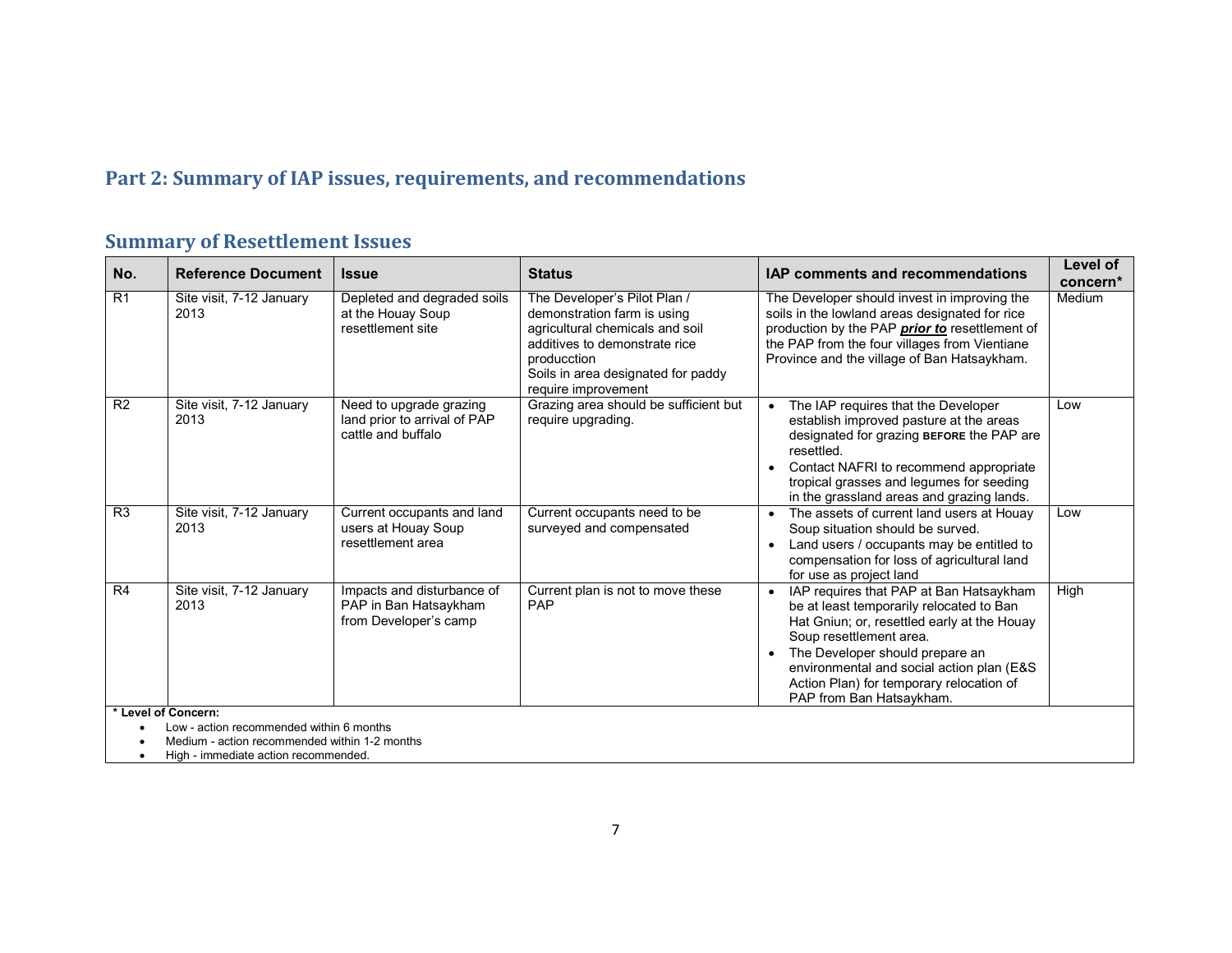|  |  | <b>Summary of Resettlement Issues</b> |
|--|--|---------------------------------------|
|--|--|---------------------------------------|

| No.            | <b>Reference Document</b>                                       | <b>Issue</b>                                                                                                                                            | <b>Status</b>                                                   | <b>IAP comments and recommendations</b>                                                                                                                                                                                                                                                                                                                                                                                                                                                                                                                                                                                                                                                                                                                                                                                                                                                                                    | Level of           |
|----------------|-----------------------------------------------------------------|---------------------------------------------------------------------------------------------------------------------------------------------------------|-----------------------------------------------------------------|----------------------------------------------------------------------------------------------------------------------------------------------------------------------------------------------------------------------------------------------------------------------------------------------------------------------------------------------------------------------------------------------------------------------------------------------------------------------------------------------------------------------------------------------------------------------------------------------------------------------------------------------------------------------------------------------------------------------------------------------------------------------------------------------------------------------------------------------------------------------------------------------------------------------------|--------------------|
| R <sub>5</sub> | Site visit, 7-12 January<br>2013                                | Commercial development by<br>camp followers will have a<br>significant negative impact<br>on PAP in host villages<br>located near construction<br>camps | Impact of camp followers is not taken<br>seriously by Developer | Required: The IAP requires that the<br>$\bullet$<br>Developer adopt a zero tolerance policy<br>toward unethical and immoral social<br>behavior by all employees of the<br>Developer, Head Contractor, and all sub-<br>contractors.<br>Required: The IAP requires all employees<br>- foreign and local -- of the Developer,<br>Head Contractor, and all sub-contractors<br>sign a Code of Conduct attached to their<br>employment contracts<br>The IAP recommends that the Developer<br>$\bullet$<br>introduces social awareness and<br>management activities among<br>communities through educational<br>enhancement programs at host village<br>schools and health education and outreach<br>programs at public health centers<br>throughout the project area.<br>All employees of the Developer, Head<br>Contractor, and sub-contractors should be<br>obligated to participate in social behavior<br>and ethics classes. | concern*<br>Medium |
|                | * Level of Concern:<br>Low - action recommended within 6 months |                                                                                                                                                         |                                                                 |                                                                                                                                                                                                                                                                                                                                                                                                                                                                                                                                                                                                                                                                                                                                                                                                                                                                                                                            |                    |
|                | Modium action recommended within 1.2 months                     |                                                                                                                                                         |                                                                 |                                                                                                                                                                                                                                                                                                                                                                                                                                                                                                                                                                                                                                                                                                                                                                                                                                                                                                                            |                    |

• Medium - action recommended within 1-2 months • High - immediate action recommended.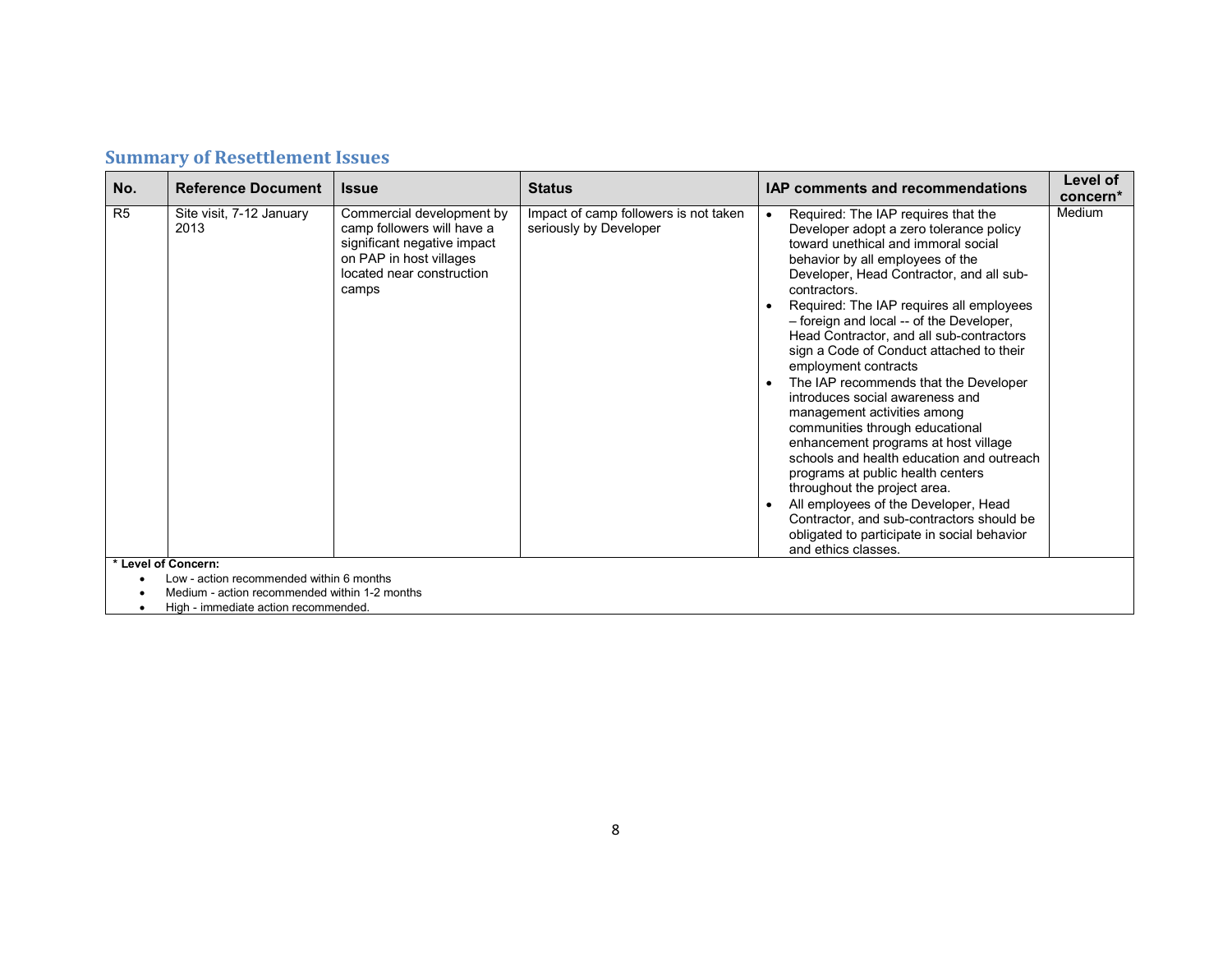|  |  | <b>Summary of Resettlement Issues</b> |
|--|--|---------------------------------------|
|--|--|---------------------------------------|

| No.            | <b>Reference Document</b>                                                                                                                                | <b>Issue</b>                                                                                                                                                                | <b>Status</b>                                                                                                                                                                                                                                                                 | IAP comments and recommendations                                                                                                                                                                                                                                                                                                                                                                       | Level of<br>concern* |
|----------------|----------------------------------------------------------------------------------------------------------------------------------------------------------|-----------------------------------------------------------------------------------------------------------------------------------------------------------------------------|-------------------------------------------------------------------------------------------------------------------------------------------------------------------------------------------------------------------------------------------------------------------------------|--------------------------------------------------------------------------------------------------------------------------------------------------------------------------------------------------------------------------------------------------------------------------------------------------------------------------------------------------------------------------------------------------------|----------------------|
| R <sub>6</sub> | Site visit, 7-12 January<br>2013                                                                                                                         | Soil conditions and potential<br>for flooding at the Thong<br>Nam Pha resettlement site                                                                                     | A detailed site survey of the Thong<br>Nam Pha resettlement site has yet to<br>be conducted.                                                                                                                                                                                  | • The Developer should take soil samples<br>for professional analysis.<br>• The land should be surveyed with the<br>Developer's consultants and district survey<br>technicians working together.<br>The site should be surveyed to determine<br>the potential from flooding from the Nam<br>San and Nam Pha rivers.                                                                                    | Low                  |
| R <sub>7</sub> | Site visit, 7-12 January<br>2013                                                                                                                         | Water supply for the Thong<br>Nam Pha resettlement area                                                                                                                     | Several possible sources exist to<br>provide a water supply for the<br>resettlement site.                                                                                                                                                                                     | Water supply for the resettlement site is<br>$\bullet$<br>critical.<br>The IAP recommends investigating several<br>$\bullet$<br>sources of water for the resettlement site's<br>water supply including gravity flow from the<br>upper reaches of the Nam Pha river; bore<br>wells at the resettlement site; and,<br>connecting into the Thathom District / Ban<br>Sibounheuang municipal water supply. | Low                  |
| R <sub>8</sub> | Site visit, 7-12 January<br>2013                                                                                                                         | PAP and officials are eager<br>to begin the resettlement<br>process, considering that<br>work on the NNP1 was<br>initiated in 1989                                          | A joint venture company is expected<br>to be organized by March 2013<br>Construction of access roads is<br>expected to begin during the 2012-<br>2013 dry season, with impacts on Ban<br>Hat Gniun and Hatsaykham                                                             | Every effort should be made to establish the<br>joint venture company as soon as possible, so<br>that public consultation and involvement<br>related to resettlement begin as soon as<br>possible                                                                                                                                                                                                      | High                 |
| R <sub>9</sub> | Site visit, 7-12 January<br>2013                                                                                                                         | The Developer has yet to<br>provide details of the internal<br>institutional structures that is<br>needed to organize.<br>manage, and implement the<br>resettlement program | No substantive work has been<br>undertaken related to public<br>involvement / community<br>development; government liaison;<br>land surveys and infrastructure<br>design; and, supervisory personnel to<br>supervise construction of civil works<br>related to infrastructure | The IAP recommends that lessons should<br>$\bullet$<br>be learned from other hydropower<br>development projects; particularly lessons<br>related to resettlement and community<br>infrastructure development.<br>Such lessons should be applied preparing<br>$\bullet$<br>clear terms of reference for each unit<br>established to support resettlement                                                | Medium               |
|                | * Level of Concern:<br>Low - action recommended within 6 months<br>Medium - action recommended within 1-2 months<br>High - immediate action recommended. |                                                                                                                                                                             |                                                                                                                                                                                                                                                                               |                                                                                                                                                                                                                                                                                                                                                                                                        |                      |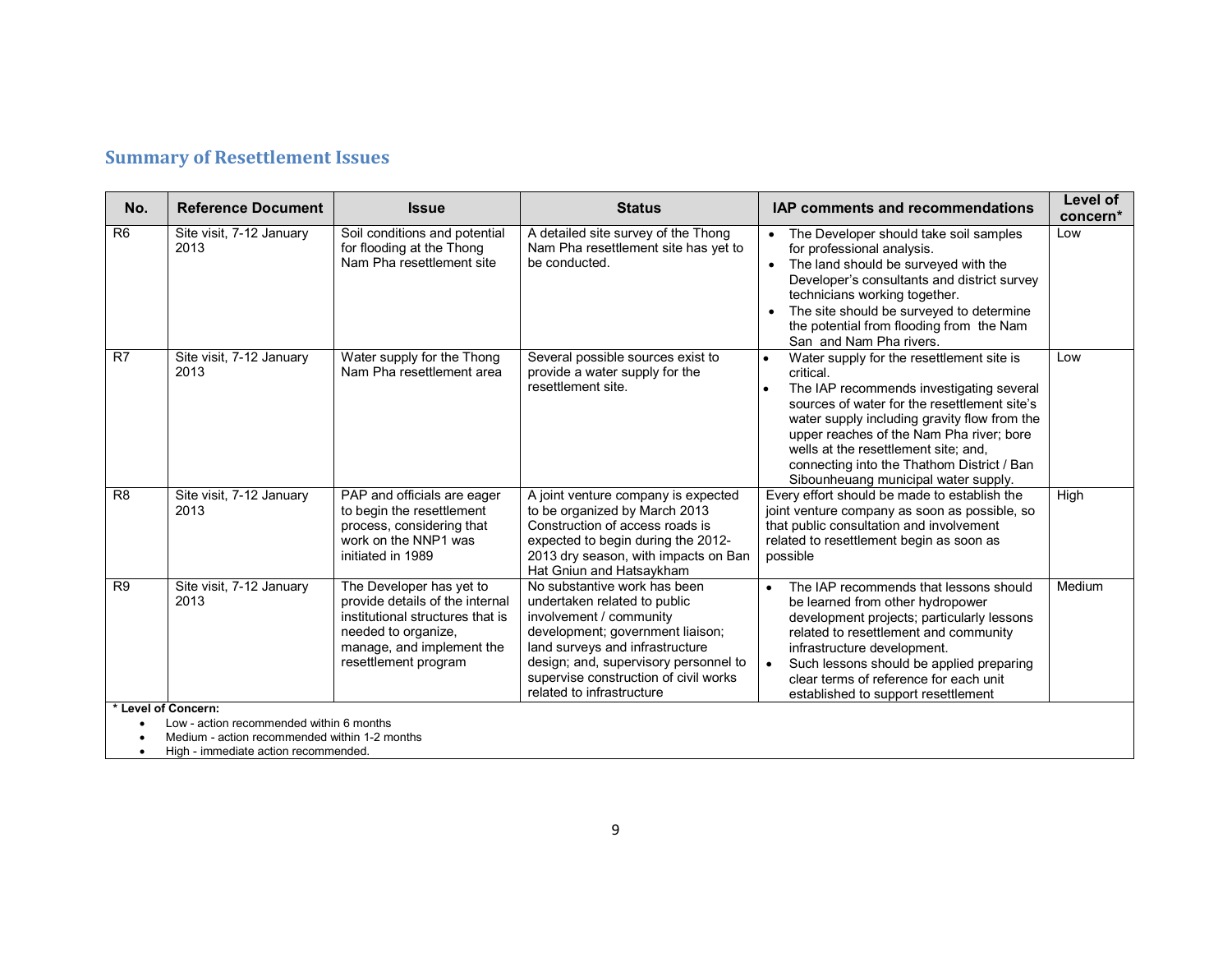# **Summary of Social Issues**

Ī

| No.            | <b>Reference Document</b>                                                                 | <b>Issue</b>                                                                                                                                                                                                              | <b>Status</b>                                                      | <b>IAP comments and recommendations</b>                                                                                                                                                                                                                                                                                                                                                                                                                                                                         | Level of<br>concern* |
|----------------|-------------------------------------------------------------------------------------------|---------------------------------------------------------------------------------------------------------------------------------------------------------------------------------------------------------------------------|--------------------------------------------------------------------|-----------------------------------------------------------------------------------------------------------------------------------------------------------------------------------------------------------------------------------------------------------------------------------------------------------------------------------------------------------------------------------------------------------------------------------------------------------------------------------------------------------------|----------------------|
| S <sub>1</sub> | Site visit, 7-12 January<br>2013                                                          | Changing the Hmong<br>lifestyle is not easy and will<br>take time                                                                                                                                                         | The Hmong in this area still practice<br>Hmong traditional culture | The IAP recommends that good<br>$\bullet$<br>infrastructure, better and higher education<br>levels with scholarships for the Hmong<br>youth, various occupation training, and<br>social welfare should be provided in both<br>Houay Soup and Thong Nam Pha<br>resettlement sites.<br>In addition, finding a market for agricultural<br>$\bullet$<br>produce is needed.                                                                                                                                          | Low                  |
| S <sub>2</sub> | Site visit, 7-12 January<br>2013                                                          | Hmong culture and<br>identity<br>Hmong kinship or clan<br>system<br>Language<br>$\bullet$<br>Beliefs and spiritual<br>$\bullet$<br>ceremonies<br>Marriage and family<br>Funeral ceremonies<br>Hmong clothing<br>$\bullet$ | The Hmong in this area still practice<br>Hmong traditional culture | Required:<br>Hmong graveyards need to be moved<br>before inundation of the reservoir area.<br>Hmong graveyards are needed at both the<br>Houay Soup and Thong Nam Pha<br>resettlement sites.<br>A typical small Hmong house located next<br>to the designated resettlement houses in<br>Houay Soup needs to be built for the<br>Hmong to<br>perform their spiritual<br>ceremonies.<br>The Developers should set up meetings<br>with the leader of each clan to talk and<br>discuss related issues and problems. | Low                  |
|                | * Level of Concern:                                                                       |                                                                                                                                                                                                                           |                                                                    |                                                                                                                                                                                                                                                                                                                                                                                                                                                                                                                 |                      |
|                | Low - action recommended within 6 months<br>Medium - action recommended within 1-2 months |                                                                                                                                                                                                                           |                                                                    |                                                                                                                                                                                                                                                                                                                                                                                                                                                                                                                 |                      |
|                | High - immediate action recommended.                                                      |                                                                                                                                                                                                                           |                                                                    |                                                                                                                                                                                                                                                                                                                                                                                                                                                                                                                 |                      |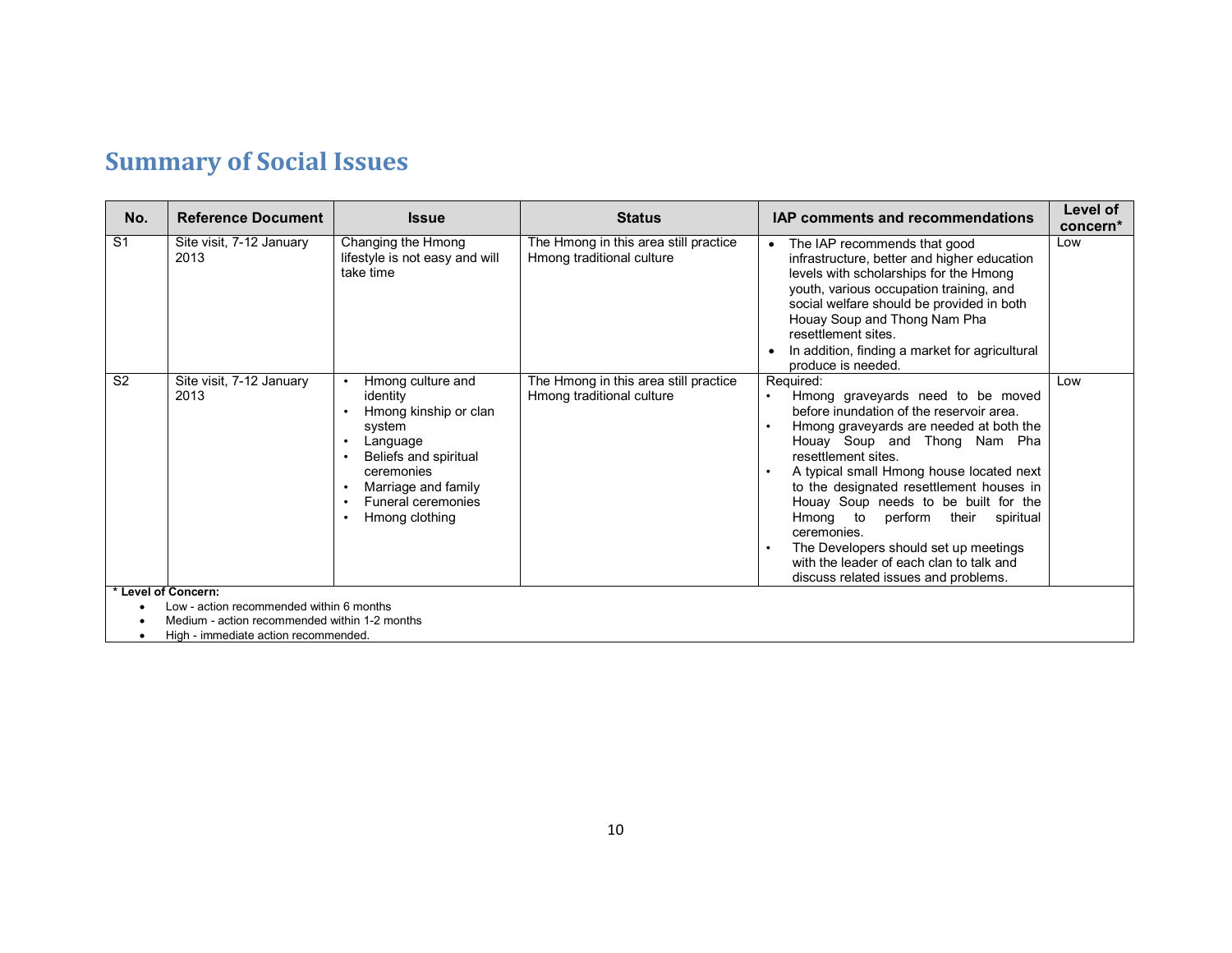| No.                                  | <b>Reference Document</b>                                                                                        | <b>Issue</b>                                                                                                                                                 | <b>Status</b>                                                                                                                                                                      | <b>IAP comments and recommendations</b>                                                                                                                                                                                                                                                                                                                                                                                                                                                                                                                                                                                                                                                                                                         | Level of<br>concern* |
|--------------------------------------|------------------------------------------------------------------------------------------------------------------|--------------------------------------------------------------------------------------------------------------------------------------------------------------|------------------------------------------------------------------------------------------------------------------------------------------------------------------------------------|-------------------------------------------------------------------------------------------------------------------------------------------------------------------------------------------------------------------------------------------------------------------------------------------------------------------------------------------------------------------------------------------------------------------------------------------------------------------------------------------------------------------------------------------------------------------------------------------------------------------------------------------------------------------------------------------------------------------------------------------------|----------------------|
| S <sub>3</sub>                       | Site visit, 7-12 January<br>2013                                                                                 | According to the Hmong,<br>soils in Houay Soup are<br>poorer quality than the<br>soils in the 5 affected<br>villages<br>Land size is inadequate<br>$\bullet$ | • Houay Soup has 6,000 hectares for<br>village uses with 400 hectares for<br>houses<br>• Houay Soup has been used for<br>many decades by lowland Lao and<br>Hmong at Ban Hat Gniun | Required:<br>More opportunities should be offered to the<br>Hmong.<br>Promulgate a decree with implementing<br>$\bullet$<br>regulations at the provincial or national<br>level to convince PAP resettlers to move<br>$\bullet$<br>The Developer needs to communicate<br>more with the PAP through a systematic<br>and continuous public involvement<br>program.<br>Proper / legal compensation needs to be<br>paid to all PAP.<br>The provincial and district Resettlement<br>Management Units representing<br>concerned organizations, affected<br>villagers, and related civil society<br>organizations need to quickly determine<br>entitlements and compensation.<br>Compensation payments need to be made<br>directly to affected families | Low                  |
| S <sub>4</sub><br>(Annex<br>issue 5) | Site visit, 7-12 January<br>2013                                                                                 | Soils at Houay Soup<br>need improvement.<br>Additional investigations<br>are needed on the use of<br>the whole resettlement<br>site.                         | Pilot Plan site / demonstration farm<br>the IAP observed that the Developer<br>has done several good things but that<br>still more is needed                                       | Required:<br>The Developer needs to launch a public<br>involvement program to disseminate to<br>PAP more information about entitlements<br>and the Developer's activities at the<br>resettlement sites.<br>A decree with implementing<br>regulations at the provincial or<br>national level may be needed to<br>convince PAP to move to the Houay<br>Soup resettlement site.                                                                                                                                                                                                                                                                                                                                                                    | Low                  |
|                                      | * Level of Concern:<br>Low - action recommended within 6 months<br>Medium - action recommended within 1-2 months |                                                                                                                                                              |                                                                                                                                                                                    |                                                                                                                                                                                                                                                                                                                                                                                                                                                                                                                                                                                                                                                                                                                                                 |                      |

• High - immediate action recommended.

Ī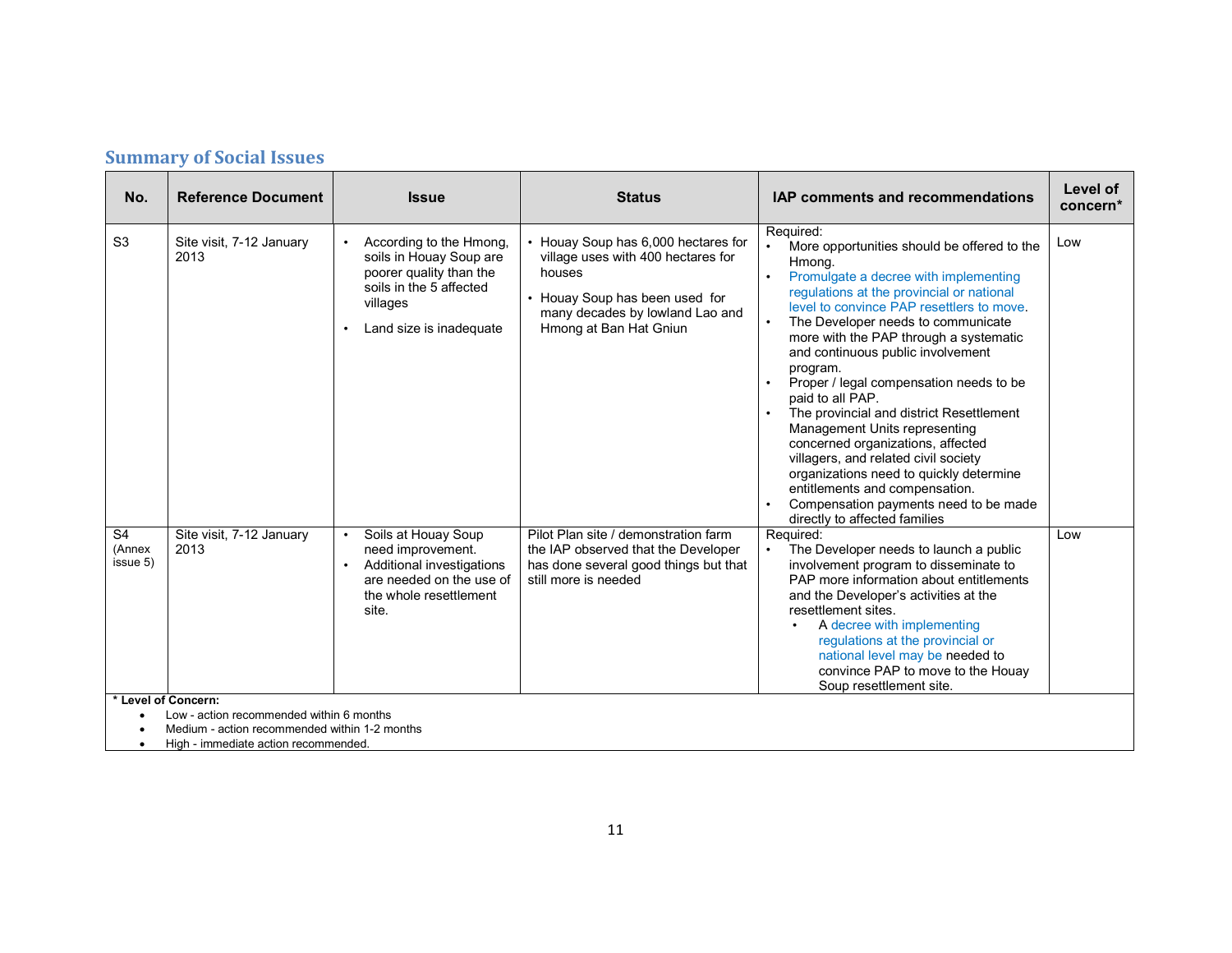| <b>Summary of Social Issues</b> |  |  |
|---------------------------------|--|--|
|---------------------------------|--|--|

| No.                                  | <b>Reference Document</b>                                                                                                      | <b>Issue</b>                                                                                                                                                                                                                | <b>Status</b>                                                                                                                                  | <b>IAP comments and recommendations</b>                                                                                                                                                                                                                                                                                                                                                                                                                                                                                                                                                                                                                                                                                                                                                                                                                                                                                                                                                        | Level of<br>concern* |
|--------------------------------------|--------------------------------------------------------------------------------------------------------------------------------|-----------------------------------------------------------------------------------------------------------------------------------------------------------------------------------------------------------------------------|------------------------------------------------------------------------------------------------------------------------------------------------|------------------------------------------------------------------------------------------------------------------------------------------------------------------------------------------------------------------------------------------------------------------------------------------------------------------------------------------------------------------------------------------------------------------------------------------------------------------------------------------------------------------------------------------------------------------------------------------------------------------------------------------------------------------------------------------------------------------------------------------------------------------------------------------------------------------------------------------------------------------------------------------------------------------------------------------------------------------------------------------------|----------------------|
| S <sub>5</sub><br>(Annex<br>issue 6) | Site visit, 7-12 January<br>2013                                                                                               | • Ban Hatsaykham<br>relocation due to<br>construction of Nam Ngiep<br>1 dam; to nearby lowland<br>Lao Ban Hat Gniun<br>• Increased contact with<br>outsiders and traders who<br>are expected to gain<br>access to the area. | Construction of access road will<br>take place in 2013                                                                                         | Required:<br>The Developer must prevent prostitution, drug<br>$\bullet$<br>dealing, gambling, and other social crime at the<br>Developer's camp and at the relocation site.<br>A zero tolerance policy needs to be in place by the<br>Developer, working in close cooperation with local<br>government officials; particularly provincial and<br>district governors, police, health officials, education<br>officials, and social development officials.                                                                                                                                                                                                                                                                                                                                                                                                                                                                                                                                       | High                 |
| S <sub>6</sub><br>(Annex<br>issue 8) | Site visit, 7-12 January<br>2013                                                                                               | Approximately 117<br>households in Zone 2UR will<br>be relocated to Thong Nam<br>Pha resettlement site.<br>Thathom District, Xieng<br>Khouang Province                                                                      | About 200 hectares will be<br>provided<br>No details are available about<br>$\bullet$<br>exact size and condition of the<br>resettlement site. | Required:<br>Visit to the Thong Nam Pha resettlement site by<br>PAP is needed.<br>More details about Thong Nam Pha site are needed.<br>Diversified occupational opportunities for affected<br>people should be promoted<br>A decree with implementing regulations at the<br>٠<br>provincial or national level may be needed to<br>convince PAP to move to the Thong Nam Pha<br>resettlement site.<br>The exact numbers of affected people in the three<br>villages need to be surveyed urgently.<br>More details about entitlements and compensation<br>need to be discussed with the PAP.<br>Proper compensation needs to be paid to PAP once<br>details of resettlement are completed; with<br>compensation being paid directly to affected<br>families.<br>The provincial and district Resettlement<br>Management Units representing concerned<br>organizations, affected villagers, and related civil<br>society organizations need to quickly determine<br>entitlements and compensation. | Medium               |
| * Level of Concern:                  | Low - action recommended within 6 months<br>Medium - action recommended within 1-2 months<br>High immediate action recommended |                                                                                                                                                                                                                             |                                                                                                                                                |                                                                                                                                                                                                                                                                                                                                                                                                                                                                                                                                                                                                                                                                                                                                                                                                                                                                                                                                                                                                |                      |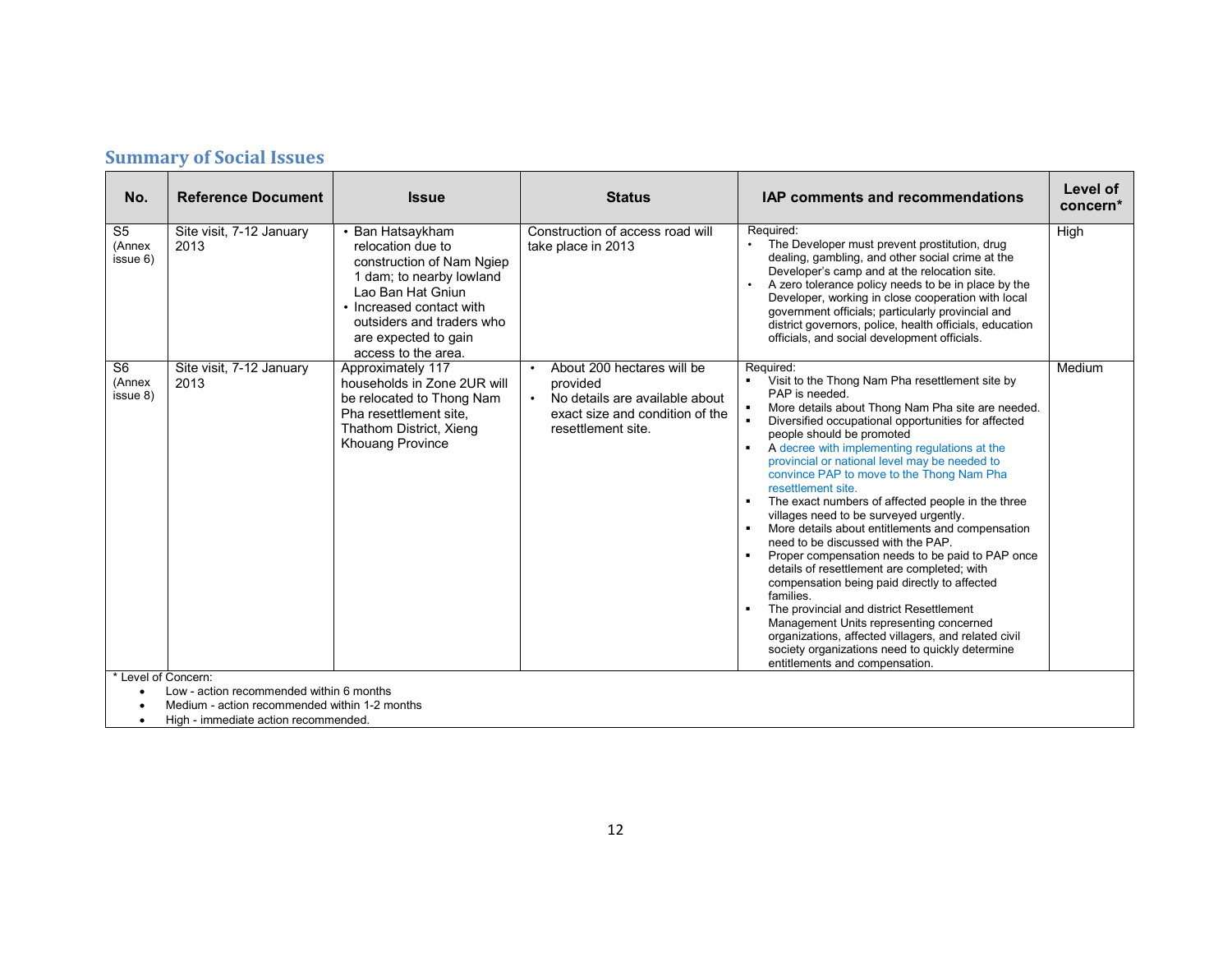## **Summary of Environment Issues**

| No. | <b>Reference Document</b>                | <b>Issue</b>                    | <b>Status</b>                               | <b>IAP comments and</b>                              | Level of |  |  |
|-----|------------------------------------------|---------------------------------|---------------------------------------------|------------------------------------------------------|----------|--|--|
|     |                                          |                                 |                                             | recommendations                                      | concern* |  |  |
| E1  | ESIA of NNP1                             | The multiple dams on the        | There appears to be no Cumulative           | ADB should be requested to assist                    | Low      |  |  |
|     |                                          | Nam Ngiep (NN1 and              | Impact Assessment for all the               | MONRE to carry out this study for the Nam            |          |  |  |
|     |                                          | upstream NN2) and Nam           | hydropower projects in the Nam Ngiep        | Ngiep river basin or to have MONRE draft             |          |  |  |
|     |                                          | San rivers will impact on       | River basin. And what other                 | an agreement for the project proponent               |          |  |  |
|     |                                          | ecological flows.               | developments will impact on the same        | concerned to share the cost of a basin wide          |          |  |  |
|     |                                          | downstream fisheries and        | natural resources (mining projects, roads,  | CIA.                                                 |          |  |  |
|     |                                          | other aquatic life.             | etc.) in the project area?                  | This is an issue for Government, not the             |          |  |  |
|     |                                          |                                 |                                             | <b>Developer</b>                                     |          |  |  |
| E2  | National Policy on                       | There are three hydropower      | Who is responsible for watershed            | MONRE, together with provincial and                  | Low      |  |  |
|     | <b>Environmental and Social</b>          | projects under construction     | management? Is this a joint-management      | district government officers, and                    |          |  |  |
|     | Sustainability of the                    | that will affect water quality, | operation involving government and the      | representatives of impacted communities.             |          |  |  |
|     | Hydropower Sector in                     | water use, and water            | private sector (all three Project           | should be invited to a special meeting to            |          |  |  |
|     | Lao PDR, No. 561/CPI,                    | availability along the Nam      | Proponents)? Or is it the responsibility of | discuss future operation of the watershed.           |          |  |  |
|     | June 2005                                | Ngiep river.                    | the three (or more) Project Proponents of   | It is recommended that the Project                   |          |  |  |
|     |                                          |                                 | hydropower projects in the watershed?       | Proponents develop together with GoL                 |          |  |  |
|     |                                          |                                 |                                             | authorities a management plan for the                |          |  |  |
|     |                                          |                                 |                                             | sustainable usage and operation of the<br>watershed. |          |  |  |
|     |                                          |                                 |                                             | This is an issue for Government, not the             |          |  |  |
|     |                                          |                                 |                                             | <b>Developer</b>                                     |          |  |  |
|     | * Level of Concern:                      |                                 |                                             |                                                      |          |  |  |
|     | Low - action recommended within 6 months |                                 |                                             |                                                      |          |  |  |
|     |                                          |                                 |                                             |                                                      |          |  |  |

• Medium - action recommended within 1-2 months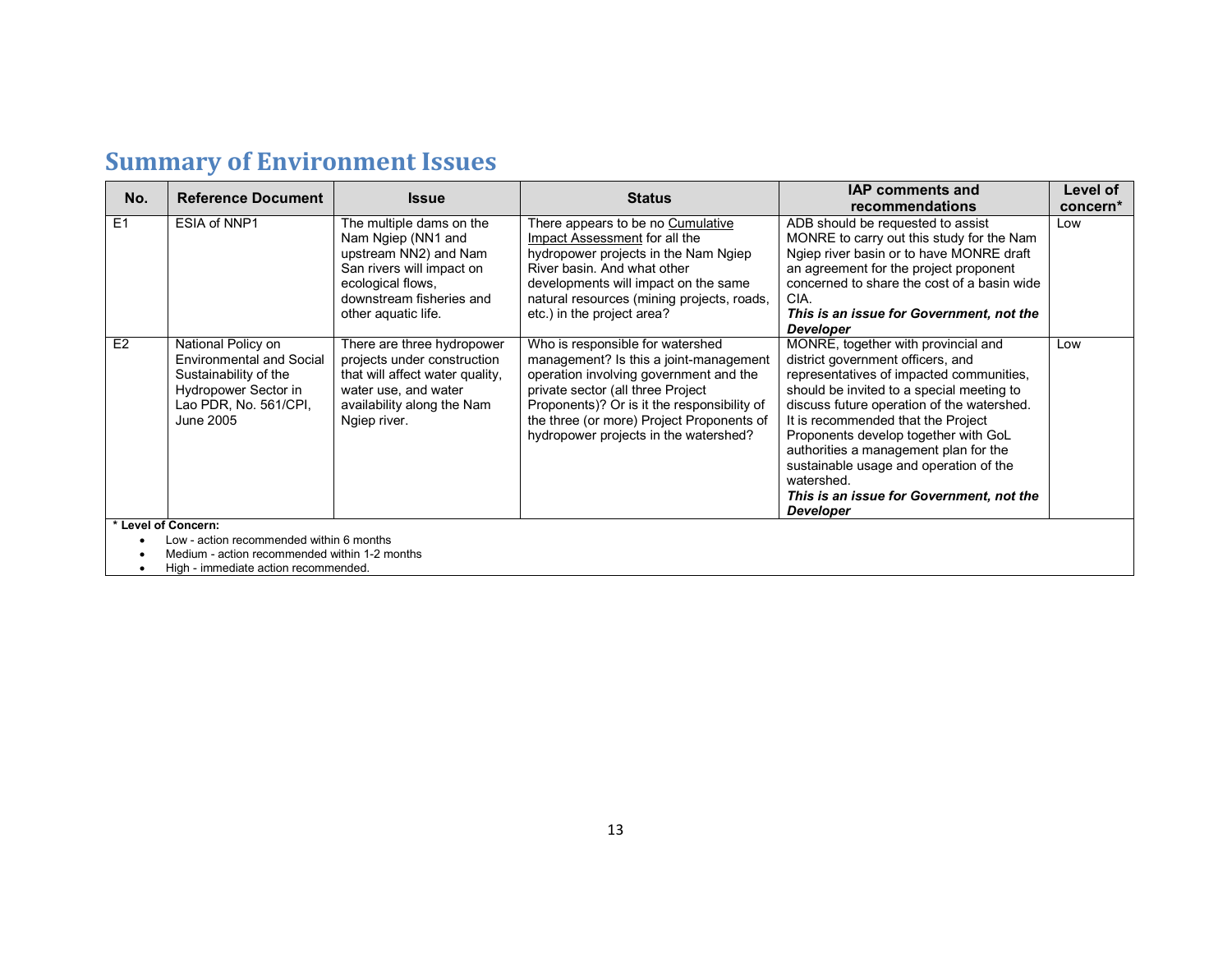| No.                                                             | <b>Reference Document</b>                                                                                                                                                                                                    | <b>Issue</b>                                                                                                                                                                       | <b>Status</b>                                                                                                                                                                                                                                                                                                                                                                                                                                                                                                                                                                                                                                                                                                                                                                                                                                                           | <b>IAP comments and</b><br>recommendations                                                                                                                                                                                                                                                                                                | Level of<br>concern* |  |
|-----------------------------------------------------------------|------------------------------------------------------------------------------------------------------------------------------------------------------------------------------------------------------------------------------|------------------------------------------------------------------------------------------------------------------------------------------------------------------------------------|-------------------------------------------------------------------------------------------------------------------------------------------------------------------------------------------------------------------------------------------------------------------------------------------------------------------------------------------------------------------------------------------------------------------------------------------------------------------------------------------------------------------------------------------------------------------------------------------------------------------------------------------------------------------------------------------------------------------------------------------------------------------------------------------------------------------------------------------------------------------------|-------------------------------------------------------------------------------------------------------------------------------------------------------------------------------------------------------------------------------------------------------------------------------------------------------------------------------------------|----------------------|--|
| E <sub>3</sub>                                                  | Biomass Clearance Plan.<br><b>EMMP</b>                                                                                                                                                                                       | Biomass clearance from the<br>area of the future reservoir<br>will be a significant<br>construction activity.                                                                      | What plans or guidelines does the PP<br>have to Guide the biomass removal<br>program? Who will be responsible to<br>carry out the biomass removal program<br>and to oversee the program? What<br>environmental safeguards are being<br>developed for the PP and their selected<br>biomass removal contractors? Who<br>selects the official logger for the reservoir<br>area and is this same contractor<br>responsible to implement the biomass<br>removal program? Who is responsible to<br>oversee the monitoring of these contracts<br>and their work crews? And is the EMO<br>monitoring team empowered to stop the<br>selected logger if he violates the<br>environmental safeguards? What use will<br>be made of the biomass removed from<br>the reservoir? Is there a planned program<br>to use this biomass in a productive and<br>environmentally safe manner? | The IAP recommends that the PP<br>$\bullet$<br>requests a copy of the newly<br>developed MONRE Guidelines for<br>Biomass Removal by Hydropower<br>Developers in the Lao PDR, dated<br>December 2012.<br>• The PP should discuss the NNP1<br>Proposed Biomass Removal Plan with<br>MONRE and clarify responses to the<br>listed questions. | Low                  |  |
| E4                                                              | EIA Nam Ngiep 1<br>Hydropower Project<br>(2012); Guy Ziv, et al,<br>"Trading-off Fish<br>Biodiversity, Food<br>Security, and<br>Hydropower in the<br>Mekong River Basin",<br><b>Environmental Sciences,</b><br>January 2012. | Information on fisheries in<br>the Nam Ngiep are minimal.<br>There are conflicting reports<br>on how important fisheries<br>are to the livelihood of<br>project impacted villages. | The amount (quantity) and biodiversity of<br>fisheries in the Nam Ngiep is not<br>adequately documented.                                                                                                                                                                                                                                                                                                                                                                                                                                                                                                                                                                                                                                                                                                                                                                | The IAP recommends that the EIA<br>Consultants clarify in their baseline studies<br>(1) the proportion of family income that is<br>derived from fishing (according to the<br>season; (2) the proportion of local diet<br>protein that is derived from fish; and, (3)<br>the importance of fisheries for subsistence<br>or income source.  | Medium               |  |
| * Level of Concern:<br>Low - action recommended within 6 months |                                                                                                                                                                                                                              |                                                                                                                                                                                    |                                                                                                                                                                                                                                                                                                                                                                                                                                                                                                                                                                                                                                                                                                                                                                                                                                                                         |                                                                                                                                                                                                                                                                                                                                           |                      |  |
|                                                                 | Medium - action recommended within 1-2 months                                                                                                                                                                                |                                                                                                                                                                                    |                                                                                                                                                                                                                                                                                                                                                                                                                                                                                                                                                                                                                                                                                                                                                                                                                                                                         |                                                                                                                                                                                                                                                                                                                                           |                      |  |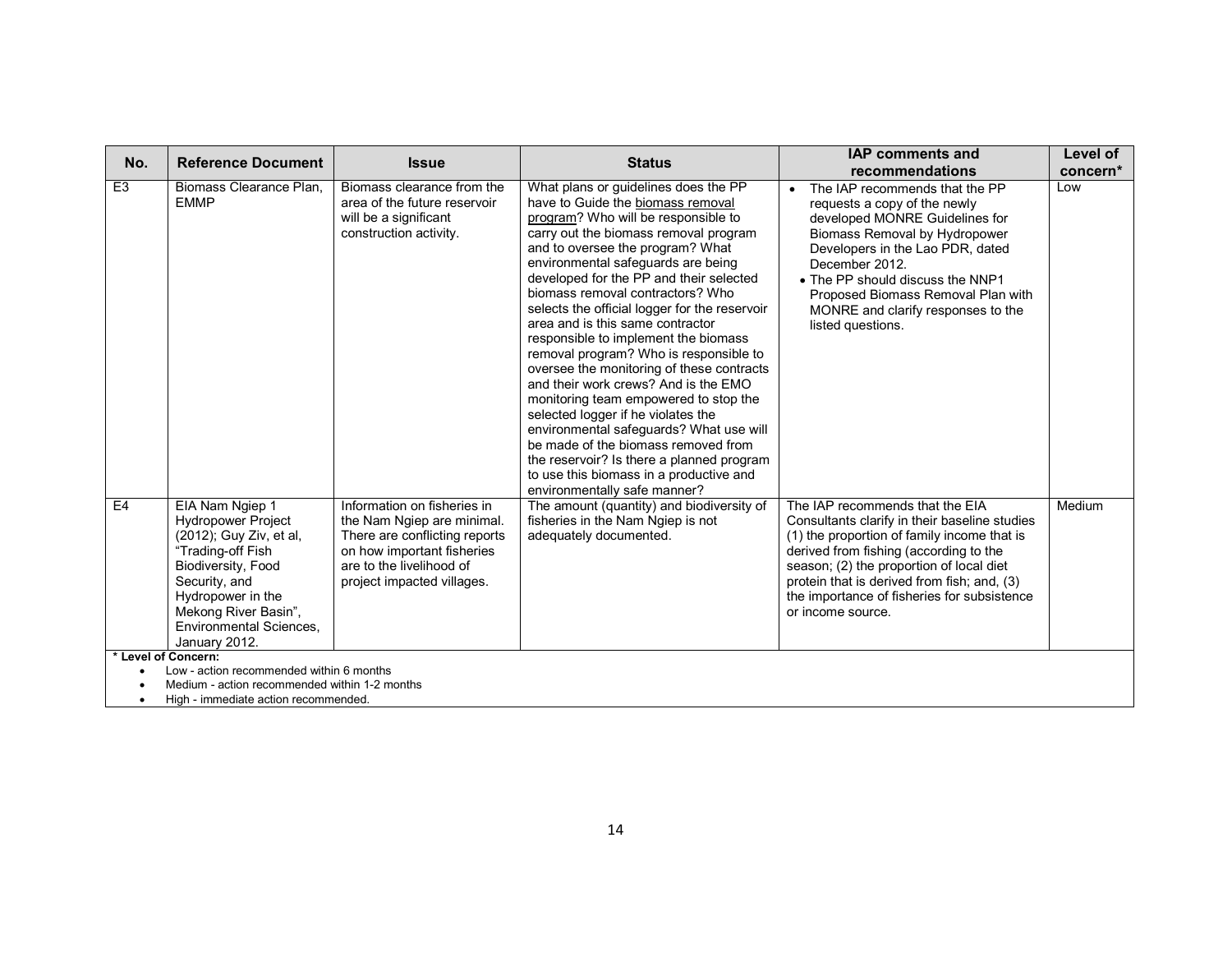| No.                                                                                                              | <b>Reference Document</b>                                                                     | <b>Issue</b>                                                                                                                                                                                                      | <b>Status</b>                                                                                                                                                                                                                                                                                     | <b>IAP comments and</b><br>recommendations                                                                                                                                                                                                                                                                                                                                                                                                                                                              | Level of<br>concern* |  |
|------------------------------------------------------------------------------------------------------------------|-----------------------------------------------------------------------------------------------|-------------------------------------------------------------------------------------------------------------------------------------------------------------------------------------------------------------------|---------------------------------------------------------------------------------------------------------------------------------------------------------------------------------------------------------------------------------------------------------------------------------------------------|---------------------------------------------------------------------------------------------------------------------------------------------------------------------------------------------------------------------------------------------------------------------------------------------------------------------------------------------------------------------------------------------------------------------------------------------------------------------------------------------------------|----------------------|--|
| E <sub>5</sub>                                                                                                   | ESIA NNP1, December<br>2012                                                                   | Water quality in the Nam<br>Ngiep River is being affected<br>by upstream activities<br>(apparently a mining activity<br>is discharging untreated<br>wastewaters and affecting<br>the "color" of the river water). | There is no information in the EIA<br>documents on this issue.<br>Coloring of the Nam Ngiep river needs<br>investigation.                                                                                                                                                                         | The IAP recommends that sampling<br>$\bullet$<br>and analysis of the physical and<br>chemical properties of the current<br>water quality in the Nam Ngiep river<br>would be useful to identify what are the<br>pollutants, if any, coming from these<br>upstream activities.<br>The IAP recommends that the<br>Developer identifies those pollutants so<br>that the future construction activities of<br>NNP1 are not blamed for water quality<br>impacts coming from upstream<br>development projects. | Low                  |  |
| E <sub>6</sub>                                                                                                   | MONRE, EIA Decree,<br>February 2010;<br><b>Environmental Protection</b><br>Law. December 2012 | Does the new EIA Decree or<br>the new Environmental<br>Protection Law require SEAs<br>for the key development<br>sectors?                                                                                         | There is no Strategic Environmental<br>Study of the hydropower sector in Lao<br>PDR. Such an SEA would assess the<br>impacts of existing and future proposed<br>hydropower projects on the NCBAs,<br>protected forests, water resources, and<br>other related environmental assets of Lao<br>PDR. | The IAP recommends that MONRE<br>promotes MEM to undertake a SEA of the<br>hydropower sector in Lao PDR to include<br>transboundary effects on downstream<br>resources and ecological sustainability.<br>It is reported that MRC is interested in<br>financing such a study at MEM.<br>This is an issue for Government, not the<br><b>Developer</b>                                                                                                                                                     | Medium               |  |
| E7                                                                                                               | Site visit, 7-12 January<br>2013                                                              | The Developer is expected<br>to contribute to capacity<br>building of MONRE and<br>assist in establishing the<br>EMU staffed by provincial<br>and district representatives<br>from project affected areas         | IAP discussions with provincial and<br>district officials indicate that the role and<br>responsibilities of the EMU are unclear                                                                                                                                                                   | The IAP recommends that ADB assist<br>MONRE in convening a workshop to review<br>the duties of the EMU for the Nam Ngiep<br>watershed, to include the "lessons learned"<br>from Nam Thuen 2 and the Theun-Hinboun<br>projects.                                                                                                                                                                                                                                                                          | Medium               |  |
| * Level of Concern:<br>Low - action recommended within 6 months<br>Medium - action recommended within 1-2 months |                                                                                               |                                                                                                                                                                                                                   |                                                                                                                                                                                                                                                                                                   |                                                                                                                                                                                                                                                                                                                                                                                                                                                                                                         |                      |  |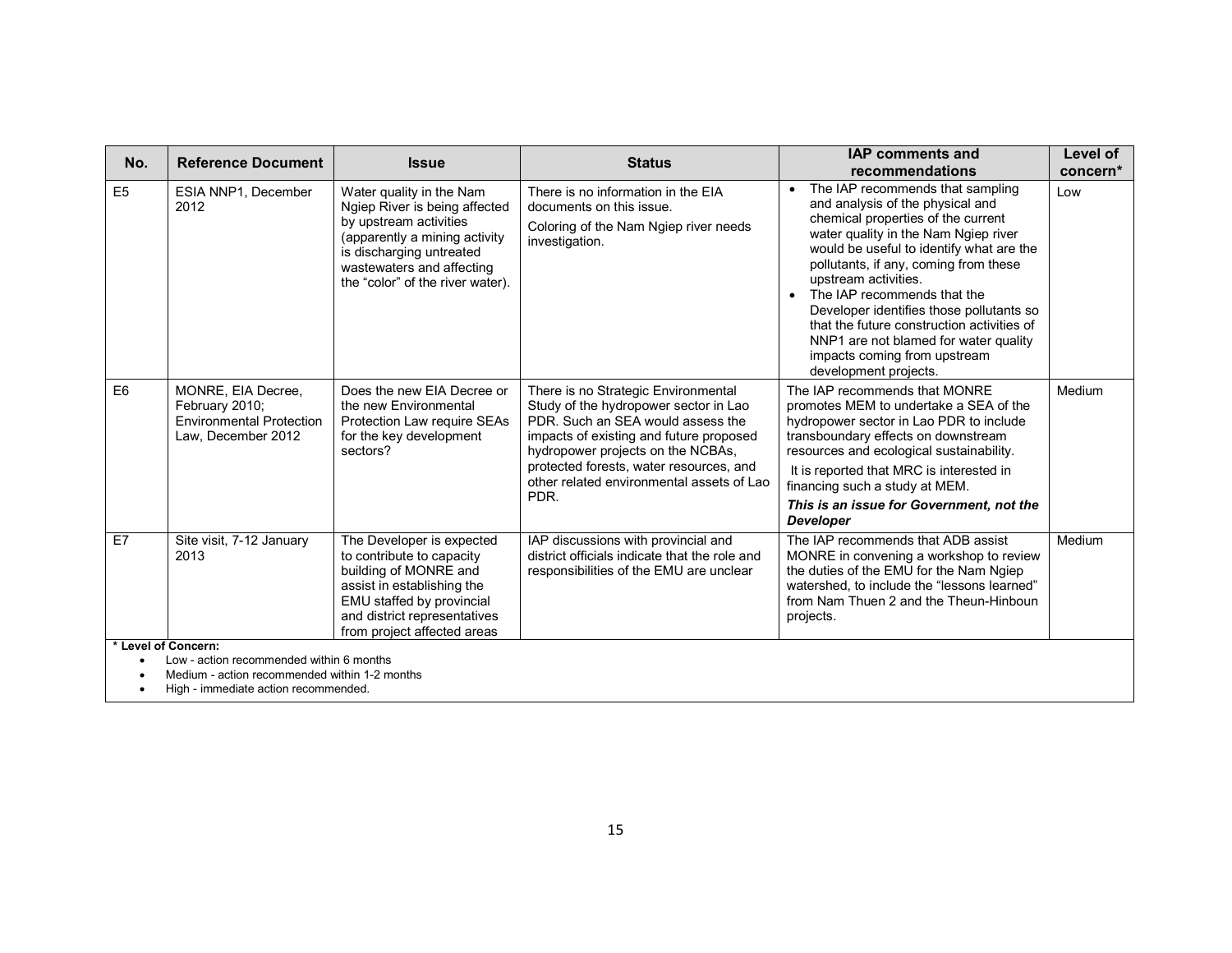# **Summary of Biodiversity Issues**

| No.            | <b>Reference Document</b>         | <b>Issue</b>                                                                                                                           | <b>Status</b>                                                                                                                                                                                                                                                                                                                    | <b>IAP comments and recommendations</b>                                                                                                                                                                                                                                                                                                                                                                | Level of<br>concern* |
|----------------|-----------------------------------|----------------------------------------------------------------------------------------------------------------------------------------|----------------------------------------------------------------------------------------------------------------------------------------------------------------------------------------------------------------------------------------------------------------------------------------------------------------------------------|--------------------------------------------------------------------------------------------------------------------------------------------------------------------------------------------------------------------------------------------------------------------------------------------------------------------------------------------------------------------------------------------------------|----------------------|
| <b>B1</b>      | Site visit, 14-19 January<br>2013 | Options for biodiversity<br>offsets                                                                                                    | Biodiversity forest offset areas at<br>$\bullet$<br>Nam San, behind the Thong Nam<br>Pha resettlement site, have been<br>allocated for production and<br>logging that is currently underway<br>Lack of resources within MONRE<br>and PONRE and at district level<br>to manage existing conservation<br>forests                   | • The ERM team should review a diversity of<br>biodiversity offset options (See Annex 4)                                                                                                                                                                                                                                                                                                               | Medium               |
|                |                                   | Aquatic biodiversity offset                                                                                                            | Most rivers in region, including<br>Nam Ngiep have multiple dams<br>planned or under construction<br>and are impacted by other<br>developments in the watersheds<br>Information suggests that several<br>dams are planned for Nam San<br>river. Logging already underway<br>in catchment area will impact<br>aquatic ecosystems. | Additional studies on fish species and<br>$\bullet$<br>populations in Nam Ngiep needed<br>(especially migratory species)<br>$\bullet$<br>Options for an offset for aquatic<br>biodiversity may be unrealistic given the<br>impact on aquatic systems of activities way<br>beyond their boundaries.                                                                                                     |                      |
| <b>B2</b>      | Site visit, 14-19 January<br>2013 | Quantities of NTFPs to be<br>collected that are controlled<br>annually by the district where<br>"quotas" are issued to the<br>villages | Village quotas are checked by the<br>district at the factory, where NTFPs<br>are sold and the district collects a<br>"resource tax" from the factory based<br>on quantity (                                                                                                                                                      | Additional studies are required as follows:<br>• Data on species of NTFPs collected<br>and importance for livelihoods<br>Trial the quota system among villages<br>based on a "sustainable yield" study in the<br>designated areas of natural forest to be<br>used for collection of such products to<br>permit villages to continue earning<br>disposable income from collection and sale<br>of NTFPs. | Medium               |
| B <sub>3</sub> | Site visit, 14-19 January<br>2013 | Wildlife capture and<br>translocation proposed<br>during construction phase                                                            | Capturing wildlife for translocation is<br>extremely difficult and expensive                                                                                                                                                                                                                                                     | Look at lessons learned from Nam Theun 2<br>and adapt plans as needed.                                                                                                                                                                                                                                                                                                                                 | Low                  |
| <b>B4</b>      | Site visit, 14-19 January<br>2013 | <b>Workers and Construction</b><br>traffic removing forest<br>resources, illegal logs and<br>wildlife                                  | This will become a serious issue after<br>construction crews and camp<br>followers arrive                                                                                                                                                                                                                                        | Exercise zero tolerance policy                                                                                                                                                                                                                                                                                                                                                                         | Low                  |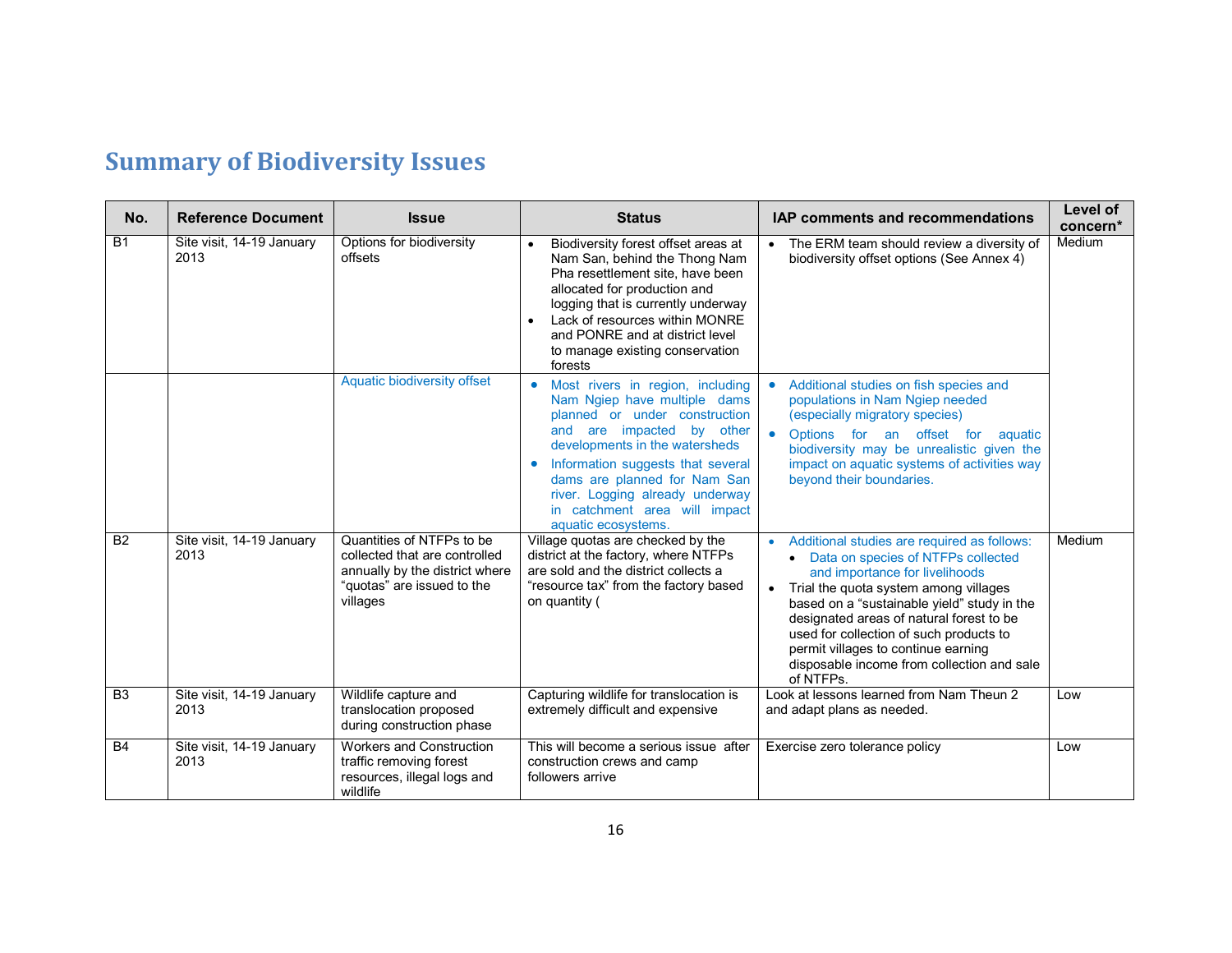| No.                                      | <b>Reference Document</b>         | <b>Issue</b>                                                                                      | <b>Status</b>                                                                                               | <b>IAP comments and recommendations</b>                                                                                                                             | Level of<br>concern* |  |
|------------------------------------------|-----------------------------------|---------------------------------------------------------------------------------------------------|-------------------------------------------------------------------------------------------------------------|---------------------------------------------------------------------------------------------------------------------------------------------------------------------|----------------------|--|
| <b>B5</b>                                | Site visit, 14-19 January<br>2013 | Introduction of potential<br>invasive species as part of<br>reforestation, agriculture<br>schemes | Frogs to be raised by PAP are likely<br>to be native species                                                | Check whether proposed species are known to<br>be potentially invasive                                                                                              | Low                  |  |
| B <sub>6</sub>                           | Site visit, 14-19 January<br>2013 | NTFPs used by PAP for food<br>security and cash income                                            | PAP at all impacted villages are<br>highly dependent on NTFPs                                               | Protect sufficient natural forest within and<br>adjacent to the resettlement sites for villagers<br>to harvest NTFPs or provide alternative<br>sources of income    | Low                  |  |
| <b>B7</b>                                | Site visit, 14-19 January<br>2013 | Awareness of the importance<br>of natural forests to the<br>quality of life of PAP                | PAP have a low awareness of the<br>importance of the quality of forest to<br>their lives and livelihood     | Raise awareness among resettled villagers of<br>the value of natural forests for protecting water<br>quality and other ecosystem services                           | Low                  |  |
| B <sub>8</sub>                           | Site visit, 14-19 January<br>2013 | Monitoring of biodiversity                                                                        | Biodiversity values are not monitored<br>by anyone                                                          | Engage villagers in monitoring biodiversity<br>values within the resettlement areas and<br>surrounding forests                                                      | Low                  |  |
| B <sub>9</sub>                           | Site visit, 14-19 January<br>2013 | Movement of students and<br>teachers to the Thong Nam<br>Pha resettlement site                    | Students and teachers are not sue<br>about moving to the Thong Nam Pha<br>resettlement site                 | Clarify how Thong Nam Pha occupants will be<br>affected by the allocation of those "temporary"<br>lands to the new resettlement villagers                           | Low                  |  |
| <b>B10</b>                               | Site visit, 14-19 January<br>2013 | Quality of translation for the<br>environment team                                                | Team translator was helpful but<br>unfamiliar with environmental terms<br>which sometimes created confusion | The IAP requests that the Developer provide a<br>professional translator with knowledge of<br>environmental terms for future IAP visits by the<br>environment team. | High                 |  |
| * Level of Concern:                      |                                   |                                                                                                   |                                                                                                             |                                                                                                                                                                     |                      |  |
| Low - action recommended within 6 months |                                   |                                                                                                   |                                                                                                             |                                                                                                                                                                     |                      |  |

• Medium - action recommended within 1-2 months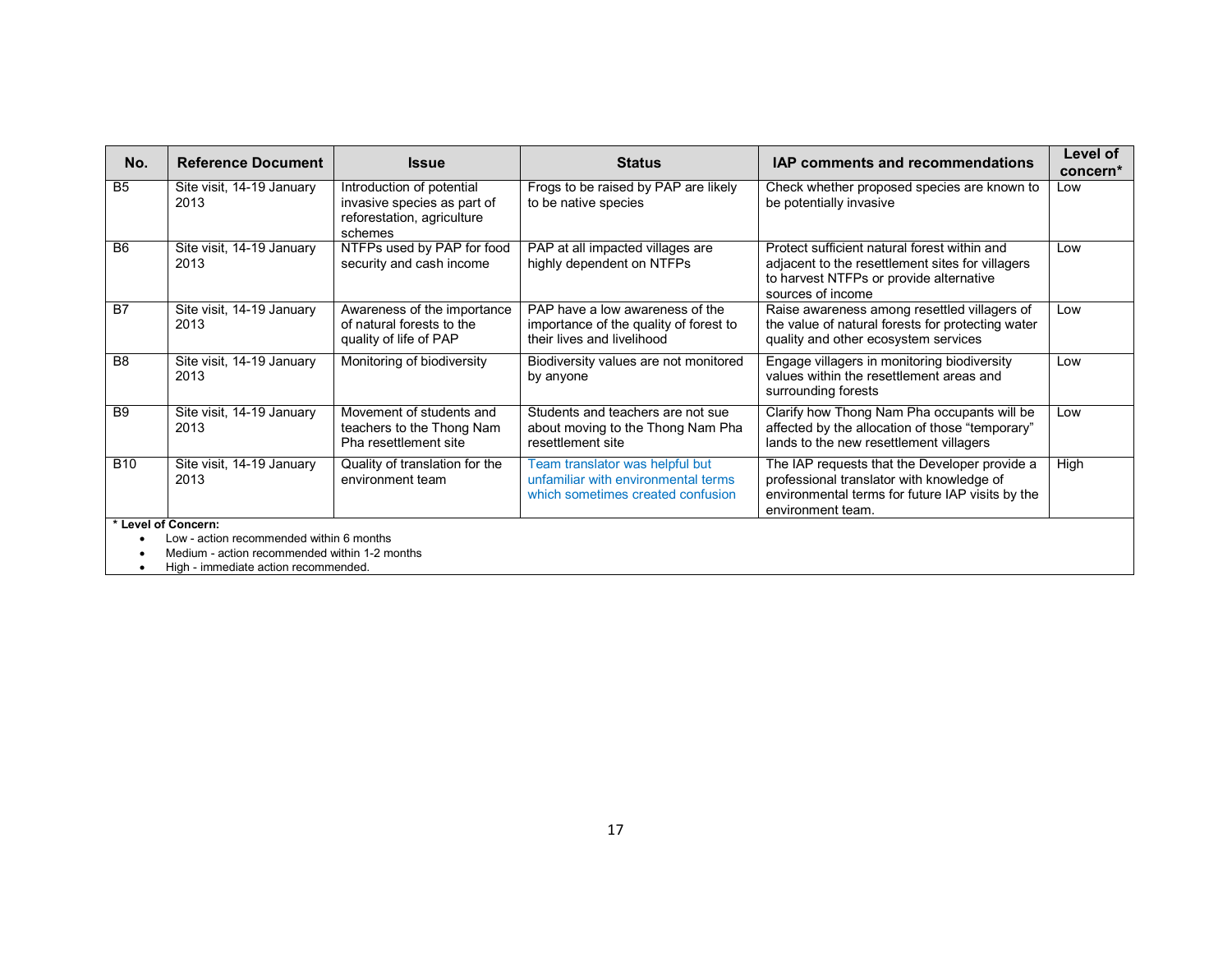# Annex 1: Resettlement Issues

## **Background**

Inundation by the reservoir of the Nam Ngiep 1 Hydropower Project (NNP1) will cover the houses and productive lands of five villages and impact an additional three villages as follows:

- Four villages in the Lower Section of the Reservoir in Vientiane Province (Zone 2LR);
- Three villages in the Upper Section of the Reservoir in Xieng Khouang Province (Zone 2UR); and,
- One village in the Construction Area in Bolikhamxay Province (Zone 3).

The number of project affected people (PAP) to be resettled from villages in Zones 2LR and 3 is currently estimated at 2,953 from 417 households; consisting of 2,735 people from 384 households in Zone 2LR; and, 218 people from 33 households in Zone 3.

The resettlement site for these PAP is an area of approximately 6,000 ha called Houay Soup, located on the right bank of the Nam Ngiep river under the jurisdiction of Ban Hat Gniun, Bolikhan District, Bolikhamxai Province. An estimated 800 ha of the 6,000 ha is available for the resettlement of the PAP.

In addition, an as yet unspecified number of PAP in three villages in Thathom District, Xieng Khouang Province also will be resettled, namely PAP from Ban Pou, Ban Hatsamkhone, and Ban Piengta (Zone 2UR).

The resettlement site for these PAP is an area of approximately 200 ha called Thong Nam Pha, located on the left bank of the Nam San river under the jurisdiction of Ban Sibounheung, Thathom District, Xieng Khouang Province. The IAP was informed by senior district officials that this site was only recently identified and offered for consideration as a resettlement site by district authorities; subsequent to preparation of the Resettlement and Ethnic Minority Development Program (REMDP). The IAP was informed that the Developer's representatives had visited the site in late December 2012.

Resettlement will be carried out under the supervision of the Resettlement Management Unit (RMU), to be established by the GOL, and with the assistance of the Infrastructure Section and Resettlement Section of the Environment and Social Division (ESD) of the NNP1 Project. They will be assisted by the Resettlement Working Group of the Provincial Resettlement Management and Living Condition Restoration Committee (PRMLCRC) and related GOL provincial authorities.

## **Current Resettlement Issues and IAP Recommendations**

Issues of concern to the IAP at the Houay Soup resettlement area include the following:

1. **Issue**: An estimated 420 ha of the resettlement area has been found to be suitable for lowland rice production. However, PAP who have visited the proposed paddy production area of the resettlement site indicate that the soils have been depleted and are of poor quality. Other PAP report that portions of the resettlement area have been used by PAP in Ban Hat Gniun for many decades without being improved in any way. The PAP state that the Pilot Plan (the NNP1 demonstration center and pilot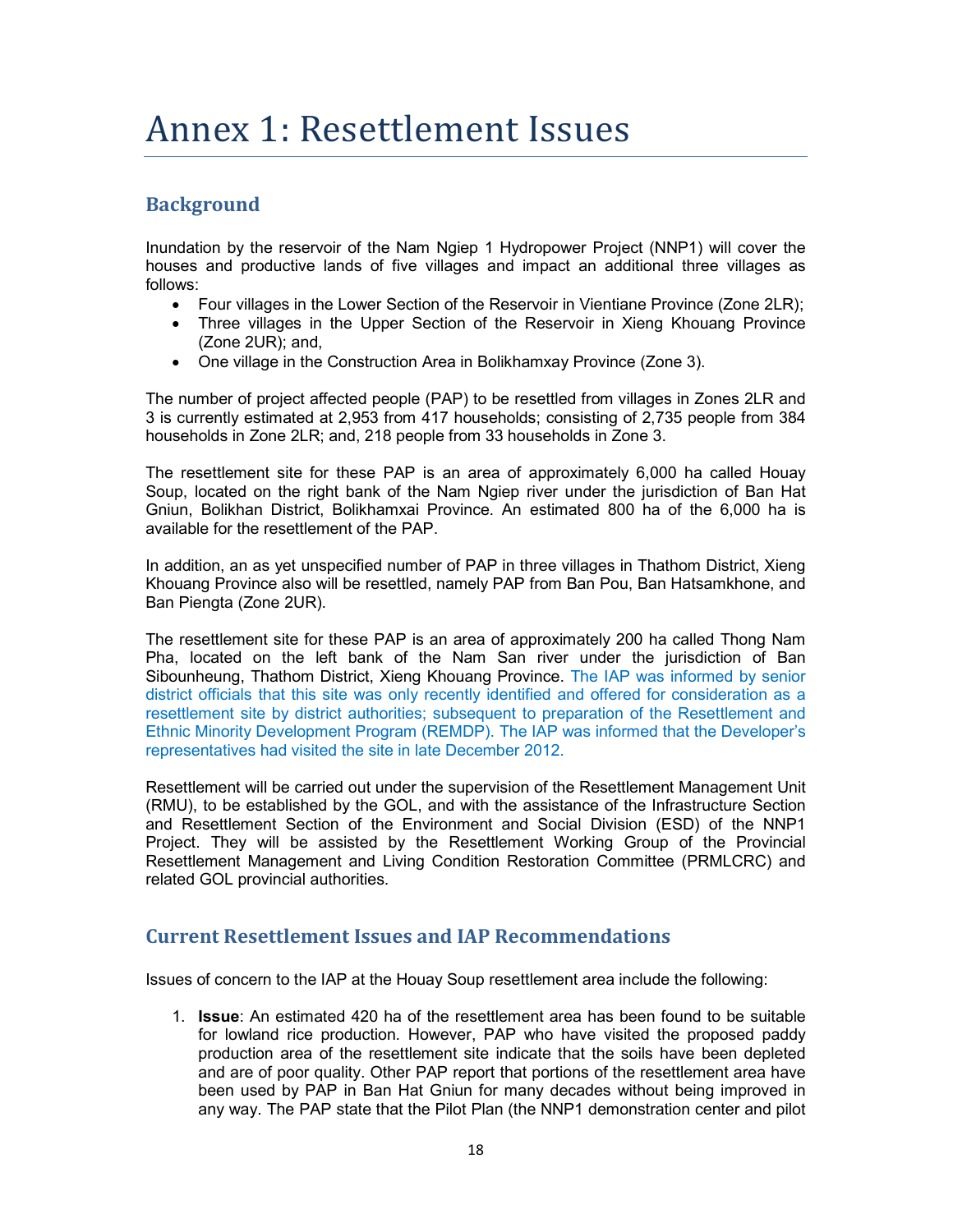farm) located at the resettlement site has demonstrated that both organic and chemical soil additives (i.e., fertilizers) will be required to generate yields sufficient to meet PAP food security needs. This will increase the burden on resettled PAP through increased costs for agricultural chemicals and labor requirements. Currently PAP do not use chemicals or soil additives on their rice crops and have a taste preference for rice produce without agricultural chemicals or soil additives.

The IAP visited the Houay Soup resettlement area during a site visit to the Project Area in early January 2013, and more specifically the area at which PAP from Ban Hatsaykham are expected to be resettled. The area visited was covered with fallow forest, rehabilitating following several years of use by PAP for rice and upland crop production (recently harvested pineapple plants were observed). Soil tests have been undertaken in the area by the Developer and soils have been found to be acid. (Issue R1)

**Recommendation**: The Developer should invest in improving the soils in the lowland areas designated for rice production by the PAP *prior to* resettlement of the PAP from the four villages from Vientiane Province and the village of Ban Hatsaykham. This process of soil improvement should begin immediately throughout the 420 ha designated for rice production to ensure food security as soon as possible following resettlement. IAP suggestions for improving the soil include the following:

- Application and incorporation of biochar into the soil;
- Planting of legume crops (cowpea, groundnut, beans, peas, alfalfa, clover, and lentils) that can be ploughed into and incorporated into the soil;
- Transport into the area by trucks of high-quality topsoil from other areas, including Mekong River alluvial soils; and,
- Fabrication of topsoil using organic matter transported into the area from other locations, including the application of decomposed organic matter from urban solid waste and animal manure.
- 2. **Issue**: PAP to be resettled from Hom District, Vientiane Province, along with the PAP from Ban Hatsaykham, Bolikhan District, Bolikhamxai Province, together have many hundreds of cattle and buffalo that also will need to be resttled. They will require upgraded grazing land at Houay Soup resettlement area on which their resettled livestock can graze beginning on day one of the resettlement process. (Issue R2)

**Required**: The IAP is pleased to note that approximately 500 ha have been designated as grazing land for livestock at the Houay Soup resettlement area. The IAP requires that the Developer establish improved pasture at the areas designated for grazing **BEFORE** the PAP are resettled. This requires the Developer to undertake seeding of all designated grassland areas with improved tropical grasses and legumes beginning in the 2013 wet season (May to October 2013). This is to ensure that forage crops are well established before the arrival of PAP livestock and that livestock mortality linked to animal malnutrition is minimized.

**Recommendation**: The Livestock Research Center of the National Agriculture and Forestry Research Institute (NAFRI) near Vientiane should be contacted to recommend the most appropriate tropical grasses and legumes for seeding in the grassland areas and grazing lands at Houay Soup.

3. **Issue**: The current users of the Houay Soup resettlement area should be surveyed and may need to be compensated for their loss of crops, trees, and other land-based assets in the area. As was pointed out to the IAP by the PAP during the site visit to Ban Hat Gniun and Ban Hatsaykham, the land at Houay Soup has been used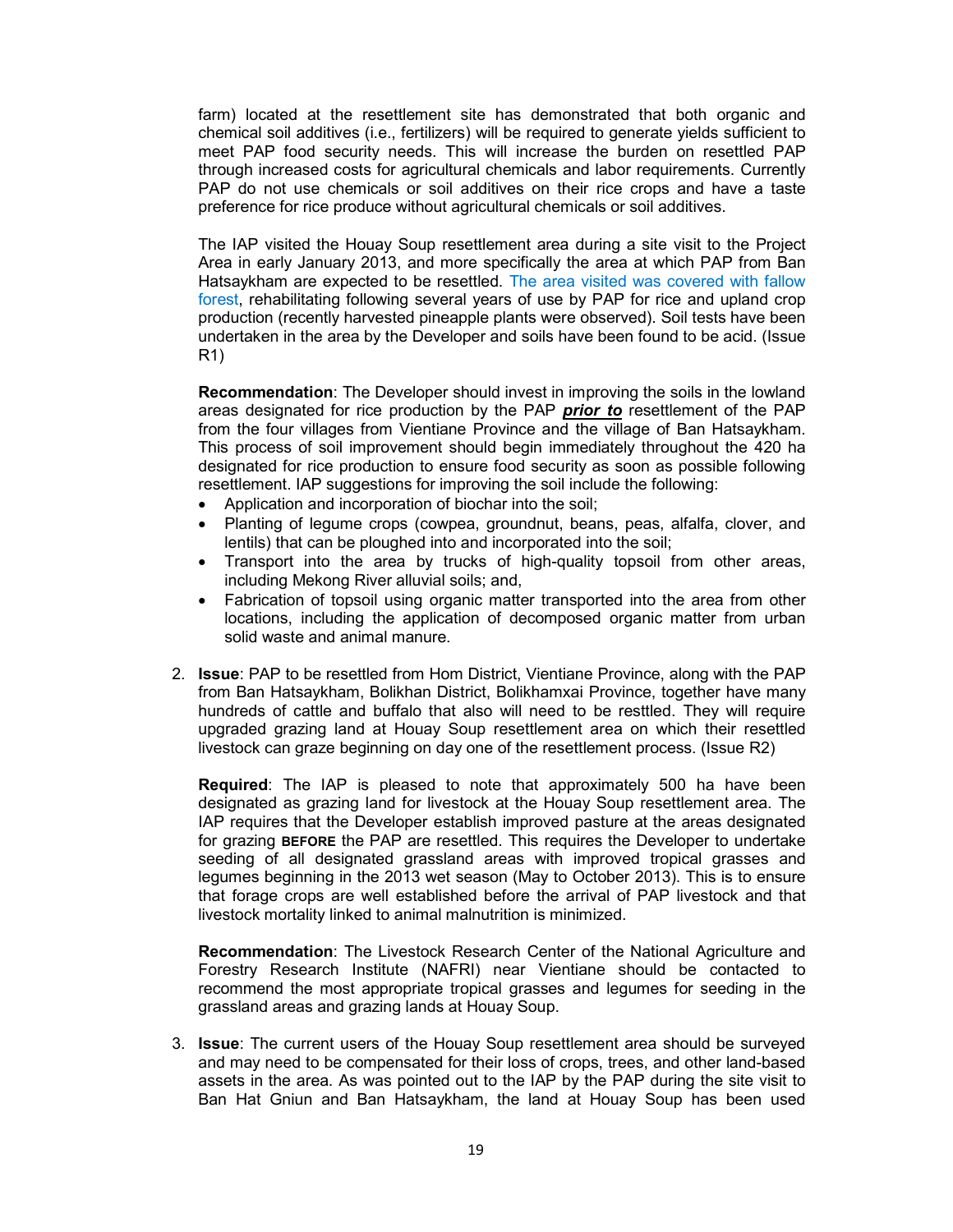intermittently by them for nearly 200 years. Thus, it is likely that PAP from both villages have assets at the Houay Soup site that qualify for compensation. (Issue R3)

**Recommendation**: The assets of current land users at Houay Soup situation should be taken into consideration when the asset survey is conducted. In addition, since the Houay Soup area will be used as a resettlement site, it is considered to be 'project lands.' As such, depending on the policy of the Resettlement Management Unit (RMU) and district and provincial officials, land users / occupants may be entitled to compensation for loss of agricultural land for use as project land; in this case project lands are land taken by the GoL and the Developer to serve as the resettlement site for PAP from four villages in Vientiane Province and 33 households from Ban Hatsaykham.

4. **Issue**: The PAP village at Ban Hatsaykham will be impacted severely by the establishment of the Head Contractors camp in the village. Normal daily routines and habits of the PAP as well as village social structures and cultural aspects and livelihood practices are at high risk and will be disrupted as a result of a camp of 200 outsiders being established a few meters from the village. The creation of such a situation is unacceptable to the IAP. (Issue R4)

**Required**: The IAP requests that PAP from Ban Hatsaykham be resettled to the Houay Soup resettlement site, *or* temporarily relocated from Ban Hatsaykham to a suitable area close to Ban Hat Gniun. This site should be identified in collaboration with district and village authorities and community leaders and a technical assessment undertaken by ERM as to the temporary site's suitability for temporary relocation. The Developer should clarify any changes recommended by ERM and make the necessary revisions and adjustments in the REDP. This is a mitigation measure necessary to minimize risks to the Affected Community of Ban Hatsaykham, as per International Finance Corporation (IFC) Performance Standard 1.<sup>1</sup> In addition, two objectives of the ADB's Safeguard Policy Statement require that such impacts be addressed, namely:

- Avoid adverse impacts of projects on the environment and affected people, where possible; and,
- Minimize, mitigate, and/or compensate for adverse project impacts on the environment and affected people when avoidance is not possible.

In addition, the GOL's Compensation and Resettlement Policy Framework (Table 5, page 28) requires that the Developer must ensure that the impacts of disruption are lessened.

**Recommendation**: The Developer should prepare an environmental and social action plan (E&S Action Plan) for temporary relocation of PAP from Ban Hatsaykham. The E&S Action Plan for Ban Hatsaykham should provide details of the temporary relocation of the PAP and should be prepared in consultation with and with the participation of the PAP in the village and the host village, likely to be Ban Hat Gniun. This E&S Action Plan is needed to promote and provide means for adequate engagement with Affected Communities on issues that could potentially affect them and to ensure that relevant environmental and social information is disclosed and disseminated to them, consistent with IFC Performance Standard 1.

5. **Issue**: Based on experiences at other hydropower development projects in Lao PDR, the IAP fully expects that commercial development by camp followers will have a significant negative impact on PAP in host villages located near construction camps.

 $\overline{a}$ 

 $<sup>1</sup>$  It should be noted that the IFC Performance Standards are a part of the Equator Principles.</sup>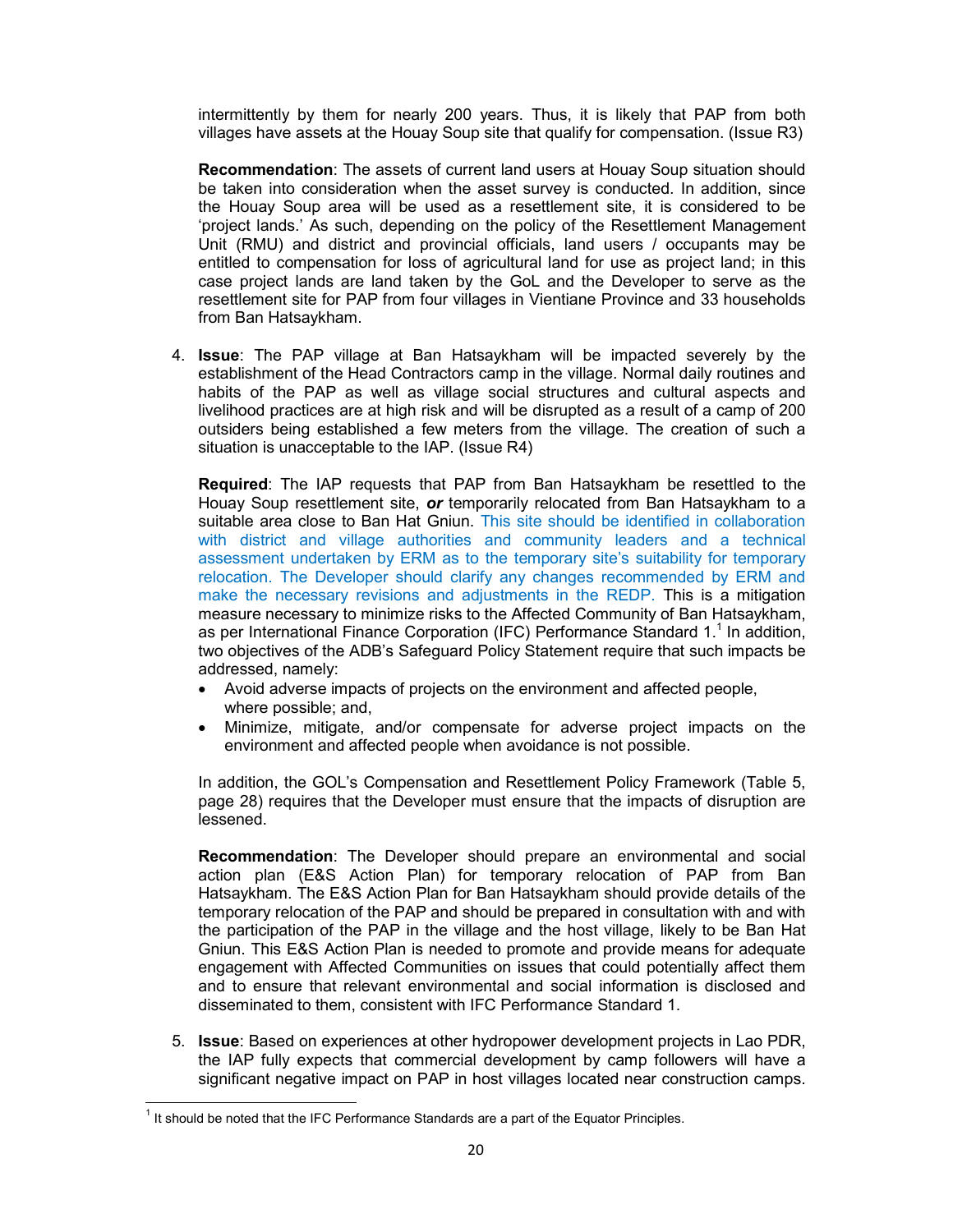Camp followers often are employed by unauthorized, illegal, ad hoc, and poorly constructed entertainment facilities established near construction camps. Because of weak law enforcement by local officials, sanitary and environmental conditions are deficient and social vices predominate, such as the sale of illegal substances, prostitution, gambling, and human trafficking. Poor social habits and behavior by construction workers, increased levels of vehicle traffic, and poor local administration provide openings for vice and social immorality. Such conditions impact on both the physical and mental health of PAP in host villages.

The IAP insists on zero tolerance of depraved social behavior by employees of the Developer, Head Contractor, and all sub-contractors. (Issue R5)

**Required**: The IAP requires that the Developer adopt a zero tolerance policy toward unethical and immoral social behavior by all employees of the Developer, Head Contractor, and all sub-contractors.

**Required**: The IAP requires all employees – foreign and local -- of the Developer, Head Contractor, and all sub-contractors sign a Code of Conduct attached to their employment contracts or other employment engagement agreements that sets forth the IAP's and Developer's expectations of ethical and moral behavior by all employees. Contracts signed in Lao must include a Code of Conduct in the Lao language. Contracts signed in English, Japanese, Thai, or any other non-Lao language must include a Code of Conduct in that language.

**Recommendation**s: The IAP recommends that the Developer introduces social awareness and management activities among communities through educational enhancement programs at host village schools and health education and outreach programs at public health centers throughout the project area. Similarly, all employees of the Developer, Head Contractor, and sub-contractors should be obligated to participate in social behavior and ethics classes (1-2 hours each) once each quarter to repeatedly raise the awareness of employees of the dangers and impacts of depraved social behavior.

Issues of concern to the IAP at the Thong Nam Pha resettlement area are fewer and include the following:

1. **Issue**: Soil conditions at the Thon Nam Pha resettlement area are unknown. Although the site is located between the Nam San and Nam Pha rivers, thus indicating that alluvial soils likely are present, the IAP is concerned that the site has not been used more extensively by local communities. The area may be have problem soils or may be prone to flooding from the two adjacent rivers. The reasons for minimal use of this site by local communities need to be investigated thoroughly. (Issue R6)

**Recommendations**: The Developer should take soil samples for professional analysis. The land should be surveyed with the Developer's consultants and district survey technicians working together. This will ensure that district officials have confidence in the survey and will more easily verify the survey results and authorize the land to be used for resettlement. Such a survey also will reveal if the area is used by occupants and uncover any potential problems with the location; and, determine if any compensation will need to be paid to current occupants. Similar to the Houay Soup resettlement area, the Developer should initiate a Pilot Plan at the Thong Nam Pha resettlement site to determine the best crops and crop varieties to be cultivated and prepare recommendations for cropping patterns and farming systems that are acceptable to the resettled PAP.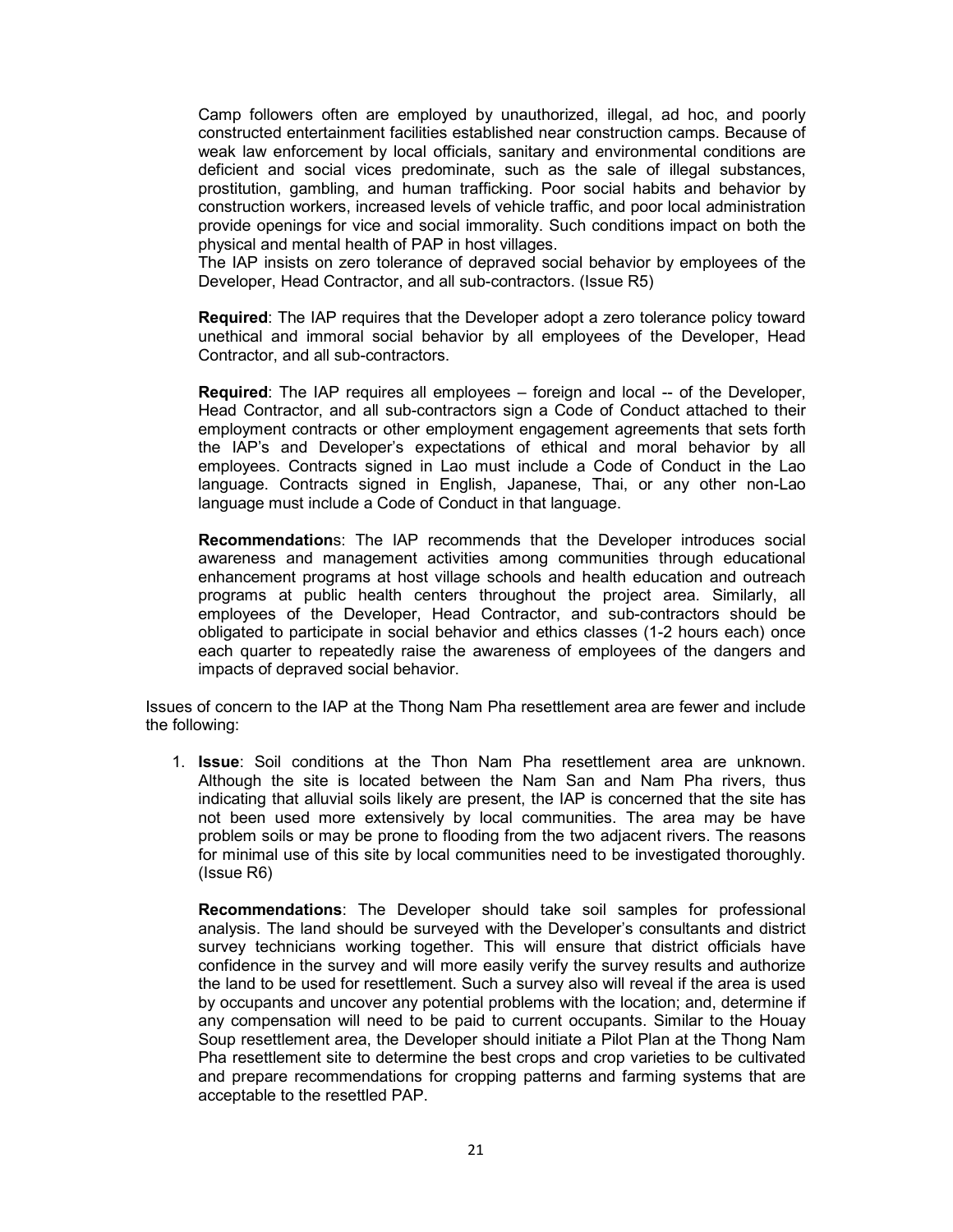2. **Issue**: The IAP feels that there should be no problem providing a village water supply system sufficient to meet the needs of 150-200 resettler households. The district public works technician confirmed that the headwaters of the Nam Pha river could be used to provide a gravity flow village water supply. In addition, the location of the resettlement site between the Nam San and Nam Pha rivers also ensures that bore wells could be used for village water supply if necessary. A third alternative for water supply is to link the resettlement area to the Thathom District / Ban Sibounheuang municipal water supply system that is expected to be completed by 2014. Water from the Nam Pha river also can be used to supply gravity flow water for irrigating paddy lands in the resettlement area; ensuring water for supplementary irrigation in the wet season as well as water for dry season irrigation. (Issue R7)

**Recommendations**: The IAP recommends that a comparative cost analysis should be conducted to determine the most cost effective village water supply system for the resettlement site. In addition, Nam Pha river water quality should be tested for suitability to be used for the resettlement village water supply system. In addition, the Developer should confirm that the Thong Nam Pha resettlement area does not flood during the wet season.

Organizational and institutional issues of concern to the IAP include the following:

1. **Issue**: PAP and officials contacted by the IAP during the site visit were eager to begin the resettlement process, considering that work on the Nam Ngiep 1 Hydropower Project was initiated in 1989. The IAP was informed that a joint venture company between and among Kansai, Electric Generating Authority of Thailand (EGAT), and Lao Holding State Enterprise is planned and expected to be established by March 2013; for the purpose of implementing the hydropower project. (Issue R8)

**Recommendation**: Formation of the joint venture company that would act on behalf of the Developer should be accelerated. Every effort should be made to establish the joint venture company as soon as possible, so that public consultation and involvement related to resettlement begin as soon as possible.

2. **Issue**: The Developer has yet to provide details of the internal institutional structures that is needed to organize, manage, and implement the resettlement program. Clear terms of reference are needed for several critical implementing units, namely public involvement / community development; government liaison; land surveys and infrastructure design; and, supervisory personnel to supervise construction of civil works related to infrastructure to support resettlement activities. (Issue R9)

**Recommendations**: The Developer should learn lessons from other hydropower development companies in Lao PDR (i.e., Nam Theun Power Company, Theun-Hinboun Power Company) about the approach, methodologies, administrative and management systems, and resettlement operations used by them, particularly lessons related to resettlement and community infrastructure development. Such lessons should be applied preparing clear terms of reference for each unit established to support resettlement and for each position within each operational unit.

3. **Issue**: The Developer is expected to contribute to capacity building of MONRE and to financially assist in establishing an Environmental Management Unit (EMU), which will be staffed by provincial and district representatives from project affected areas. The role of the EMU is to monitor implementation of the EMP and to report on its adequacy and effectiveness to MONRE and the Developer. The EMU monitoring reports would include findings, deviations (if any) from the EMP and concession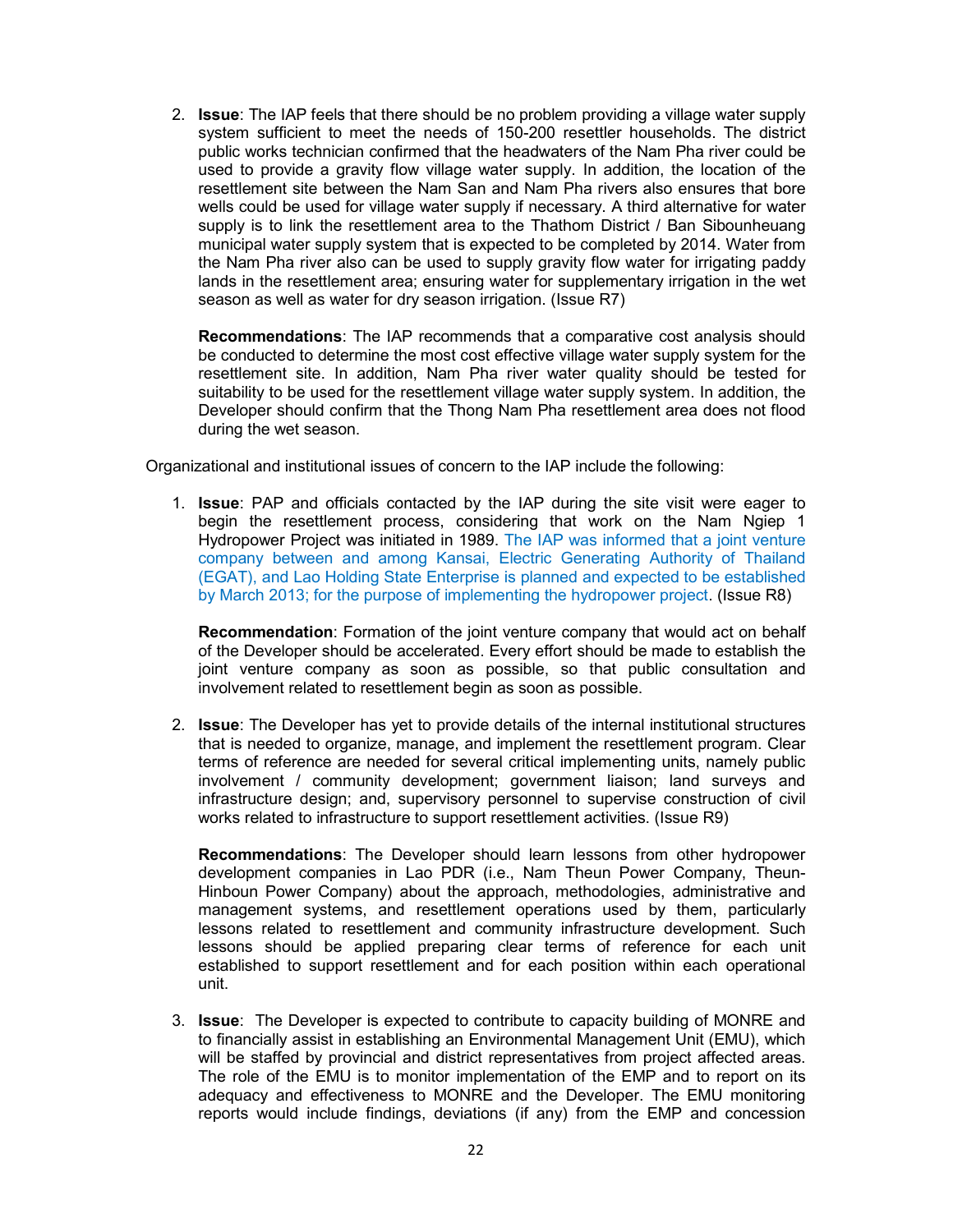agreement (CA) commitments, and villager grievances. Based on IAP discussions with provincial and district officials, the role and responsibilities of the EMU are unclear. The duties of MONRE also have been expanded to include the departments of Land Planning, Forest Resource Management, and Water Resources Management. Thus, district staff assigned to these activities believe that they should be represented or involved in EMU monitoring and reporting activities as they have connecting or overlapping environmental issues. (Issue R10)

**Recommendations:** The IAP recommends that ADB assist MONRE in convening a workshop to review the duties of the EMU for the Nam Ngiep watershed, to include the "lessons learned" from Nam Thuen 2 and the Theun-Hinboun projects. Other topics could include the role of the EMU in representing the integrated environmental conservation interests of MONRE at the regional and district levels; the transfer and best use of funds to be contributed by NNP1 and other hydropower project development and use of monitoring reports to inform project-affected-persons of monitoring results. In addition, the IAP believes that the preliminary budget developed for the EMU will be insufficient to cover district and provincial staff interested in participating in environmental conservation monitoring activities and should be re-evaluated given the expanded mandate of MONRE.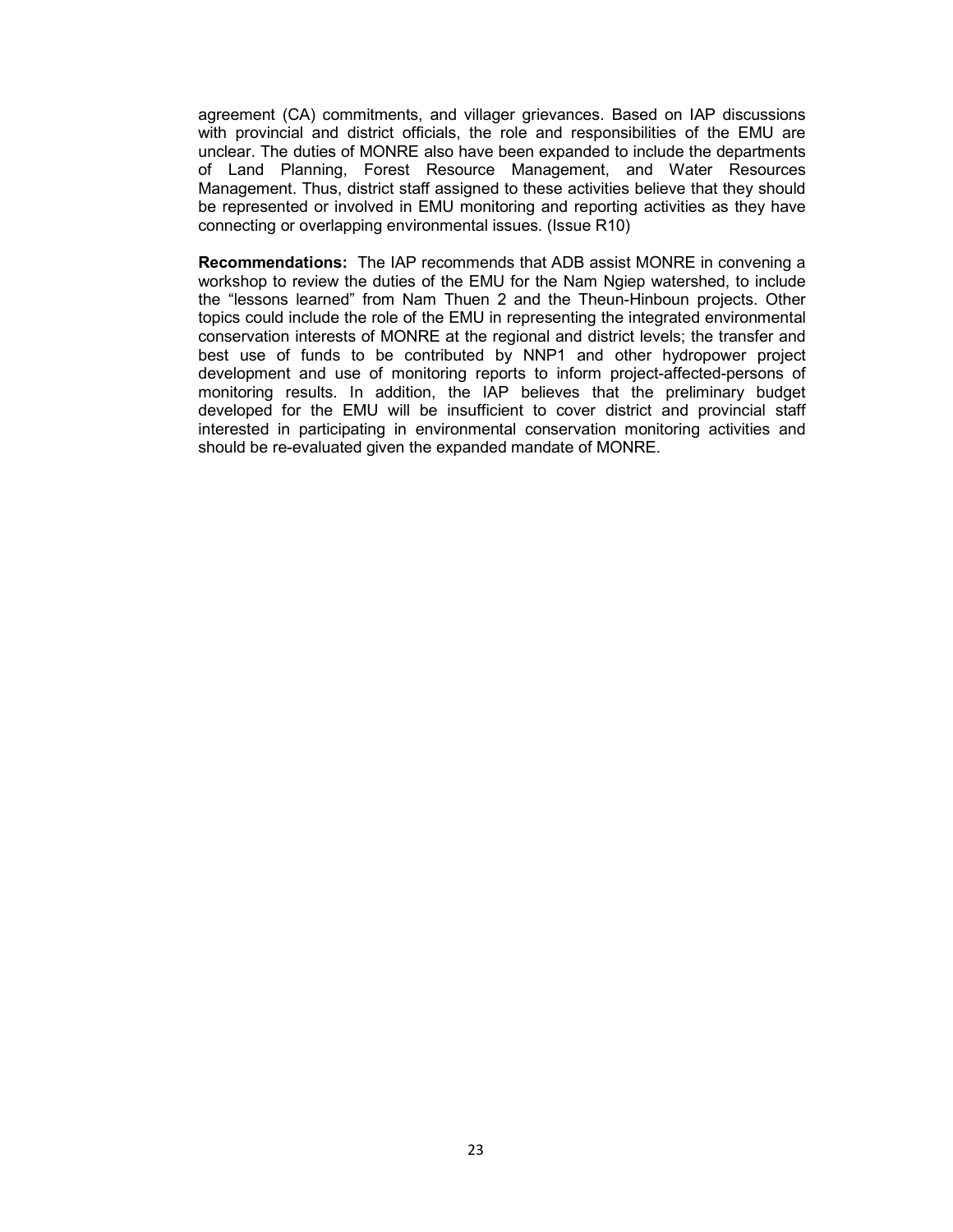# Annex 2: Social and Indigenous Peoples' Issues

## **INTRODUCTION AND BACKGROUND**

The IAP Expert on Social and Indigenous People issues visited the Nam Ngiep 1 Hydropower Project (NNP1) for the first time on 7-14 January 2013. The aims of the site visit included the following: (i) to have meetings with Lao authorities; (ii) to have meetings with the directly affected people and indirectly affected people; and, (iii) to visit the resettlement sites.

About one hour was spent meeting with each Lao official. The Social Specialist had five meetings with five different authorities at the provincial and district levels in three provinces as follows:

- Meetings with the Provincial authorities
	- 8 January 2013
		- o Meeting with Mr. Xao Lor, Vice President of Lao Front for National Construction, Vientiane Province
		- o Meeting with Mr. Vongsamai, Vice Governor of Vientiane Capital
	- 10 January 2013
		- $\circ$  Meeting with Mr. Khamsing, Vice Governor of Bolikhamxay Province.
- Meetings with district authorities
	- 8 January 2013
		- $\circ$  Meeting with Mr. Pao Lor, Chief of Palavek Focal Development Point, Hom District, Vientiane Province
	- 11 January 2013
		- o Meeting with Vice Governor of Bolikhan District, Bolikhamxay Province
	- January 12, 2013
		- o Meeting with Mr. Thongpeng Vice Governor of Thathom District, Xieng Khouang Province

For the affected people and villages, one to one and one-half hours was spent meeting each village headman and village committees, including walking around each village.

For the two resettlement sites, about two hours was spent exploring the Houay Soup resettlement site and the Pilot Plan (Demonstration Farm), Bolikhan District, Bolikhamxay Province; and, one hour at the Thong Nam Pha resettlement site in Thathom District, Xieng Khouang Province. The IAP was informed by senior district officials that the Thong Nam Pha site was only recently identified and offered for consideration as a resettlement site by district authorities; subsequent to preparation of the REMDP. The IAP was informed that the Developer's representatives had visited the site recently.

Regarding the affected people: I wanted to have a small meeting with each village headman together with four village committee members (two men and two women) in each village. However, actual meetings included more committee members and villagers (6-14 persons) joined me. At each meeting there were more men than women, particularly in the Hmong villages. I had nine meetings with 67 villagers (both headmen and village committees) from the affected nine villages: four villages in Zone 2LR, Hom District, Vientiane Province; two villages in Zone 3 in Bolikhan District, Bolikhamxay Province; and three villages of Zone 2UR in Thathom District, Xieng Khouang Province.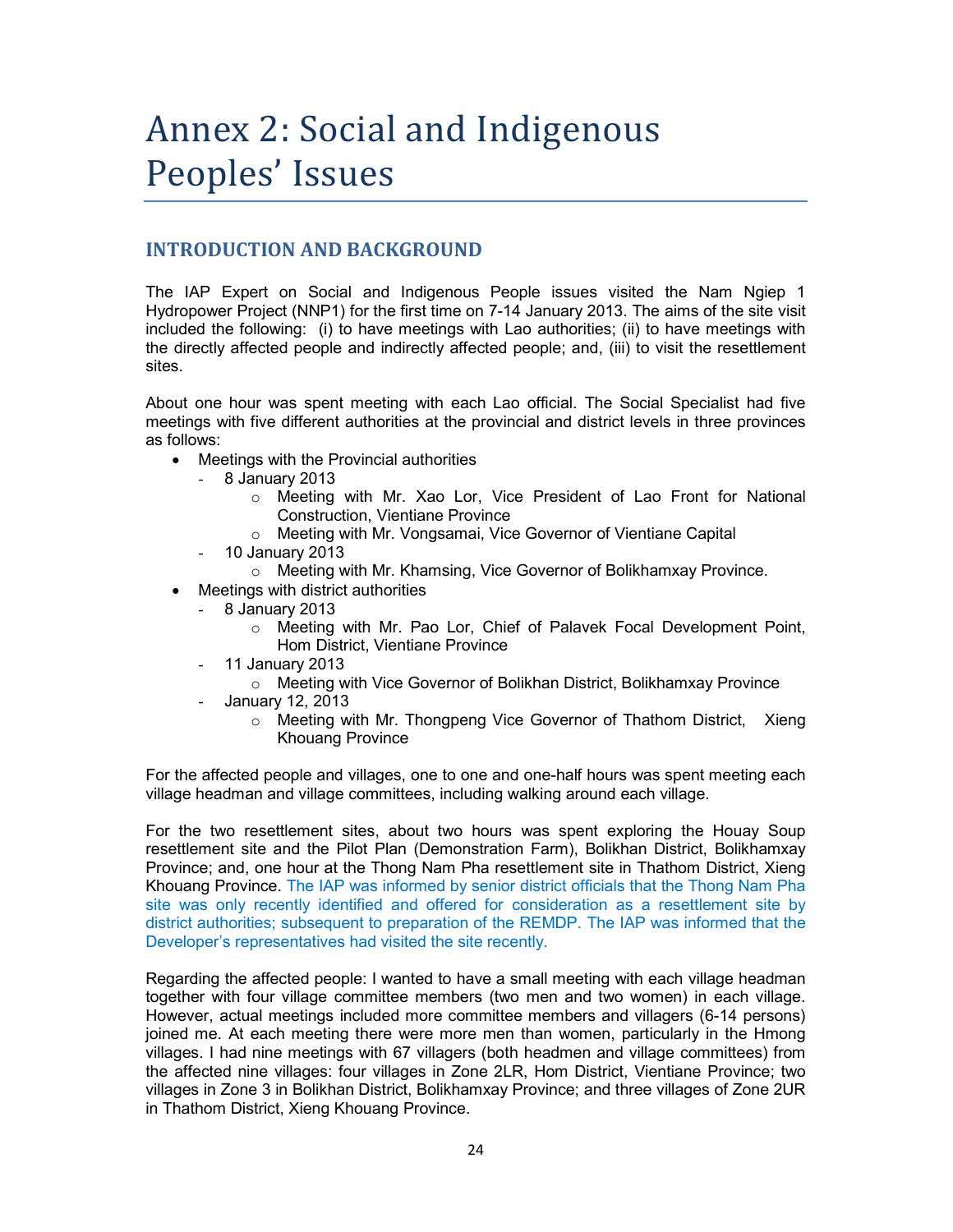The IAP Social Specialist spoke Hmong with the affected Hmong people and Lao and Thai with the lowland Lao and Khmu as follows:

Meetings with village headmen, and village committee members:

- Zone 2 LR: Ban Namyuoak, Ban Sopyouak, Ban Sopphouan, and Ban Houay Pamom in Hom District, Vientiane Province;
	- $\circ$  9 January 2013: Meeting with Mr. Khu Xiong, Ban Nam Youak headman and five village committee members; Meeting with Mr. Thia Bee, Ban Sop Youak headman and six village committee members; Meeting with Mr. Khamsai Lor, Ban Sopphouan headman and seven village committee members;
	- o 10 January 2013: Meeting with Mr. Ngia Long Va, Ban Houay Pamom headman and seven village committee members.
- Zone 3: Ban Hat Gniun and Ban Hatsaykham, Bolikhan District, Bolikhamxay Province:
	- o 11 January 2013: Meeting with Mr. Phouvieng Phiakaew, Ban Hat Gniun headman and seven village committee members; Meeting with Mr. Pornsee Xiong, Ban Hatsaykham headman and seven village committee members.
- Zone 2 UR: Ban Pou, Ban Phiengta, and Ban Hatsamkhone, Thathom District, Xieng Khouang Province:
	- $\circ$  12 January 2013: Meeting with Mr. Kham-uan Saithanee, Ban Pou headman and eight village committee members; Meeting with Mr. Sainaen Saiyakong, Ban Phiengta headman and seven village committee members; Meeting with Mr. Moontha Thippavong, Ban Hatsamkhone headman and 14 village committee members and villagers.

Other social plans and technical assessments prepared by the Developer and the Developer's consultants will be reviewed in detail by the IAP Social Specialist once those documents have been finalized.

## **Current Indigenous People Issues and IAP Recommendations**

Issues of concern to the IAP Social Specialist at the Houay Soup resettlement area include the following:

1. **Issue**: The Hmong and the Houay Soup resettlement site from Lao authorities' perspectives: The Hmong in this area still practice traditional culture. They are farmers and they grow rice, fruit, and vegetables. They also raise buffalo and cattle. Thus, changing the Hmong lifestyle in this area is not easy and will take time.

The Government has informed the Hmong people since 1989 about relocating them to the Houay Soup resettlement site. The Hmong people have asked for a better location however no other place is available. The majority of the directly affected Hmong people in the five villages (Zone 2LR and Zone 3) are willing to be relocated to the Houay Soup resettlement site since this is the Government's policy. However, around 40 percent of them do not want to move to Houay Soup; they plan to move to live with their relatives in other places. These self-resettlers will require compensation from the Developer. The compensation rate that should be paid to them is the most important question that they want to know.

The Hmong people are very concerned about their lives after moving to Houay Soup. They have a low level of education and live in extended families, so each family has many children. They cannot survive only growing rice at Houay Soup, but depend on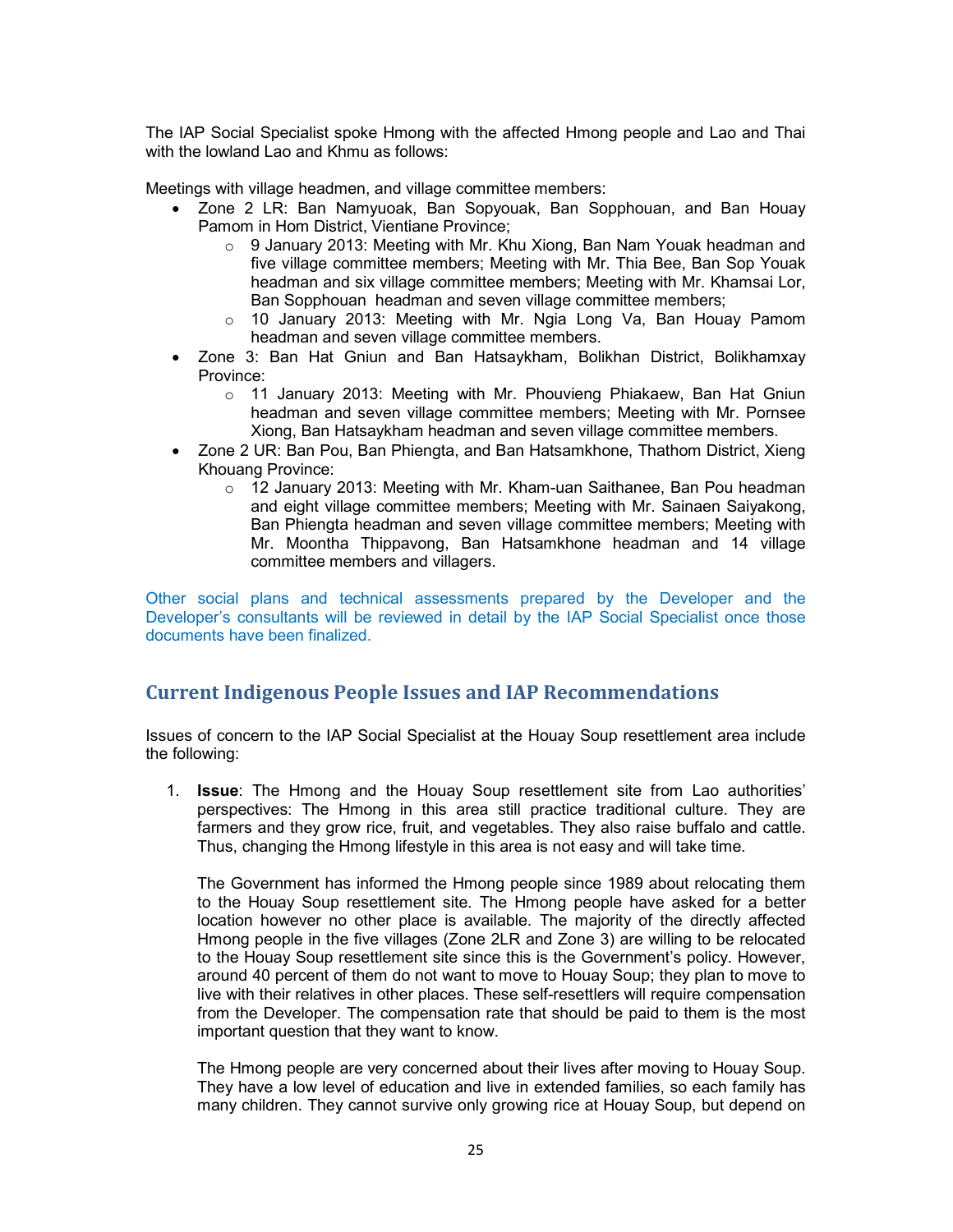hunting, gathering NTFPs, and livestock raising. The Hmong can adjust their lives if new occupations can be found for them.

According to the authorities, life at the resettlement site will be better in the long-term future. Any Hmong people who do not move to Houay Soup will lose their opportunity. The government will not allow anybody to move in after the deadline has been set.

**Recommendations:** Good infrastructure, better and higher education levels with scholarships for the Hmong youth, occupational training, and social welfare should be provided at both Houay Soup and Thong Nam Pha resettlement sites. In addition, finding a market for agricultural produce is needed. Creation of the two resettlement sites **may** require a special decree with implementing regulations from the provincial or national level to convince PAP resettlers to move. The IAP was told that the Bolikhamsay provincial governor has visited the resettlement site and indicated that he would resolve the issues of the affected people.

### 2. **Issues related to the Hmong people from affected villagers' perspectives:**

- *Hmong culture and identity*: According to the Hmong village headmen and village committees in the six affected villages (four directly affected villages in Zone 2 LR, one directly affected village in Zone 3 [Ban Hatsaykham], and one indirectly affected village in Zone 2 UR [Ban Pou]), the most important unique cultural and identity characteristics of the Hmong people include the following: the Hmong kinship (clan) system, Hmong language, Hmong beliefs and spiritual ceremonies, Hmong New Year festival, Hmong marriage and family, Hmong funeral ceremonies, and Hmong clothing. Each of these Hmong cultural and identity characteristics are intricate and connected to one another. The IAP Social Specialist would like to address these important unique cultural and identity aspects that are related to the situations in the six Hmong villages, with selected recommendations, as follows.
- *Hmong kinship or clan system*: Kinship is the primary identity of the Hmong and it is the most important social mechanism of this ethnic group. Being a Hmong is to belong to a division, a clan, and a group of relatives. A Hmong child is trained for inter-dependence rather than independence. He is a part of network from birth, belonging, not only to his parents but to the larger group, as well. The Hmong kinship is a patrilineal one, so descent is traced through the father's side. It is the father's clan to whom one goes for help. The Hmong kinships (clans) in the six villages are:
	- Ban Nam Youak: there are 5 clans; Hur, Lor, Ya, Xiong, and Va. The Va clan has only 1 household in the village.
	- Ban Sop Youak: there are 7 clans; Ha, Hur, Lor, Ya, Xiong, Va, and Vue. The Ya, Xiong, Va, Lor, and Hur clans are the majority groups in the village.
	- Ban Sopphouan: there are 5 clans; Hur, Lor, Ya, Xiong, and Va. The Lor, Hur, and Va clans are the majority groups in the village.
	- Ban Houay Pamom: there are 4 clans; Ya, Tho, Xiong, and Va.
	- Ban Hatsaykham: there are 5 clans; Xiong, Ya, Tho, Va, and Lor. The Xiong clan is the majority group in the village.
	- Ban Pou: there are 8 clans; Lee, Lor, Va, Ya, Ha, Jang, Mua, and Xiong. The Ya clan is the majority group in the village.
- *Language*: The majority of the Hmong in the six villages are White Hmong who speak the White Hmong language. They also are able to speak the Green Hmong language, since the languages are similar. For the Lao language: Hmong men are able to speak Lao fluently, whereas only about 50 percent of Hmong women in the affected villages speak Lao. Particularly, there are few Hmong women in Zone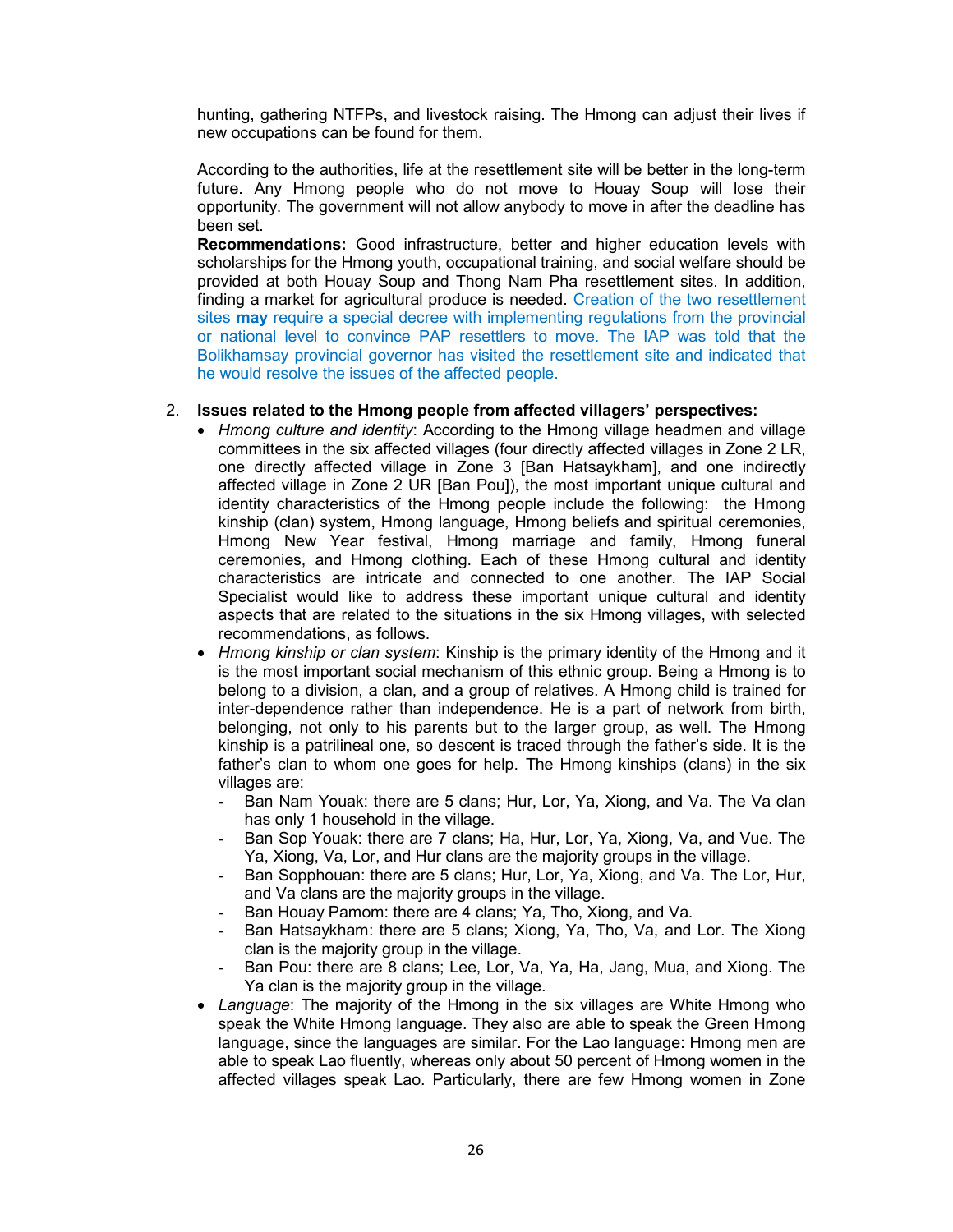2UR (Ban Pou) who speak Lao because many of them only recently (10 years ago) moved from remote mountainous areas in Houa Phanh Province.

- *Beliefs and spiritual ceremonies*: There are three important Hmong ceremonies and one festival that are most important in Hmong life: spiritual ceremonies; the wedding ceremony; and, the funeral ceremony; and, the Hmong New Year festival. As Hmong, they are required to perform these ceremonies and festivals. The Hmong in the six villages are animists (except 14 households are Christians, namely: 6 households in Ban Sop Youak, and 8 households in Ban Sopphouan). As animists, each ceremony and festival is crucial and has its own value and function. Without these ceremonies and festivals Hmong life cannot continue.
- *Marriage and family*: Hmong people are exogamous and their descent lines are patrilineal. They consider a son more valuable than a daughter. They view a daughter as "she is raised for the benefit of other Hmong clans." For this reason, Hmong do not invest in their daughters. This can be seen in the six villages: young Hmong girls have to marry as soon as possible, even when they are still very young (only 14-15 years old of age).
- *Funeral ceremonies*: The dead are buried in the Hmong culture. A funeral ceremony will be performed for five to seven days for an adult and one to three days for a child. In Hmong culture, finding a good place to bury a deceased adult is required. This belief is that the dead will return to influence his family. A better grave for a parent and grandparent will bring a good future for his sons and grandsons. Destroying a graveyard cannot be accepted in the Hmong culture since it destroys the future of younger generations.
- *Hmong clothing*: Hmong people in affected villages wear Hmong clothing / costumes only during the New Year festival, wedding ceremonies, and funeral ceremonies. Generally, they prefer to wear casual clothes like lowland Lao.

### **Required:**

- 1. Hmong graveyards need to be moved before inundation of the reservoir area.
- 2. Hmong graveyards are needed at both the Houay Soup and Thong Nam Pha resettlement sites.
- 3. A typical small Hmong house located next to the designated resettlement houses in Houay Soup needs to be built for the Hmong to perform their spiritual ceremonies.
- 4. The Developers should set up meetings with the leader of each clan to talk and discuss related issues and problems.
- 3. **Issue:** Houay Soup resettlement site from the directly affected Hmong people perspectives. According to the Hmong people, the soils in Houay Soup are poorer quality than the soils in the five directly affected villages. In addition, the land size (6,000 hectares for village uses with 400 hectares for houses) is inadequate for the 438 Hmong households with 2,842 persons (405 households with 2,625 persons from four villages from Zone 2LR, and 33 households with 217 persons from one village of Zone 3 [Ban Hatsaykham]). In addition, Houay Soup is a dead end place. The Hmong agree with the Government to have this project because it will generate income and wealth for the country. For this reason, the Government should compensate the Hmong by identifying other better and larger places for them. The Hmong have lost investments in infrastructure (roads, electricity, water supply, good schools, health centers, development projects, etc.) and other assistance from the Government for 20 years because of the delays of this project. Officials have cut budgets and investments and not supported the villages. The Hmong have been told that their villages will be relocated, causing them both mental and physical stress and complications. They have lost opportunities to improve themselves for a long time. Thus, the Hmong need the project to become reality as soon as possible. According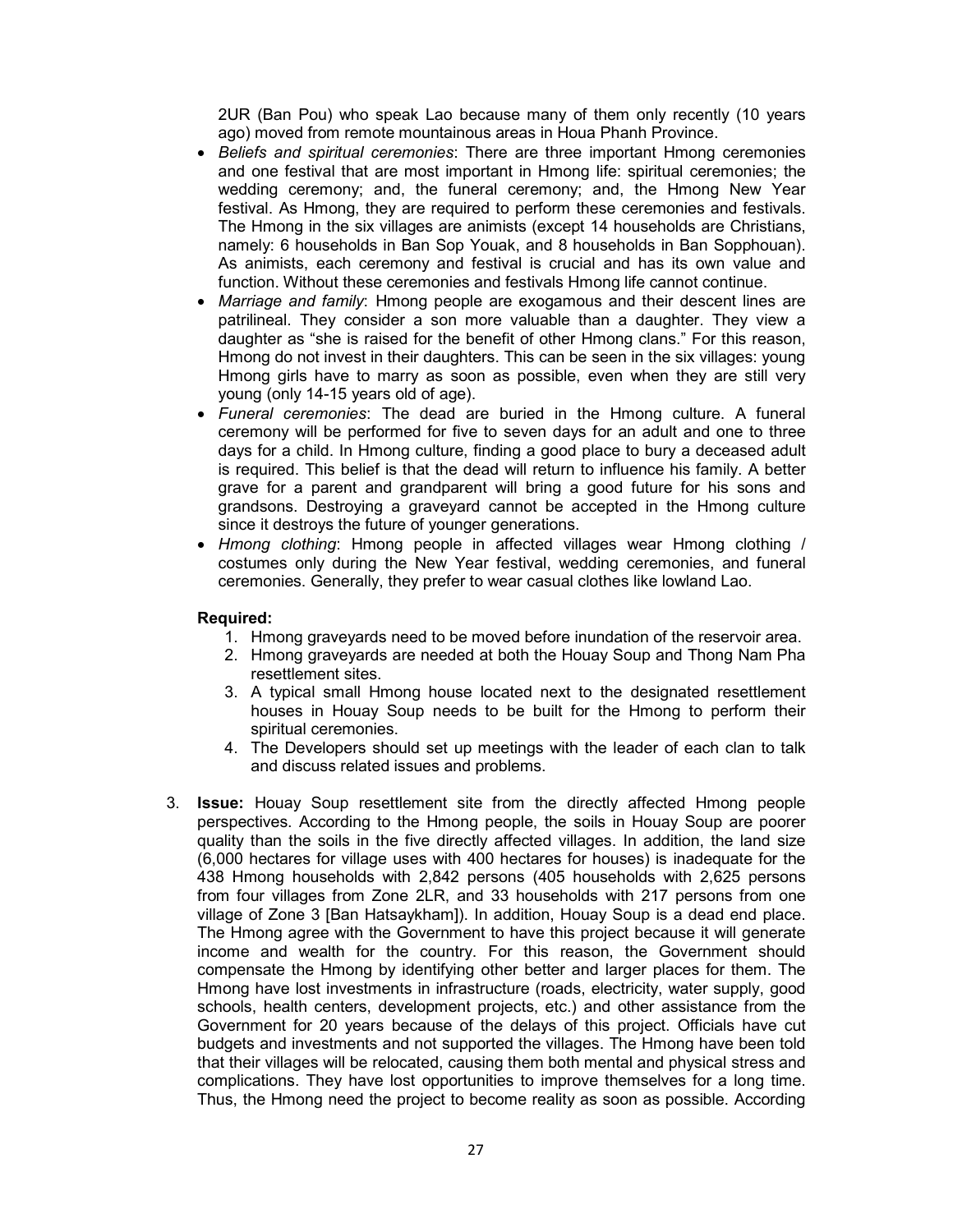to the Hmong, the majority of them will not move to the Houay Soup resettlement site because they cannot survive there. They said that they would go to stay with their relatives in other places.

Compensation is a priority topic at every meeting but the IAP has insufficient information about proposed entitlements for PAP. The Hmong are less developed and have less education than any other ethnic group in the area. Food security is the most important issue for the Hmong people. They said that they know only to grow rice, vegetables, and fruit for their own consumption, as they say *"our backs face the sunlight and our faces face the earth (soils)."* Thus, the Hmong still need additional technical training and knowledge to survive at the Houay Soup resettlement site.

### **Required:**

- 1. As mentioned above, more opportunities should be offered to the Hmong.
- 2. Promulgation of a decree with implementing regulations at provincial or national level may be required to convince the PAP resettlers to join the project.
- 3. The Developer needs to communicate more with the PAP through a systematic and continuous public involvement program.
- 4. Proper / legal compensation needs to be paid to all PAP.
- 5. The provincial and district Resettlement Management Units representing concerned organizations, affected villagers, and related civil society organizations need to quickly determine entitlements and compensation.
- 6. Compensation payments need to be made directly to affected families.
- **4. Issue**: Houay Soup resettlement site from the perspective of the indirectly affected lowland Lao people at Ban Hat Gniun. The lowland Lao in Ban Hat Gniun are very positive and pleased to have this project near their village. They mentioned that their community has suffered for a long time since they do not have any infrastructure (road, electricity, water supply, health center, and schools, etc.) in the village; and, saying that "*we have lived in the dark world all our lives*." They said that if the project becomes true then the village will become a larger one. There will be more facilities, more prosperity, and the village will become a modern one. There are around 40 families from Ban Hat Gniun who have occupied some land at the Houay Soup resettlement site. They mentioned that they would ask official permission to continue to occupy their land at the Houay Soup resettlement site in the future.
- **5. Issue:** IAP perspectives on Houay Soup Resettlement Site. The IAP Social Specialist took time to explore the Houay Soup area. It was observed that the soils could be improved. Additional investigations are needed on the use of the whole resettlement site. At the Pilot Plan site / demonstration farm the IAP observed that the Developer has done several good things but that still more is needed.

### **Required:**

- 1. The Developer needs to launch a public involvement program to disseminate to PAP more information about entitlements and the Developer's activities at the resettlement sites.
- 2. A provincial or national decree with implementing regulations may be needed to convince PAP resettlers to move to the Houay Soup resettlement site.
- 6. **Issue**: Ban Hatsaykham relocation issue. Related to construction of the Nam Ngiep 1 dam, relocation of the directly affected Hmong in Zone 3 at Ban Hatsaykham will take place in 2013. It is likely that they will be relocated to Ban Hat Gniun, the nearby lowland Lao village. Thus, there will be more contact with outsiders and traders are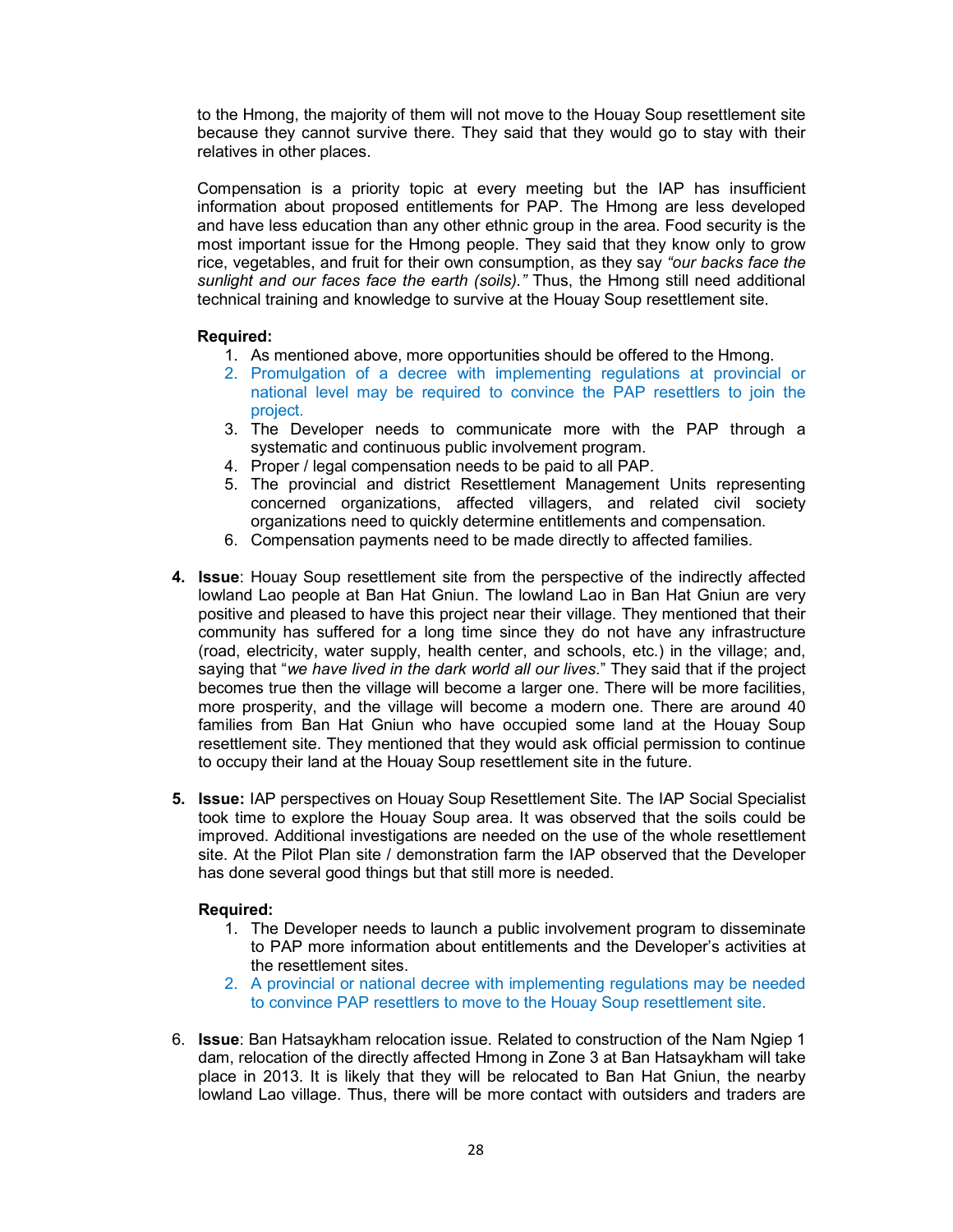expected to gain access to the area. The Hmong, as an underdeveloped ethnic group will face more transitional problems than any other ethnic group.

### **Required:**

- 1. The Developer must prevent prostitution, drug dealing, gambling, and other social crimes at the Developer's camp and at the relocation site.
- 2. A zero tolerance policy needs to be in place by the Developer, working in close cooperation with local government officials; particularly provincial and district governors, police, health officials, education officials, and social development officials.
- **7. Issue**: Zone 2UR village headmen and village committees perspectives on the NNP1 Project. There are three affected villages with five ethnic groups in Zone 2UR:
	- Ban Pou consists of lowland Lao, Khamu, and Hmong;
	- Ban Phiengta is lowland Lao (Thai Dum); and,
	- Ban Hatsamkhone is lowland Lao (Lao Phouan).

The three villages are located on a highway west of Thathom District, Xieng Khuoang Province; nine kilometers from Thathom town. The lowland Lao people (Thai Dum and Lao Phouan with 210 households) are the dominant group in the villages. There are 114 households of Hmong (111 households in Ban Pou and three households in Ban Phiengta, and six households of Khmou in Ban Pou). The population of the three villages is 1,971. For the Hmong people, the majority of them moved to Ban Pou around 10 years ago; they have less education than any other ethnic group; and, they are animists. Most people in the three villages are farmers and rice is their staple crop. Raising livestock also is important. Good infrastructure has been provided.

The villagers support the Government's development efforts and accept this project in order to create wealth for the country. However, they need proper compensation from the Developer and the Government. Many of them do not want to be relocated because they have good houses. Furthermore, some of them do not wish to be separated from their siblings. Some PAP wish to live in both locations (i.e., the Thong Nam Pha resettlement site and their old village; since flood waters will flood only their farms but not their houses).

8. **Issue:** Thong Nam Pha resettlement site from the perspective of the lowland Lao. There will be approximately 117 households (exact numbers are not yet available) in Zone 2UR that will be relocated to Thong Nam Pha resettlement site. The affected villagers know that there 200 hectares of land will be provided for them. No details are available about the size and condition of the resettlement site. The three village headmen and village committees are positive about the resettlement site although many of them have never visited the site before. However, they know that the soils in Thong Nam Pha are much better than the soils at the Houay Soup resettlement site in Bolikhan District, Bolikhamxay Province.

### **Required:**

- 1. A visit to the Thong Nam Pha resettlement site by PAP in the affected villages is needed.
- 2. More details about the Thong Nam Pha resettlement site are needed.
- 3. Diversified occupational opportunities for affected people should be promoted at the resettlement site.
- 4. A provincial or national decree with implementing regulations may be needed to convince PAP resettlers to move to the Houay Soup resettlement site.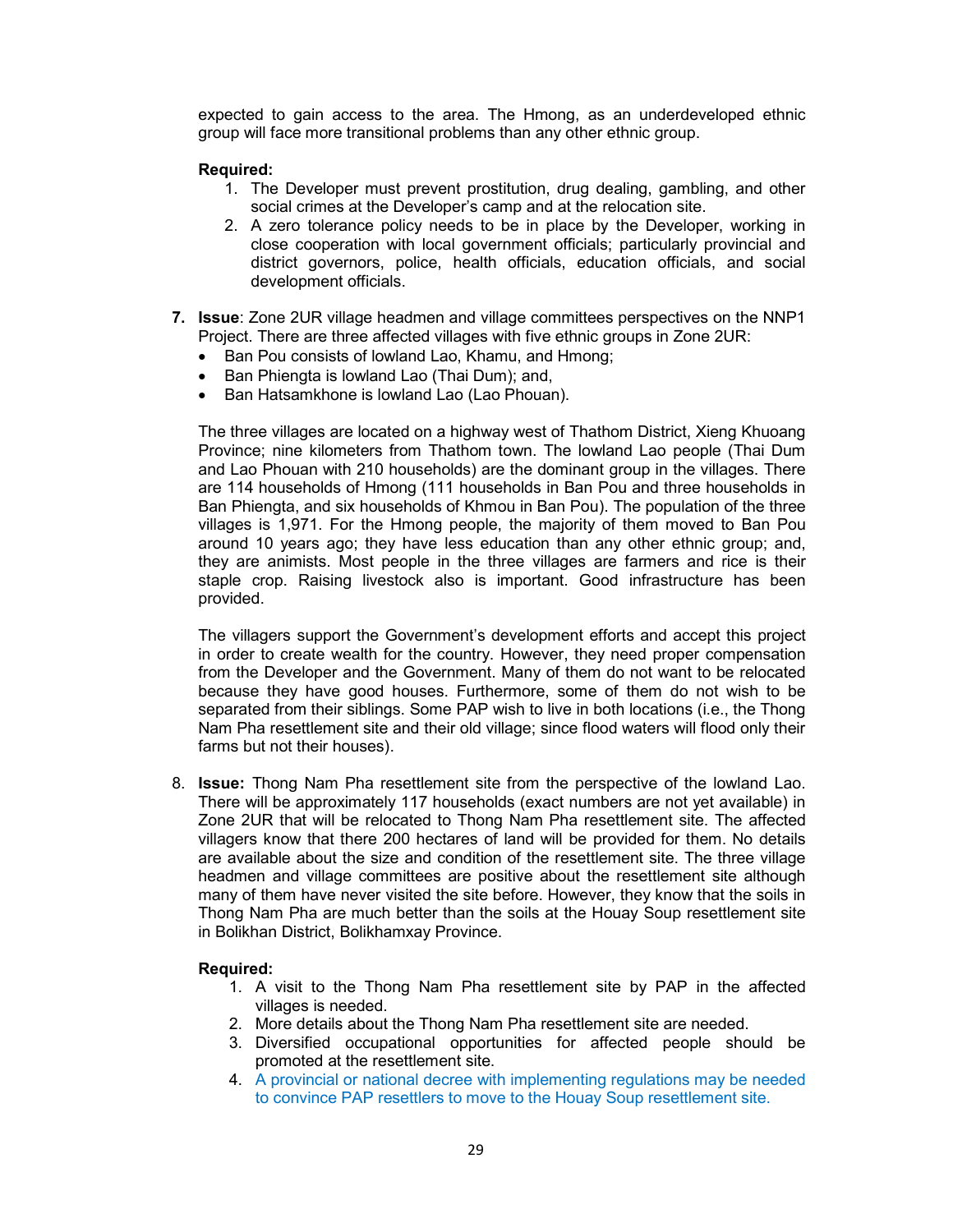- 5. The exact numbers of affected people in the three villages need to be surveyed urgently.
- 6. More details about entitlements and compensation needs to be discussed with the PAP.
- 7. Proper compensation needs to be paid to PAP once details of resettlement are completed; with compensation being paid directly to affected families.
- 8. The provincial and district Resettlement Management Units representing concerned organizations, affected villagers, and related civil society organizations need to quickly determine entitlements and compensation.
- 9. **Issue**: Thathom District authorities' perspectives on Thong Nam Pha resettlement site. Government policy is to resettle all three villages of affected people to the Thong Nam Pha resettlement site, located three kilometers from Thathom District Office. The IAP feels that this is a good location, but requires additional information and site details. District officials report that Thathom is growing very fast and it needs more people; population was 14,676 in 2012. District authorities would like more people to move in to expand the population to around 20,000 by 2015.
- 10. **Issue**: IAP perspectives on Thong Nam Pha resettlement site. The IAP Social Specialist observed the Thong Nam Pha site and considers the soils more fertile than soils at Houay Soup. For example, there are more tall trees and ground cover; and, wild beans grow at the site.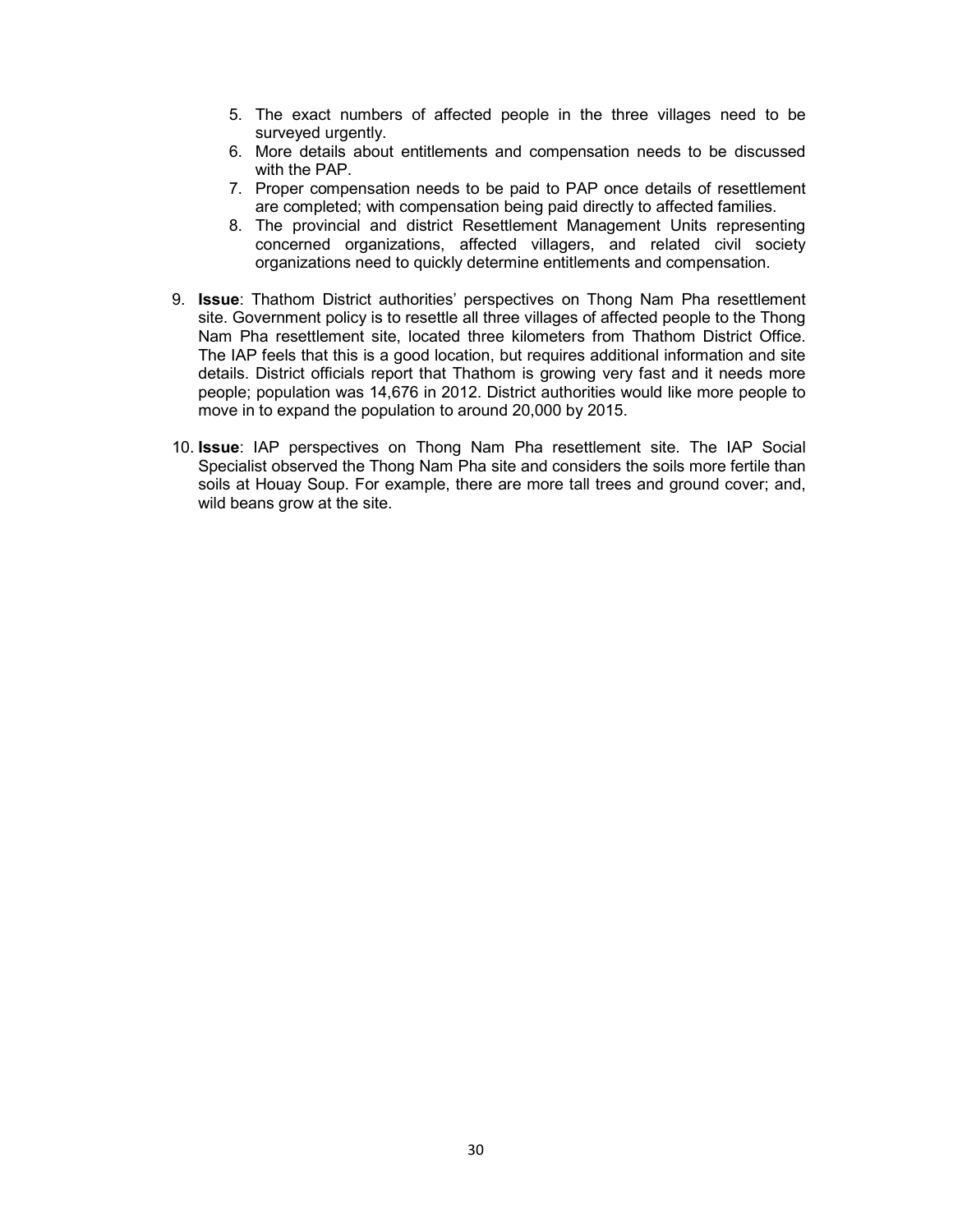# Annex 3: Environment Issues

The environment issues have been identified based on a site visit to the NNP1, interviews with district and provincial officials and village headmen and villagers; and, following a preliminary review of project documents during the period 14-18 January 2013. The IAP is responsible for reviewing documents, work in progress, and future plans, and to give advice to the Developer to improve environment and social (E&S) activities. During the initial visit to site, the Environment Specialist identified the following environmental issues of concern for the Developer:

- 1. **Issue**: Is there a Cumulative Impacts Assessment (CIA) for all the hydropower projects in the Nam Ngiep River basin?
	- The multiple dams on the Nam Ngiep (NNP1 and upstream NNP2) and Nam San rivers will impact on ecological flows, downstream fisheries and other aquatic life. And what other developments will impact on the same natural resources (mining projects, roads, etc.) in the project area? (Issue E1)

**Recommendation**: The GOL should request ADB to assist MONRE to carry out this study for the river basin or to have the Project Proponents share the cost of a basinwide CIA.

2. **Issue**: The construction activities of these three hydropower projects will have significant impacts on local resources and communities. Are all aspects covered in the proposed EMPs? What Guidelines or Performance Standards are referenced by the PPs for construction environmental issues? What pollution control activities will be monitored? Who is responsible for watershed management? Is this a jointmanagement operation involving government and the private sector? Or is it the responsibility of the three (or more) project developers in the watershed? (Issue E2)

**Recommendation**: The IAP anticipates that these questions will be addressed in documents now being prepared by the Developer.

3. **Issue**: A significant construction activity will be preparation of the reservoir area prior to filling. What plans or guidelines does the project proponent (PP) have to guide the biomass removal program? Who will be responsible to carry out the biomass removal program and to oversee the program? What environmental safeguards are being developed for the PPs and their selected biomass removal contractors? Who selects the logger for the reservoir area? the contractor for the biomass removal program? Who is responsible to oversee the monitoring of these contracts and the work crews? And is the monitoring team empowered to stop the selected logger if he violates the environmental safeguards? What use will be made of the biomass removed from the reservoir? Is there a planned program to use this biomass in a productive and environmentally safe manner? (Issue E3)

**Recommendation**: The IAP anticipates that these questions will be addressed in documents now being prepared by the Developer.

4. **Issue**: Information on fisheries is minimal. There are conflicting reports of how important fisheries are to villager livelihood. Most district people interviewed reported that Hmong villages do not focus on fish as a major protein source and thus there are less fishing activities among the communities. The amount (quantity) and biodiversity of fisheries in the Nam Ngiep is not clear. There was a recent report of local fishermen using electricity to kill fish (an accident in late 2012 reportedly killed 3-4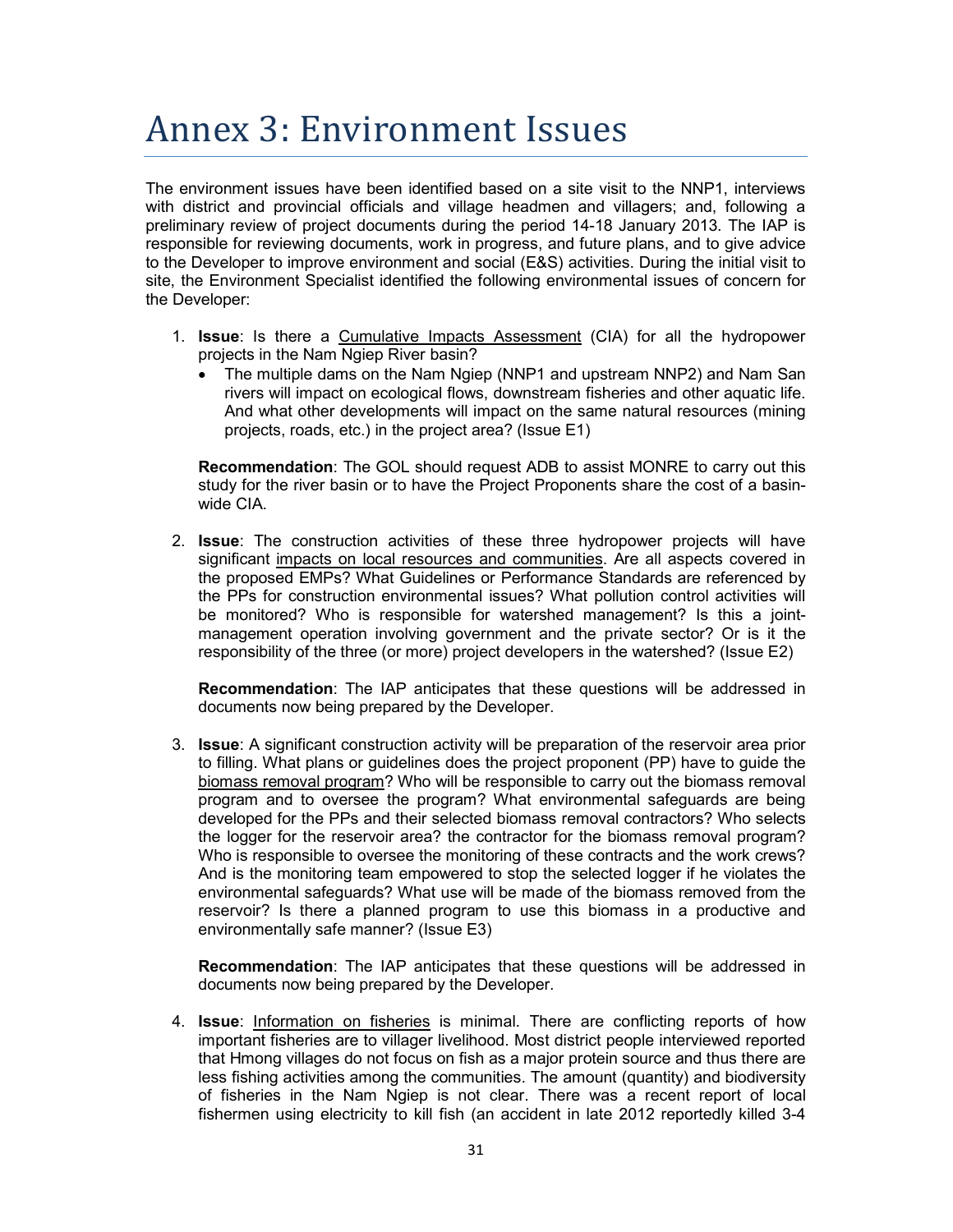persons) and thus the present fish population is abnormally low. During the site visit, there were very few signs of fish products for sale in any of the villages visited. (Issue E4)

**Recommendation**: The baseline studies should clarify what proportion of family income is derived from fishing; the proportion of local diet protein that is derived from fish; and, whether fish is an important seasonal source of income.

5. **Issue**: Non-timber forest products (NTFPs) do play a very important role in the livelihood of the villagers. Considerable time is spent collecting NTFPs and significant income is derived from selling NTFPs as reported by the village headman or community leaders in several of the villages visited. The village headmen indicated that NTFPs are contributing 8-9 million kip per year for many households in the communities to be resettled (minimum 1 million kip per household) as several NTFPs are harvested during the cool and hot season months (December to April). Village headmen indicated that this income is a significant part of family disposable income.

**Recommendation**: It is imperative that substitute NTFPs be developed (including the planting of appropriate NTFPs in community nurseries or in family gardens of resettled communities). The three main NTFPs being collected include (namely, palm fruit, bark for incense, and medicinal lianas) cannot be cultivated domestically. Therefore it is important that resettled PAP have access to substantial areas of natural forest to collect such products.

6. **Issu**e: Water quality in the Nam Ngiep river is being affected by upstream activities (apparently a mining activity is discharging untreated wastewaters and affecting the "color" of the river water). What is causing this color? (Issue E5)

**Recommendation**: A physical and chemical analysis of the current water quality in the Nam Ngiep river would be useful to identify what are the pollutants, if any, coming from upstream activities. It is important to identify those pollutants so that the future construction activities of NNP1 are not blamed for the water quality impacts coming from upstream development projects.

7. **Issue**: There appears to be an urgent need for a Strategic Environmental Assessment of the Hydropower Sector in Lao PDR to include assessment of impacts on the NCBAs, protected forests, water resources, and other related environmental issues. Does the new EIA Decree or the new Environmental Protection Law require SEAs for the key development sectors? Has MONRE considered seeking funds to have this SEA carried out by MEM and to oversee and study the SEA for completeness prior to approval? Will it include transboundary issues and impacts? (Issue E6)

**Recommendation**: An SEA of the hydropower sector is reportedly underway by MEM. The Mekong River Commission (MRC) is reported to be financially supporting this SEA project.

8. **Issue**: The IAP Environment Specialist identified other issues of concern, primarily the problems of establishing clear guidelines for the Environmental Management Unit (EMU) and the role and responsibilities of district, provincial and central government staff assigned to the EMU. The IAP is concerned about the functioning of the EMU given that (i) the jurisdiction boundaries of the EMU cross into three provinces (because NNP1 facilities and activities extend to three provinces); (ii) the monitoring role of the EMU is now considerably expanded because MONRE now includes new departments of Land Planning, Forest Resource Management, and Water Resources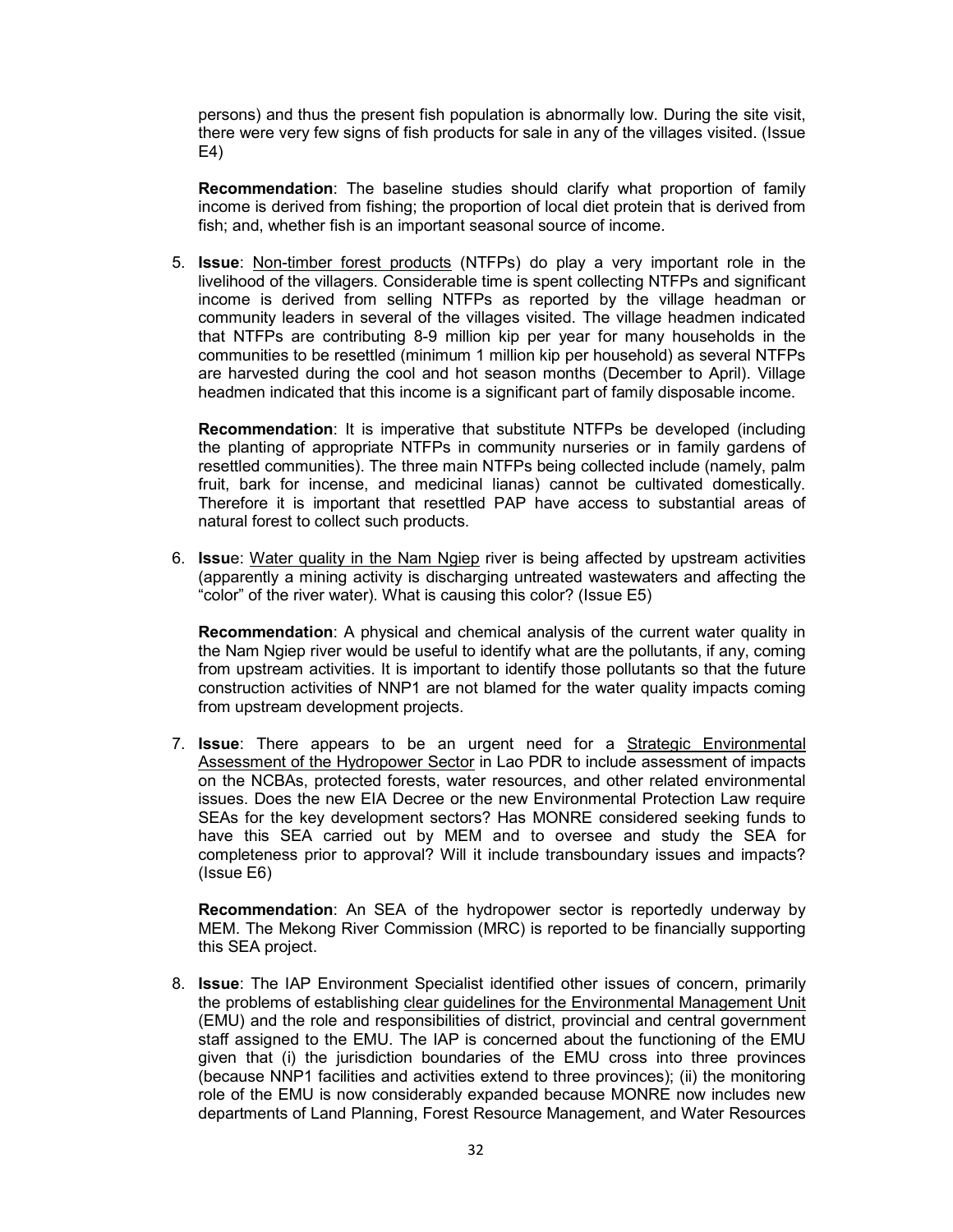Management, and thus provincial and district staff assigned to these activities at their respective levels believe that they should be represented or involved in EMU monitoring and reporting tasks; and, (iii) the EMU has three hydropower projects in the same focus area (NNP1, NNP2 and Nam San III hydropower projects) that have some connecting or overlapping environmental impacts. How can they "best" handle the government's commitments for monitoring and reporting on these development projects? Economic efficiency is a question of key concern, because budgets, manpower, and financial resources are limited. How can the EMU "best" handle three similar projects in the same river basin? (Issue R10)

**Recommendations**: Discussions with district and provincial officials during the week of 14-18 January 2013 indicated that EMU responsibilities need to include "monitoring and reporting" but it was not clear to the officials or to the environmental staff what and how they should be monitoring and to whom are they to report to. The new departments of MONRE all consider that they should be represented on the EMU, but they are not sure what are their duties or responsibilities. *Thus, the IAP recommends the following actions be undertaken by MONRE* (central government organized and sponsored) to include key provincial and district staffs assigned to natural resources and environmental tasks:

- EMU functions, duties, staff training, and tools should learn lessons from THPC and NTPC.
- Provincial and district staff assigned to serve on EMU. There are three hydropower projects in the same area, but the area is spread over three provinces and many districts. Identify who will manage the EMU and if one unit will be involved in all three hydropower development projects.
- Define the role of MONRE in managing, funding, training, and reviewing the work activities of the EMU.
- Define the work activities for the EMU. Everyone says "monitoring and reporting". Identify what is the EMU to monitor specifically, and what tools, instruments, communication, transport or special equipment needs for necessary for these monitoring tasks; what training be needed; and, the duration and types of training.
- In the context of the three projects underway simultaneously, decide the expected frequency of monitoring at these three projects; numbers of staff anticipated as needed; specialized staff for certain types of monitoring; and, training and background education needs.
- Clarify EMU transport and communication needs.
- Identify the types of environmental issues to be monitored; during construction; during operations.
- Clarify the relationship between the EMU and the PP regarding actual physical, biological, social, or economic monitoring; including the frequency of monitoring reports to the EMU from the PP.
- Clarify if the EMU will need to submit a monitoring report of their own to MONRE, PONRE, DONRE, or other GOL agencies; the language (Lao and English or only Lao) and frequency of EMU reports; and, if international monitoring units will receive the EMU monitoring reports.
- Identify responsibility for the planning and management of the EMU, specifically: developing detailed budgets; incorporating inputs from districts and provinces; level of financing of the EMU budgets by the PP; and, anticipated activities and costs to manage the EMU and whether their costs will be shared by other hydropower projects in the same basin.
- Organize a planning workshop: MONRE should convene a workshop for the EMU(s) to review the integrated work plan and list of activities for the NNP1 and other hydropower projects. Activities should include development of an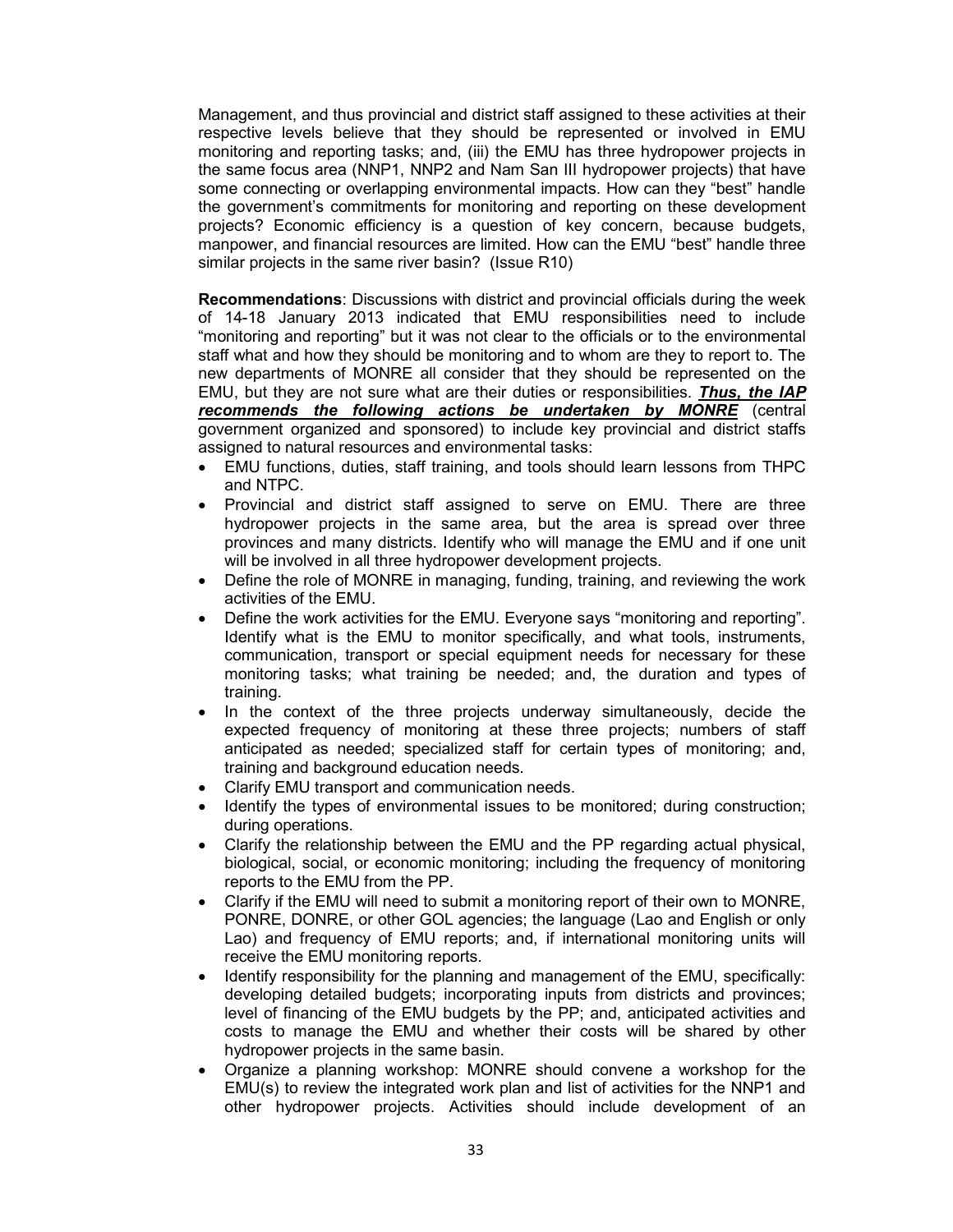"*integrated land use plan*" for each area; development of an integrated land development map showing all key environmental features in the land areas (such as NBCA, Provincial Protected Areas, District Conservation Areas, Production Forest Areas), concession areas for development projects (mining, agricultural plantations, etc.); those currently planned or under construction; and, future plans. Determine if funds are available for development of an integrated land use plan for the NNP1 basin; and, if not, include the plan in the contributions from the PP to the Environment Fund.

• A second topic for the workshop should review and discuss "*the work plan and activities of the EMU*" so that a comprehensive work plan can be developed together with a detailed budget. Lessons learned from the EMUs at THPC and NPTC should be studied and applied. Representatives from the NTPC and THPC EMUs should be invited to attend and present their views. Funding of the workshop will need to be decided; costs could be covered by future contributions from the PP as part of their capacity-building contributions to MONRE.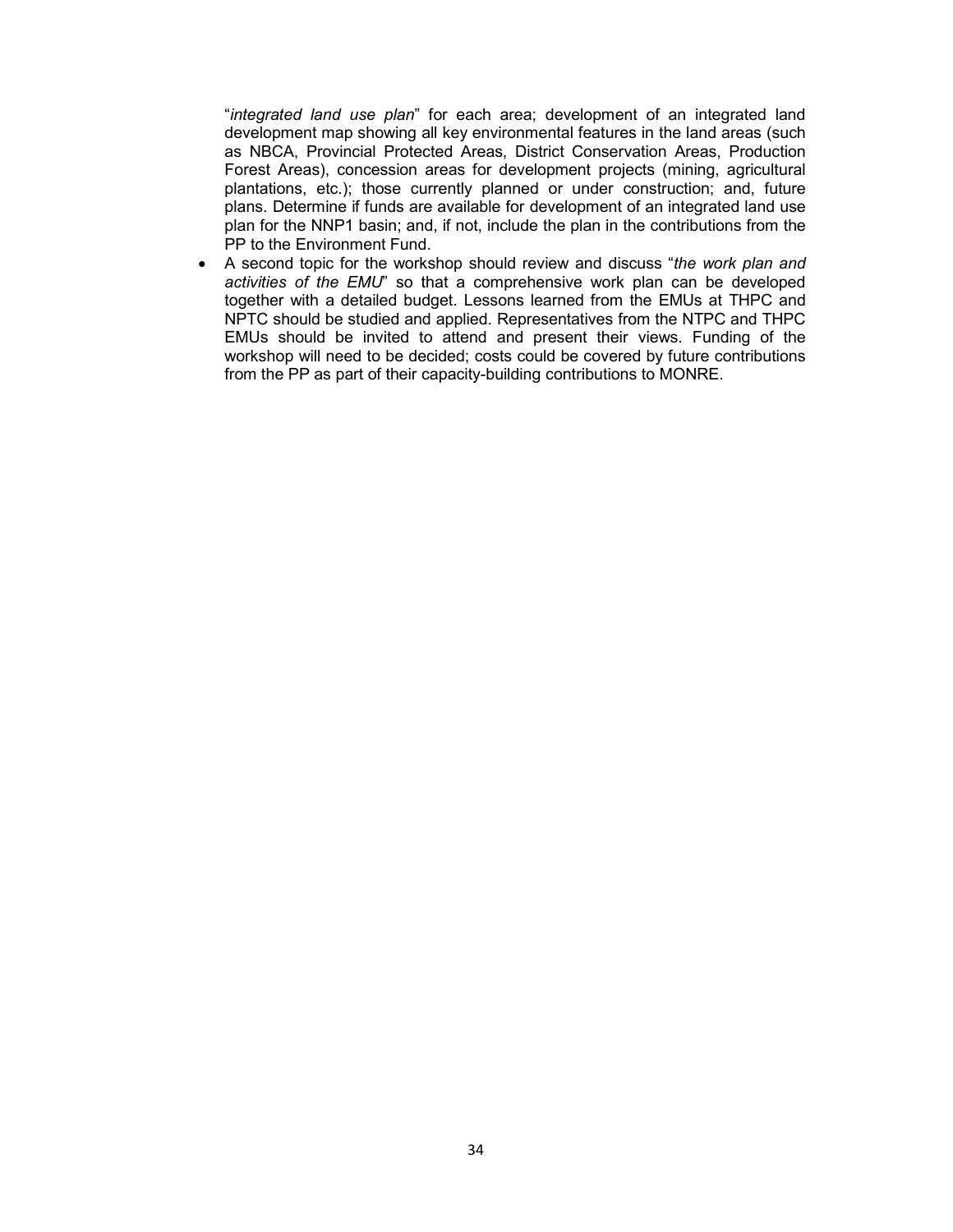# Annex 4: Biodiversity Issues

Based on visits by the Environment Team (environment and biodiversity specialists) to the dam and resettlement sites for the Nam Ngiep1 Hydropower Project, interviews with district and provincial officials in Bolikhamxay and Xieng Khouang provinces, and with village headmen and villagers in affected villages, as well as a preliminary review of project documents during the period 14-18 January 2013, some preliminary biodiversity issues were identified. The IAP is responsible for reviewing project documents, work in progress, and future plans, and to give advice to the Developer to improve environment and social activities.

During the initial visit to site, the Biodiversity Specialist identified the issues discussed below.

1. **Issue**: Background forest loss due to the project. Approximately 3,900 ha of forest will be lost due to construction of the dam and preparation of resettlement areas for communities. Much of the forest in the project area is already disturbed and degraded or secondary forest after shifting cultivation. Villagers have cleared valley land and lower slopes for paddy fields and grazing lands and collect NTFPs and hunt wildlife in hill forest. Without detailed biological surveys it is hard to know the biodiversity value of forests in the project area but it seems as though fauna (wildlife, including birds) have been impoverished by hunting. (Issue B1)

Nevertheless close to the project area and resettlement site at Houay Soup, there are two important conservation areas, namely: Houy Ngoua Provincial Protected Area and Phou Khao Khouei NBCA; with reported populations of threatened and endangered wildlife. Both conservation areas already report threats from illegal logging, wildlife poaching, and agricultural encroachment and are likely to be further impacted unless protection can be improved.

2. **Issue**: Reclassification of forests in Lao PDR and plans for reforestation. According to the Director of the Department of Forest Resources Management (DFRM) at MONRE, there is a plan to reclassify all remaining forests into three categories: production (for logging), protection (to protect steep slopes and watersheds), and conservation forests. Currently forest cover in Lao is estimated at 51 percent but the plan is to increase it to 70 percent by 2020; this implies a major reforestation program, probably involving major plantation development. Remaining lowland forests are likely to be classified as production forest.

### *Preparation Phase*

3. **Issue**: Options for biodiversity offsets. Biodiversity offsets are activities that are specifically designed to compensate for biodiversity loss and can have measurable impacts. Currently there seems to be an assumption that another area of forest (equivalent to area lost to the project) will be protected, perhaps at Nam San (from ADB comments on ERM proposed scope of work). In fact the forests at Nam San, behind the Thong Nam Pha resettlement site, seem to have been allocated for production and logging that is currently underway. Given the allocation of accessible lowland and lower hill forests for production, as well as villager reliance on NTFP collection in the project area, it may be difficult to identify a sizeable forest area as a biodiversity offset, without restricting villager use. Another point to consider before establishing a new protected area is lack of resources within MONRE and PONRE and at district level to manage existing conservation forests.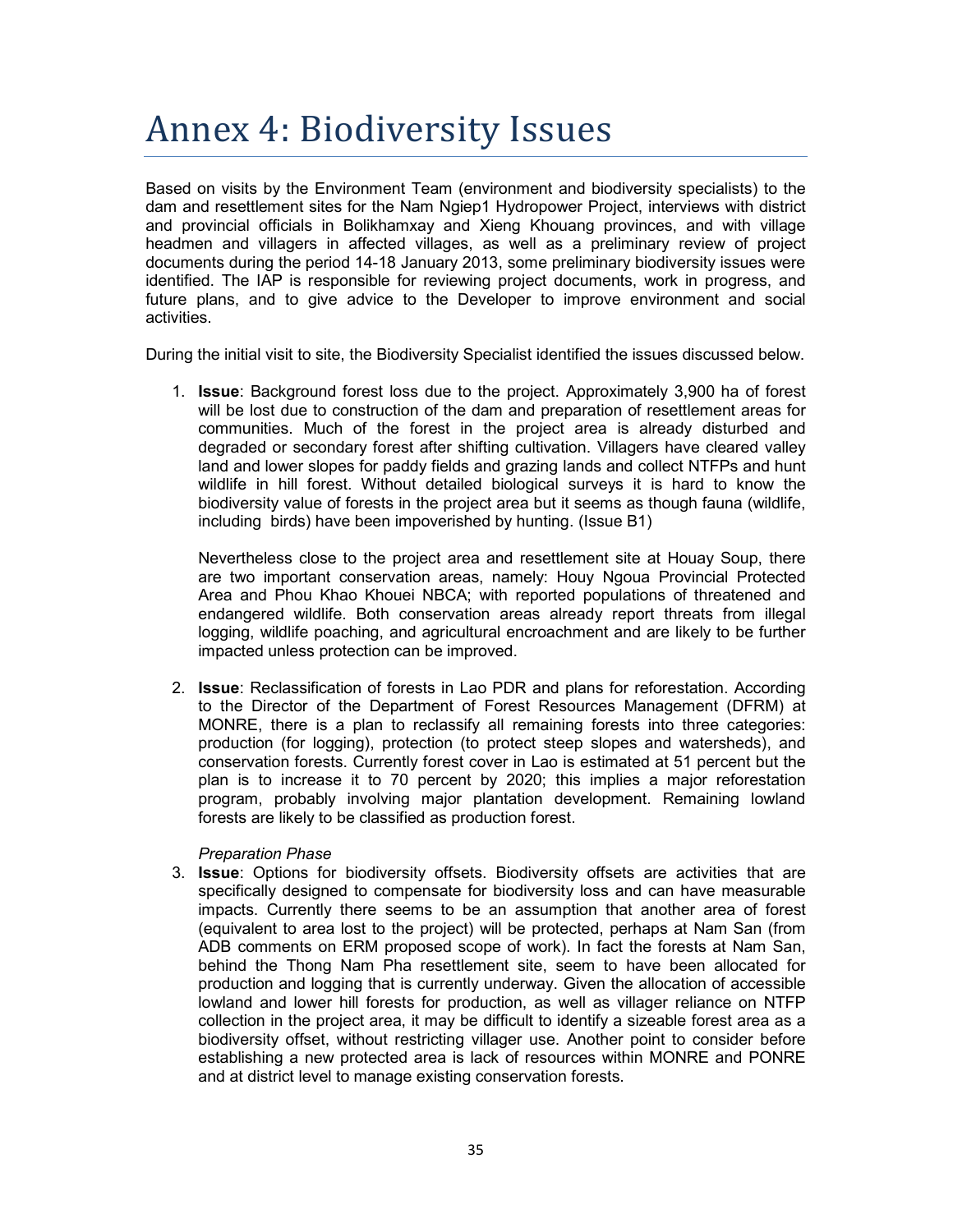*Aquatic biodiversity*. With regard to offsets to compensate for impacts on aquatic biodiversity, it is important to recognize that aquatic systems are impacted by activities way beyond their immediate boundaries. Given HEP dams planned, ongoing logging and substantial cultivation along the Nam Ngiep, Nam San and other rivers, it would be extremely difficult to protect/manage any offset aquatic ecosystem. Rather than focus on "like for like" options, it may therefore be more realistic to look at other biodiversity options for offsets and to consider a broad suite of offset options.

**Recommendation**: The ERM team should review all the following biodiversity offset options:

- Establishment of a new conservation area in natural forest that is adjacent or connected to secure protected natural forest;
- Expansion of existing conservation areas and/or establishment or protection or reforestation of forest corridors between conservation areas and standing forest to allow wildlife movement;
- Options to strengthen protection and management of existing conservation areas that currently lack staff, capacity, and resources. Houy Ngoua already has a management plan with proposed activities that was prepared in 2011. Phou Khao Khouei is managed by the Ministry of Defense.
- Contributions to a conservation fund to support management of existing conservation areas (DFRM-MONRE are already considering a sinking fund for this purpose).

**Required**: Additional studies, namely:

- (i) Currently little known about fish populations and the likely impact of the NNP1 dam. Further studies on fish species and populations, including data on migratory fish and downstream fisheries are required.
- (ii) Data on species of NTFPs collected and importance to villager livelihoods. Surveys of proposed NTFP areas at the resettlement sites to determine whether those species occur and are already being harvested by host village residents. The three main NTFPs being collected palm fruit, incense wood, and medicinal lianas, cannot be cultivated domestically. Therefore it is important that resettled villages either have access to substantial areas of natural forest to collect such products or need alternative forest products to be developed as part of the resettlement package.
- 4. **Issue**: Quantities of NTFPs to be collected that are controlled annually by the district where "quotas" are issued to the villages. The village quotas are checked by the district at the factory, where NTFPs are sold and the district collects a "resource tax" from the factory based on quantity (usually measured by kilograms per village). (Issue B2)

**Recommendation**: Trial the quota system among villages based on a "sustainable yield" study in the designated areas of natural forest to be used for collection of such products to permit villages to continue earning disposable income from collection and sale of NTFPs.

*Construction Phase* 

5. **Issue**: Wildlife capture and translocation proposed during construction phase (two activities planned as part of the mitigation package). Capturing wildlife for translocation is extremely difficult and expensive, especially in a forest environment. (Issue B3)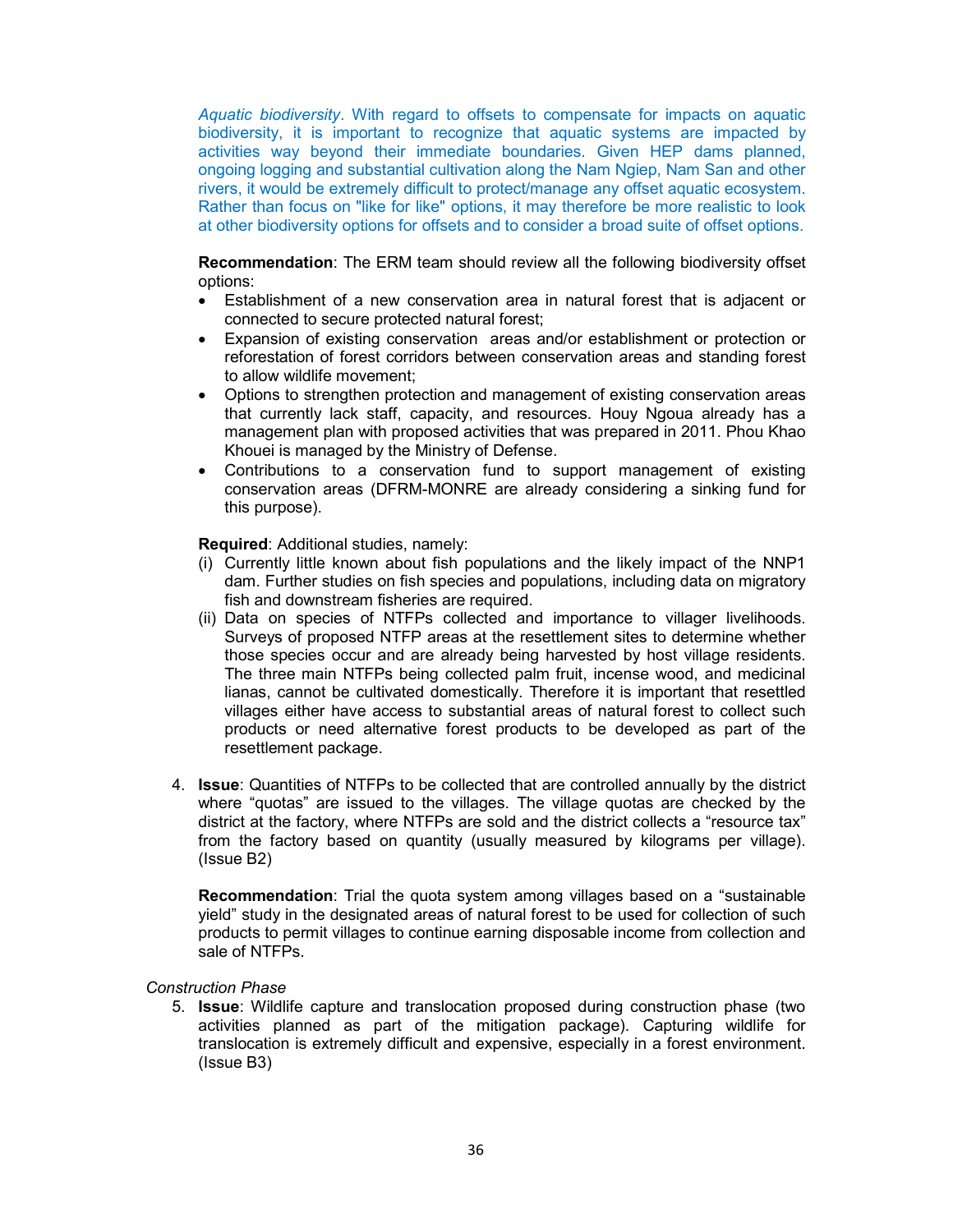**Recommendation**: Look at lessons learned from Nam Theun 2 and adapt plans as needed.

6. **Issue**: Workers and Construction traffic removing forest resources, illegal logs and wildlife. (Issue B4)

**Recommendation**: Project developer to operate check-points and spot-checks. If wildlife or remains of wildlife are found in workers' dormitories or in workers' possession, workers are automatically dismissed from work force and will not be rehired. Guns or traps owned by workers should be confiscated by the Head Contractor and sub-contractors and not returned until contracts are completed. Exercise zero tolerance policy. Note that the District already has a policy of no quotas for wildlife capture or sale among the villagers.

#### *Operational Phase*

7. **Issue**: Avoid introducing potential invasive species as part of reforestation, agriculture schemes. It is understood that frogs to be raised by PAP are likely to be native species. (Issue B5)

**Recommendation**: Check whether proposed species are known to be potentially invasive.

8. **Issue**: NTFPs used by PAP for food security and cash income. (Issue B6)

**Recommendations**: Protect sufficient natural forest within and adjacent to the resettlement sites for villagers to harvest NTFPs or provide alternative sources of income; otherwise, pressure on nearby conservation areas will be increased and biodiversity harmed. ERM should check whether villagers from Ban Hatsaykham and Ban Hat Gniun villages are already harvesting NTFPs in the resettlement area at Houay Soup.

9. **Issue**: Awareness of the importance of natural forests to the quality of life of PAP.(Issue B7)

**Recommendation**: Raise awareness among resettled villagers of the value of natural forests for protecting water quality and other ecosystem services. In particular, the Developer should provide local language materials for schools and to enable villagers to participate in monitoring (see below) and any potential ecotourism enterprises.

10. **Issue**: Monitoring of biodiversity. (Issue B8)

**Recommendation**: Engage villagers in monitoring biodiversity values within the resettlement areas and surrounding forests. Villagers are very familiar with forests and wildlife and could easily be trained to collect simple data on bird and other fauna, as well as NTFPs, useful for long-term project monitoring.

#### *Other environmental and social issues*

- 11. **Issue**: Construction phase. For dam construction project developer will upgrade 20 km access road from provincial road to dam site, including a road running through Ban Hat Gniun and Ban Nonsomboun villages. These villages are likely to suffer severe disruption due to construction traffic.
- 12. **Issue**: Villages from 2LR site to be moved to resettlement area in 2015. The question is whether that is to allow logging in reservoir area. Otherwise what is value of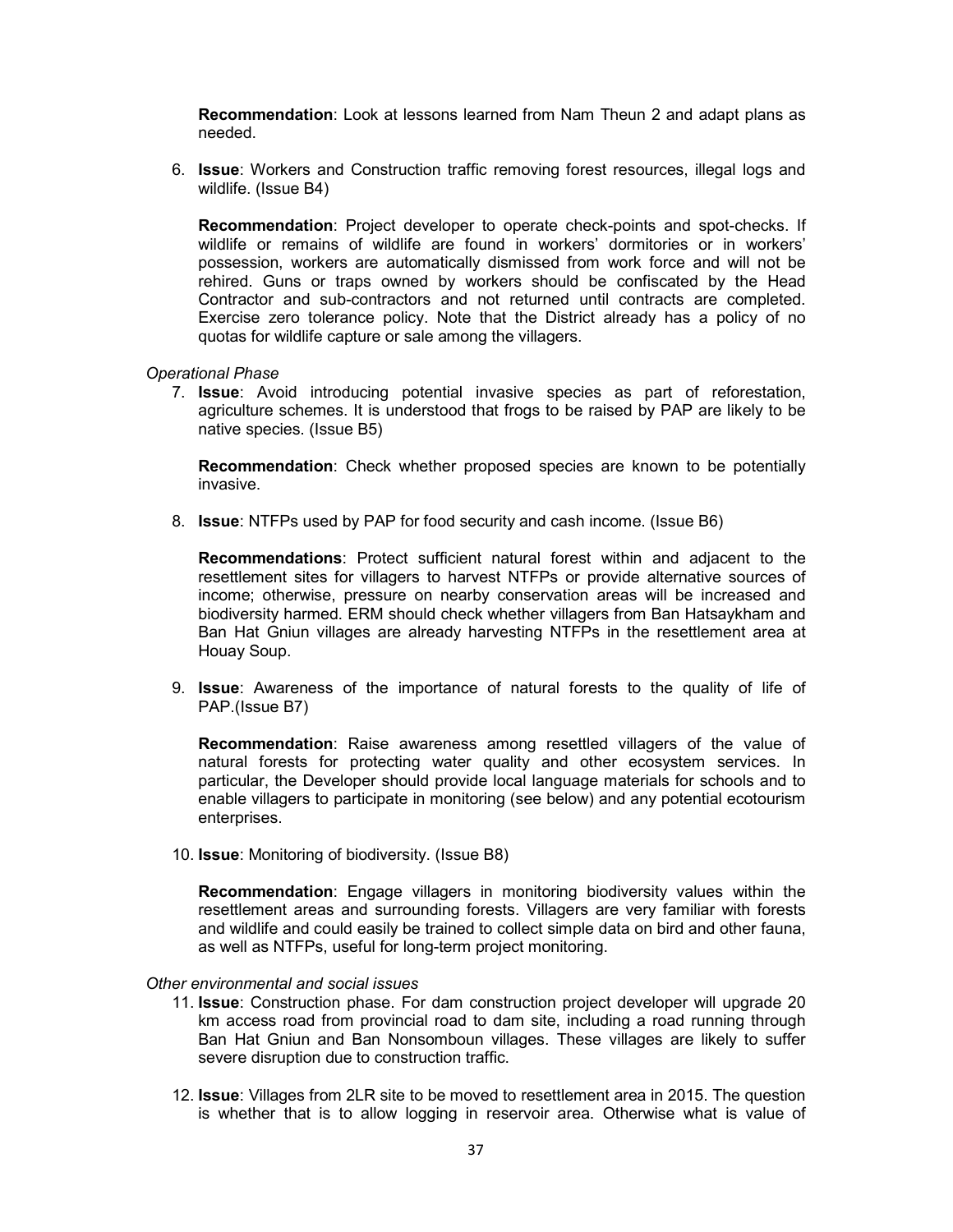moving villages at that time (rather than later) if soils and NTFPs are currently better at their home site.

13. **Issue**: At 2LR site the school will move but some pupils come from a nonresettlement village and pupils will have to move to the district centre to go to school. Compensation? Similar for employment of teachers. Project Proponent should ensure future employment and encourage teachers to move to new resettlement schools. We were informed that some villagers in Thathom district want to sell land but cannot as it will be flooded. At Nam Pha local villagers have been using land in proposed resettlement site on a "temporary" basis with permission of district (status is production forest). They seem to have been given access to other land for cultivation as "compensation' for loss of access. (Issue B9)

**Recommendations**: Clarify how Thong Nam Pha occupants will be affected by the allocation of those "temporary" lands to the new resettlement villagers. The impact of the transfer of these "temporary" lands should be studied and a plan developed to offset or compensate affected villagers.

14. **Issue**: Quality of translation for the environment team. (Issue B10)

**Recommendation**: The IAP requests that the Developer provide a professional translator with knowledge of environmental terms for future IAP visits by the environment team.